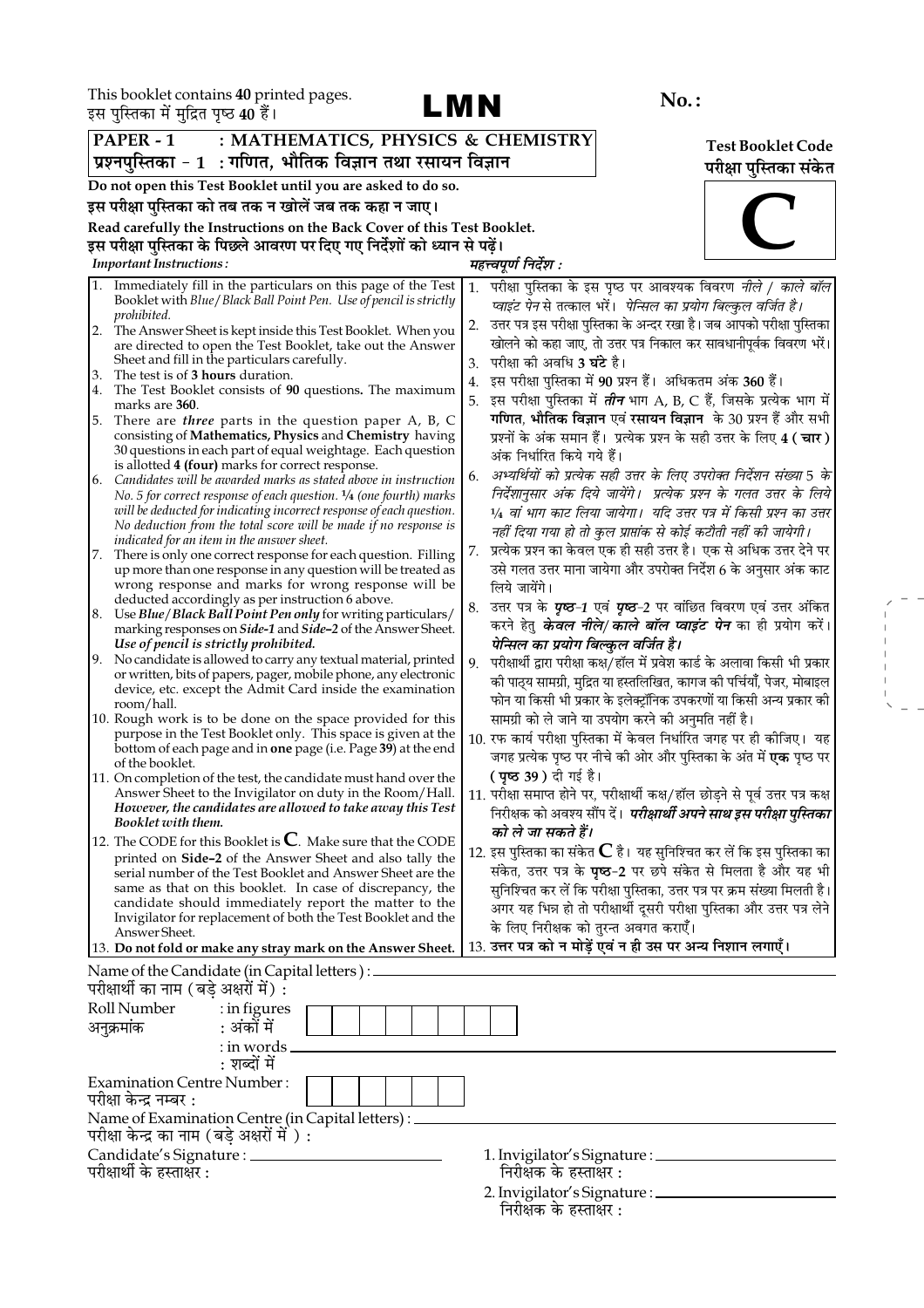#### **PART A - MATHEMATICS**

- A complex number z is said to be 1. unimodular if  $|z|=1$ . Suppose  $z_1$  and  $z_2$ are complex numbers such that  $\frac{z_1 - 2z_2}{2 - z_1 \overline{z_2}}$ is unimodular and  $z_2$  is not unimodular. Then the point  $z_1$  lies on a :
	- circle of radius  $\sqrt{2}$ .  $(1)$
	- straight line parallel to  $x$ -axis.  $(2)$
	- straight line parallel to  $y$ -axis.  $(3)$
	- circle of radius 2.  $(4)$
- The normal to the curve,  $x^2 + 2xy 3y^2 = 0$ ,  $2.$ at  $(1, 1)$  :
	- meets the curve again in the fourth  $(1)$ quadrant.
	- does not meet the curve again.  $(2)$
	- meets the curve again in the second  $(3)$ quadrant.
	- $(4)$ meets the curve again in the third quadrant.
- The sum of first 9 terms of the series  $3.$

 $\frac{1^3}{1}$  +  $\frac{1^3 + 2^3}{1 + 3}$  +  $\frac{1^3 + 2^3 + 3^3}{1 + 3 + 5}$  + .... is:  $(1)$ 192  $(2)$ 71  $(3)$ 96

 $C/Page$  2

 $(4)$ 

142

SPACE FOR ROUGH WORK / रफ कार्य के लिए जगह

 $(4)$ 

142

## भाग  $A - \overline{\eta}$ गणित

एक सम्मिश्र संख्या  $z$  एकमापांकी कहलाती है यदि  $\mathbf{1}$ .  $|z|=1$  है। माना  $z_1$  तथा  $z_2$  ऐसी सम्मिश्र संख्याएँ हैं कि  $\frac{z_1 - 2z_2}{2 - z_1 \overline{z_2}}$  एकमापांकी है तथा  $z_2$  एकमापांकी नहीं है, तो बिंदु  $z_1$  स्थित है:  $\sqrt{2}$  त्रिज्या वाले वृत्त पर।  $(1)$  $x$ -अक्ष के समांतर एक रेखा पर।  $(2)$ y-अक्ष के समांतर एक रेखा पर।  $(3)$ 2 त्रिज्या वाले वृत्त पर।  $(4)$ वक्र  $x^2 + 2xy - 3y^2 = 0$  के बिंदु (1, 1) पर  $2.$ अभिलम्ब : वक्र को दोबारा चतुर्थ चतुर्थांश में मिलता है।  $(1)$ वक्र को दोबारा नहीं मिलता।  $(2)$ वक्र को दोबारा द्वितीय चतुर्थांश में मिलता है।  $(3)$ वक्र को दोबारा ततीय चतर्थांश में मिलता है।  $(4)$ श्रेणी  $3.$  $\frac{1^3}{1}$  +  $\frac{1^3 + 2^3}{1 + 3}$  +  $\frac{1^3 + 2^3 + 3^3}{1 + 3 + 5}$  + ....  $\frac{1}{9}$ प्रथम 9 पदों का योग है:  $(1)$  192  $(2)$ 71  $(3)$ 96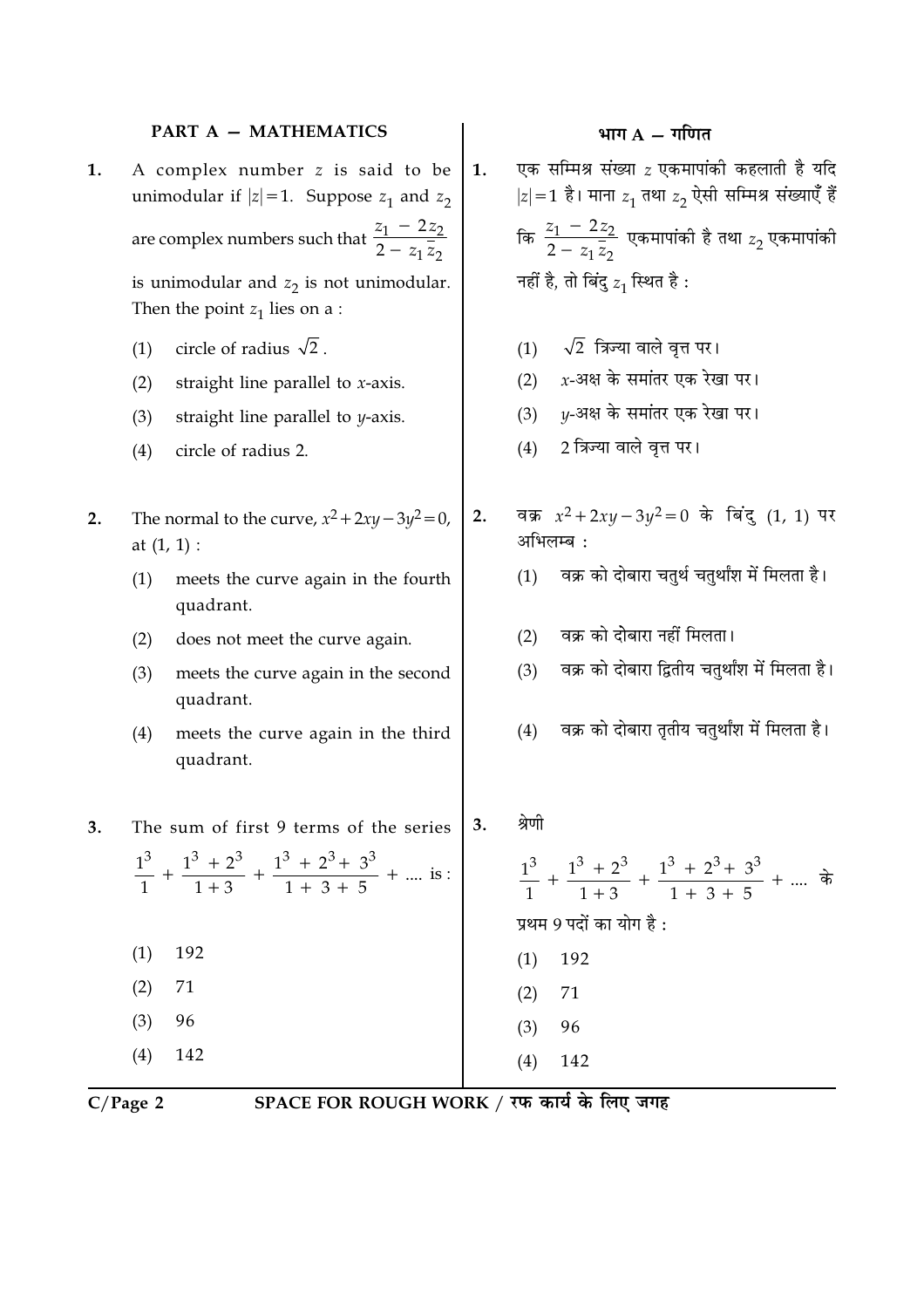| 4. | Let $f(x)$ be a polynomial of degree four<br>having extreme values at $x=1$ and $x=2$ .                               | 4. | माना $f(x)$ घात 4 का एक बहुपद है जिसके<br>$x=1$ तथा $x=2$ पर चरम मान हैं।<br>यदि                                                    |
|----|-----------------------------------------------------------------------------------------------------------------------|----|-------------------------------------------------------------------------------------------------------------------------------------|
|    | If $\lim_{x\to 0} \left[1 + \frac{f(x)}{x^2}\right] = 3$ , then $f(2)$ is equal                                       |    | $\lim_{x\to 0}$ 1 + $\frac{f(x)}{x^2}$ = 3 है, तो $f(2)$ बराबर है:                                                                  |
|    | to :                                                                                                                  |    |                                                                                                                                     |
|    | (1)<br>$\overline{4}$                                                                                                 |    | (1)<br>$\overline{4}$                                                                                                               |
|    | (2)<br>$-8$                                                                                                           |    | (2)                                                                                                                                 |
|    | $(3)$ -4                                                                                                              |    | (2) $-8$<br>(3) $-4$                                                                                                                |
|    | (4)<br>$\boldsymbol{0}$                                                                                               |    | (4)<br>$\boldsymbol{0}$                                                                                                             |
| 5. | The negation of $\sim$ s $\vee$ ( $\sim$ r $\wedge$ s) is equivalent<br>$\mathsf{to}$ :                               | 5. | $\sim$ s $\lor$ ( $\sim$ r $\land$ s) का निषेध समतुल्य है :                                                                         |
|    | (1)<br>$s \mathrel{\wedge} r$                                                                                         |    | (1)<br>$\mathbf{s}\wedge\mathbf{r}$                                                                                                 |
|    | (2)<br>s $\wedge$ ~ r                                                                                                 |    | (2) $s \wedge \sim r$                                                                                                               |
|    | (3) $s \wedge (r \wedge \sim s)$                                                                                      |    | (3) $s \wedge (r \wedge \sim s)$<br>(4) $s \vee (r \vee \sim s)$                                                                    |
|    | (4) $s \vee (r \vee \sim s)$                                                                                          |    |                                                                                                                                     |
| 6. | If $A = \begin{bmatrix} 1 & 2 & 2 \\ 2 & 1 & -2 \\ a & 2 & b \end{bmatrix}$ is a matrix satisfying                    |    | 6. यदि A = $\begin{bmatrix} 1 & 2 & 2 \\ 2 & 1 & -2 \\ a & 2 & b \end{bmatrix}$ एक ऐसा आव्यूह है जो                                 |
|    | the equation $AAT = 9I$ , where I is $3 \times 3$<br>identity matrix, then the ordered pair<br>$(a, b)$ is equal to : |    | आव्यूह समीकरण $AAT = 9I$ , को संतुष्ट करता है,<br>जहाँ I, $3 \times 3$ का तत्समक आव्यूह है, तो क्रमित युग्म<br>$(a, b)$ का मान है : |
|    | $(1) \quad (-2, -1)$                                                                                                  |    | (1)<br>$(-2, -1)$                                                                                                                   |
|    | $(2)$ $(2, -1)$                                                                                                       |    | $(2)$ $(2, -1)$                                                                                                                     |
|    | $(-2, 1)$<br>(3)                                                                                                      |    | $(3)$ $(-2, 1)$                                                                                                                     |
|    | (2, 1)<br>(4)                                                                                                         |    | (4)<br>(2, 1)                                                                                                                       |

 $\overline{C/Page 3}$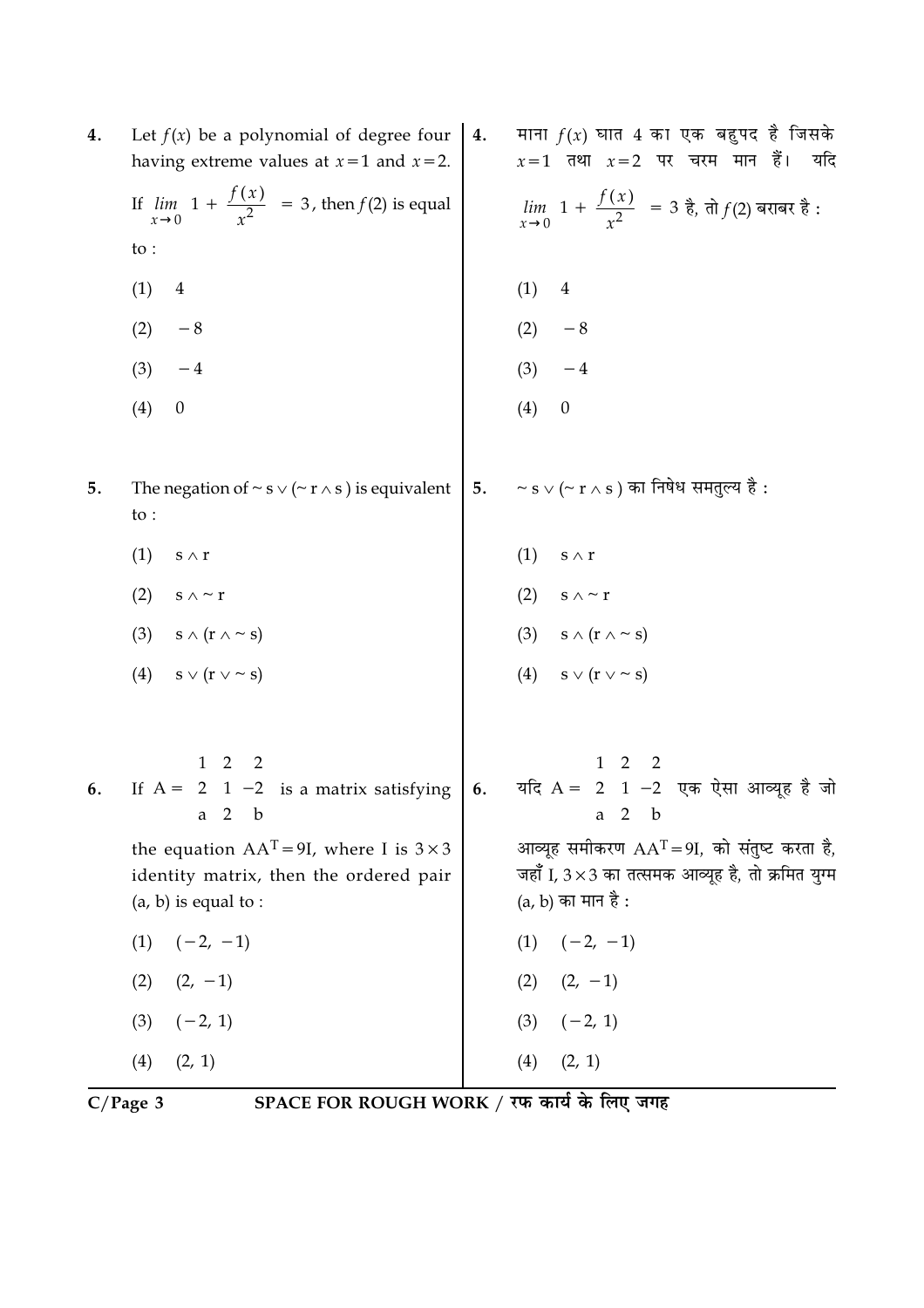7. The integral 
$$
\int \frac{dx}{x^2(x^4 + 1)^3} = \int \frac{dx}{x^2(x^4 + 1)^3} = \int \frac{dx}{x^2(x^4 + 1)^3} = \int \frac{dx}{x^2(x^4 + 1)^3} = \int \frac{dx}{x^4(x^4 + 1)^3} = \int \frac{dx}{x^4(x^4 + 1)^4} = \int \frac{dx}{x^4} = \int \frac{dx}{x^4} = \int \frac{dx}{x^4} = \int \frac{dx}{x^4} = \int \frac{dx}{x^4} = \int \frac{dx}{x^4} = \int \frac{dx}{x^4} = \int \frac{dx}{x^4} = \int \frac{dx}{x^4} = \int \frac{dx}{x^4} = \int \frac{dx}{x^4} = \int \frac{dx}{x^4} = \int \frac{dx}{x^4} = \int \frac{dx}{x^4} = \int \frac{dx}{x^4} = \int \frac{dx}{x^4} = \int \frac{dx}{x^4} = \int \frac{dx}{x^4} = \int \frac{dx}{x^4} = \int \frac{dx}{x^4} = \int \frac{dx}{x^4} = \int \frac{dx}{x^4} = \int \frac{dx}{x^4} = \int \frac{dx}{x^4} = \int \frac{dx}{x^4} = \int \frac{dx}{x^4} = \int \frac{dx}{x^4} = \int \frac{dx}{x^4} = \int \frac{dx}{x^4} = \int \frac{dx}{x^4} = \int \frac{dx}{x^4} = \int \frac{dx}{x^4} = \int \frac{dx}{x^4} = \int \frac{dx}{x^4} = \int \frac{dx}{x^4} = \int \frac{dx}{x^4} = \int \frac{dx}{x^4} = \int \frac{dx}{x^4} = \int \frac{dx}{x^4} = \int \frac{dx}{x^4} = \int \frac{dx}{x^4} = \int \frac{dx}{x^4} = \int \frac{dx}{x^4} = \int \frac{dx}{x^4} = \int \frac{dx}{x^4} = \int \frac{dx}{x^4} = \int \frac{dx}{x^4} = \int \frac{dx}{x^4} = \int \frac{dx}{x^4} = \int \frac{dx}{x^4} = \int \frac{dx}{x^4} = \int \frac{dx}{x^4} = \int \frac{dx}{x^4} = \int \
$$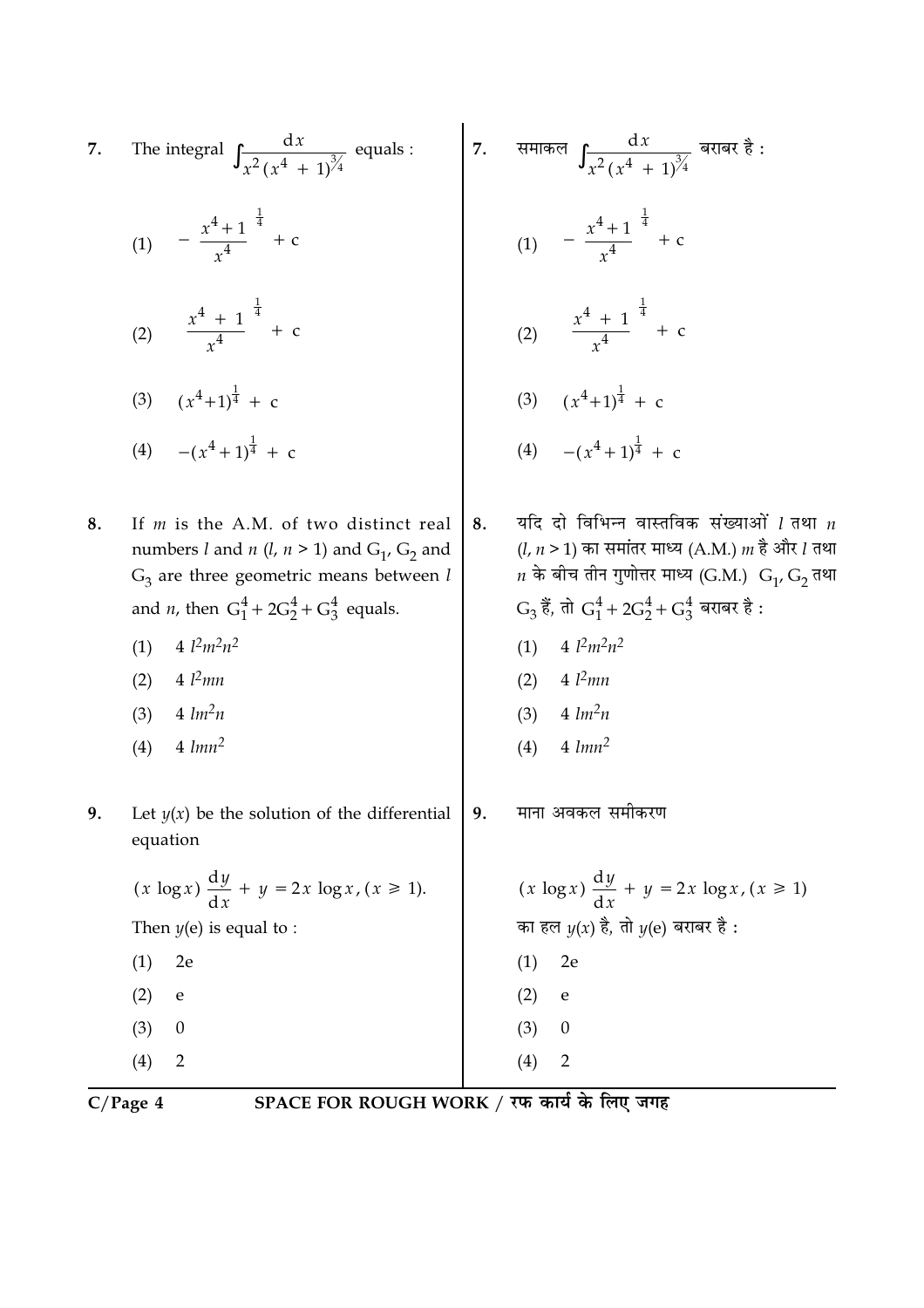| 10. | The number of integers greater than 6,000<br>that can be formed, using the digits 3, 5, 6,<br>7 and 8, without repetition, is :                                                           | 10. | अंकों 3, 5, 6, 7 तथा 8 के प्रयोग से, बिना दोहराये,<br>बनने वाले 6,000 से बड़े पूर्णांकों की संख्या है :                                                                                   |
|-----|-------------------------------------------------------------------------------------------------------------------------------------------------------------------------------------------|-----|-------------------------------------------------------------------------------------------------------------------------------------------------------------------------------------------|
|     | 72<br>(1)                                                                                                                                                                                 |     | 72<br>(1)                                                                                                                                                                                 |
|     | (2)<br>216                                                                                                                                                                                |     | (2)<br>216                                                                                                                                                                                |
|     | 192<br>(3)                                                                                                                                                                                |     | 192<br>(3)                                                                                                                                                                                |
|     | 120<br>(4)                                                                                                                                                                                |     | 120<br>(4)                                                                                                                                                                                |
| 11. | The number of points, having both<br>co-ordinates as integers, that lie in the<br>interior of the triangle with vertices $(0, 0)$ ,<br>$(0, 41)$ and $(41, 0)$ , is :                     | 11. | त्रिभुज, जिसके शीर्ष (0, 0), (0, 41) तथा (41, 0) हैं,<br>के आंतरिक भाग में स्थित उन बिंदुओं की संख्या<br>जिनके दोनों निर्देशांक पूर्णांक हैं, है :                                        |
|     | (1)<br>780                                                                                                                                                                                |     | 780<br>(1)                                                                                                                                                                                |
|     | 901<br>(2)                                                                                                                                                                                |     | 901<br>(2)                                                                                                                                                                                |
|     | (3)<br>861                                                                                                                                                                                |     | (3)<br>861                                                                                                                                                                                |
|     | 820<br>(4)                                                                                                                                                                                |     | 820<br>(4)                                                                                                                                                                                |
| 12. | Let $\alpha$ and $\beta$ be the roots of equation<br>$x^2 - 6x - 2 = 0$ . If $a_n = \alpha^n - \beta^n$ , for $n \ge 1$ ,<br>then the value of $\frac{a_{10} - 2a_8}{2a_9}$ is equal to : | 12. | माना α तथा β द्विघात समीकरण $x^2 - 6x - 2 = 0$ के<br>मूल हैं। यदि n≥1 के लिए, $a_n = \alpha^n - \beta^n$ है, तो<br>$\frac{a_{10} - 2a_8}{a_{10} + a_{10}}$ का मान है :<br>2a <sub>9</sub> |
|     | (1)<br>$-3$                                                                                                                                                                               |     | $-3$<br>(1)                                                                                                                                                                               |
|     | 6<br>(2)                                                                                                                                                                                  |     | (2)<br>$\boldsymbol{6}$                                                                                                                                                                   |
|     | (3)<br>$-6$                                                                                                                                                                               |     | $-6$<br>(3)                                                                                                                                                                               |
|     | $\mathbf{3}$<br>(4)                                                                                                                                                                       |     | $\mathfrak{Z}$<br>(4)                                                                                                                                                                     |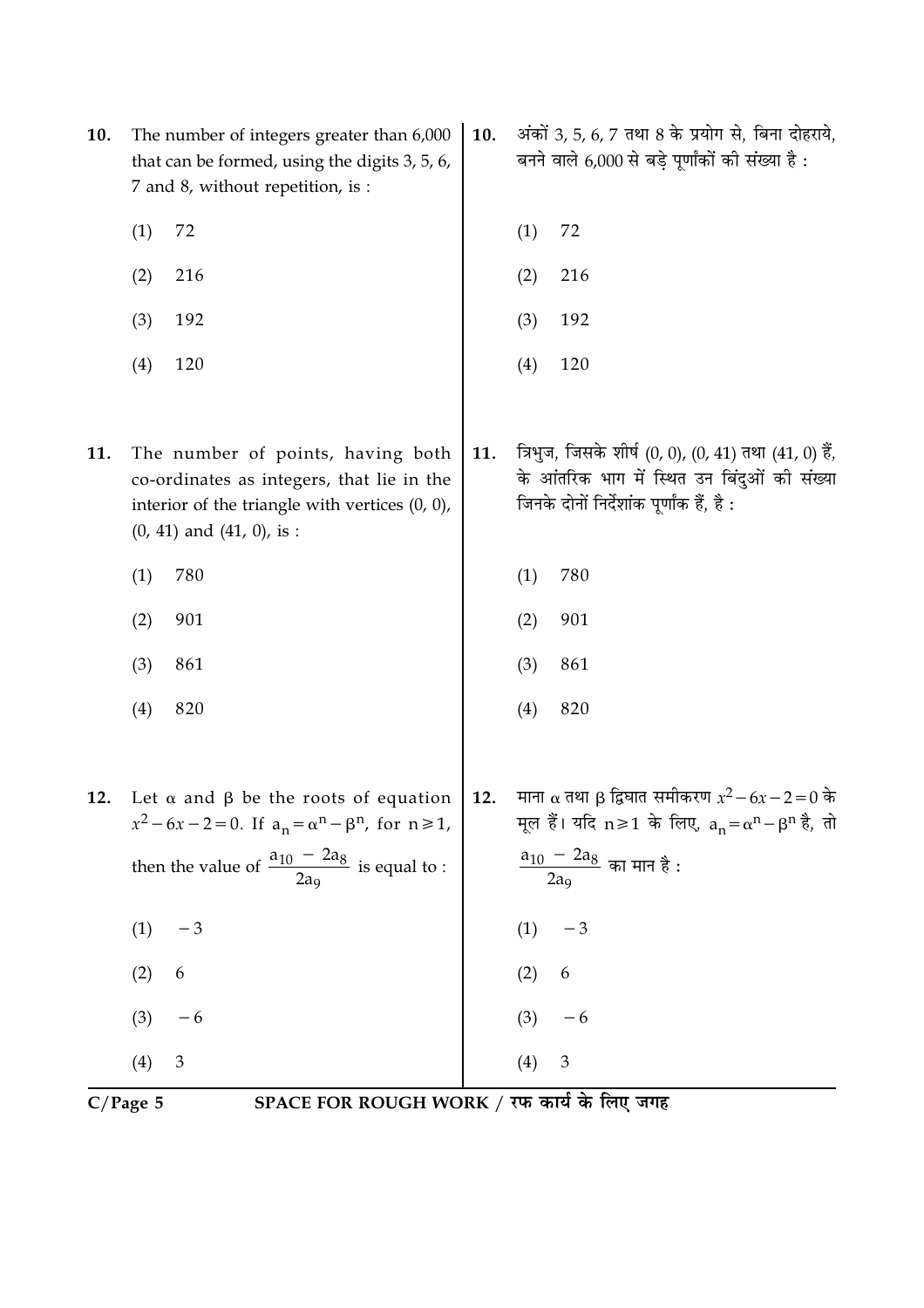13. Let

> $\tan^{-1} y = \tan^{-1} x + \tan^{-1} \left( \frac{2x}{1 - x^2} \right)$ where  $|x| < \frac{1}{\sqrt{3}}$ . Then a value of *y* is :

- (1)  $\frac{3x + x^3}{1 + 3x^2}$
- (2)  $\frac{3x x^3}{1 3x^2}$ (2)  $\frac{3x - x^3}{1 - 3x^2}$
- (3)  $\frac{3x + x^3}{1 3x^2}$ (3)  $\frac{3x + x^3}{1 - 3x^2}$
- (4)  $\frac{3x x^3}{1 + 3x^2}$ (4)  $\frac{3x - x^3}{1 + 3x^2}$
- 14. रेखा  $\frac{x-2}{3} = \frac{y+1}{4} = \frac{z-2}{12}$  तथा समतल The distance of the point  $(1, 0, 2)$  from the 14.  $x - y + z = 16$  के प्रतिच्छेद बिंदु की, बिंदु (1, 0, 2) point of intersection of the line  $\frac{x-2}{3} = \frac{y+1}{4} = \frac{z-2}{12}$  and the plane से दूरी है:  $x - y + z = 16$ , is :  $(1)$ 13  $(1)$ 13  $(2)$  $2\sqrt{14}$  $(2)$  $2\sqrt{14}$  $(3)$ 8  $(3)$ 8  $(4)$  $3\sqrt{21}$  $(4)$  $3\sqrt{21}$

 $C/Page$  6

SPACE FOR ROUGH WORK / रफ कार्य के लिए जगह

13. माना

 $\tan^{-1} y = \tan^{-1} x + \tan^{-1} \left( \frac{2x}{1-x^2} \right)$ 

जहाँ  $|x| < \frac{1}{\sqrt{3}}$  है, तो  $y$  का एक मान है :

(1)  $\frac{3x + x^3}{1 + 3x^2}$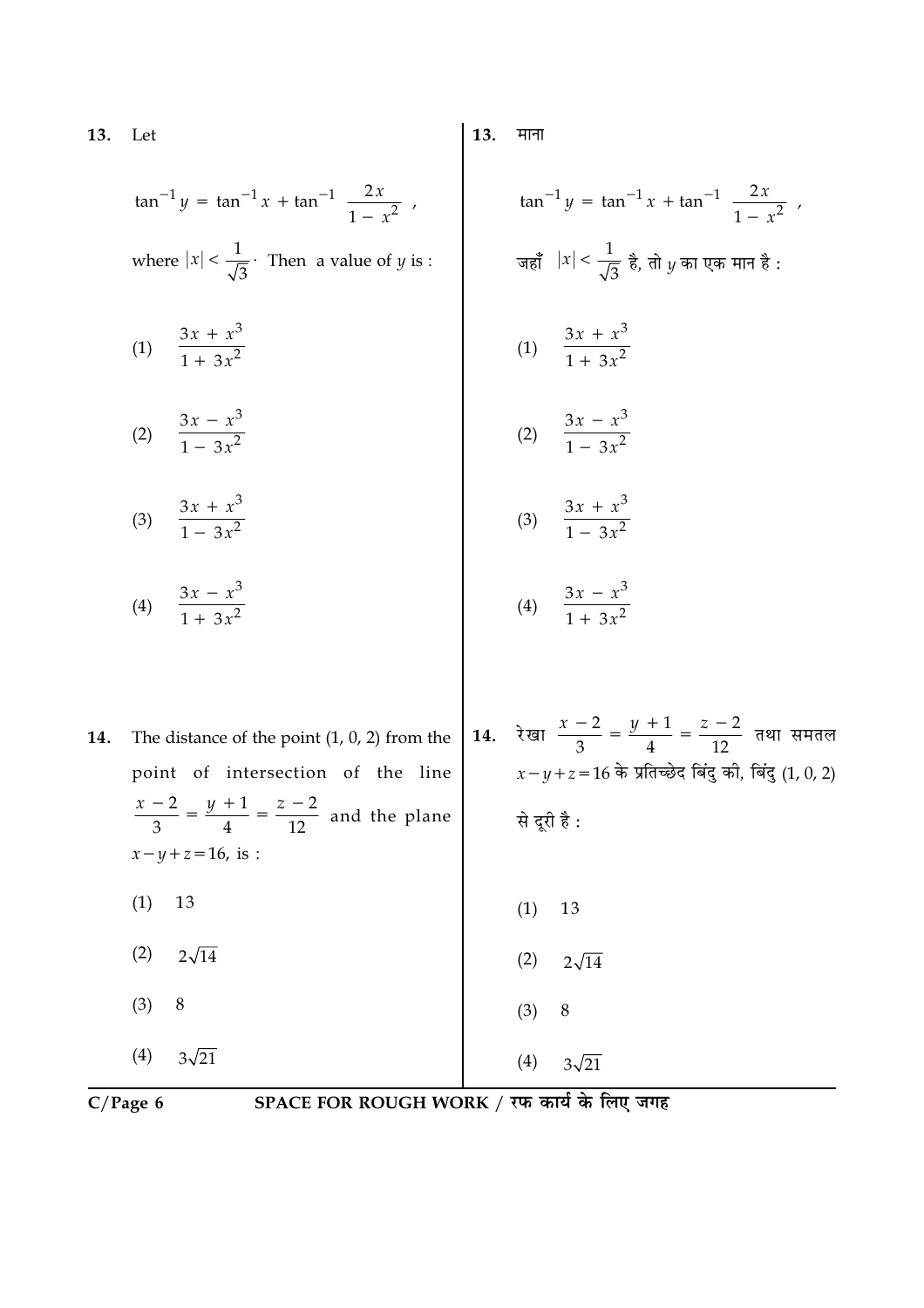| $C/Page$ 7 | SPACE FOR ROUGH WORK / रफ कार्य के लिए जगह                                                                                                                                                                                                |     |                                                                                                                                                                                                       |
|------------|-------------------------------------------------------------------------------------------------------------------------------------------------------------------------------------------------------------------------------------------|-----|-------------------------------------------------------------------------------------------------------------------------------------------------------------------------------------------------------|
|            | 15.8<br>(4)                                                                                                                                                                                                                               |     | 15.8<br>(4)                                                                                                                                                                                           |
|            | 16.0<br>(3)                                                                                                                                                                                                                               |     | 16.0<br>(3)                                                                                                                                                                                           |
|            | 16.8<br>(2)                                                                                                                                                                                                                               |     | 16.8<br>(2)                                                                                                                                                                                           |
|            | 14.0<br>(1)                                                                                                                                                                                                                               |     | 14.0<br>(1)                                                                                                                                                                                           |
| 17.        | The mean of the data set comprising of 16<br>observations is 16. If one of the observation<br>valued 16 is deleted and three new<br>observations valued 3, 4 and 5 are added<br>to the data, then the mean of the resultant<br>data, is : | 17. | 16 प्रेक्षणों वाले आँकड़ों का माध्य 16 है। यदि एक<br>प्रेक्षण जिसका मान 16 है, को हटा कर, 3 नये प्रेक्षण<br>जिनके मान 3, 4 तथा 5 हैं, आँकड़ों में मिला दिये जाते<br>हैं, तो नये आँकड़ों का माध्य है : |
|            | (4) $y^2 = 2x$                                                                                                                                                                                                                            |     | (4) $y^2 = 2x$                                                                                                                                                                                        |
|            | (3) $y^2 = x$                                                                                                                                                                                                                             |     | (3) $y^2 = x$                                                                                                                                                                                         |
|            | (2) $x^2 = y$                                                                                                                                                                                                                             |     | (2) $x^2 = y$                                                                                                                                                                                         |
|            | (1)<br>$x^2 = 2y$                                                                                                                                                                                                                         |     | (1) $x^2 = 2y$                                                                                                                                                                                        |
| 16.        | Let $O$ be the vertex and $Q$ be any point on<br>the parabola, $x^2 = 8y$ . If the point P divides<br>the line segment OQ internally in the ratio<br>$1:3$ , then the locus of P is :                                                     | 16. | माना परवलय $x^2 = 8y$ का शीर्ष O तथा उस पर कोई<br>बिंदु Q है। यदि बिंदु P, रेखाखंड OQ को<br>$1:3$ के आंतरिक अनुपात में बाँटता है, तो P का<br>बिंदुपथ है :                                             |
|            | $\frac{15}{64}$<br>(4)                                                                                                                                                                                                                    |     | $\frac{15}{64}$<br>(4)                                                                                                                                                                                |
|            | $\frac{5}{64}$<br>(3)                                                                                                                                                                                                                     |     | $\frac{5}{64}$<br>(3)                                                                                                                                                                                 |
|            | $\frac{7}{32}$<br>(2)                                                                                                                                                                                                                     |     | $\frac{7}{32}$<br>(2)                                                                                                                                                                                 |
|            | (1)<br>$\frac{1}{32}$                                                                                                                                                                                                                     |     | $\frac{9}{32}$<br>(1)                                                                                                                                                                                 |
|            |                                                                                                                                                                                                                                           |     |                                                                                                                                                                                                       |

The area (in sq. units) of the region | 15.  $\{(x, y): y^2 \le 2x \text{ and } y \ge 4x - 1\}$  द्वारा परिभाषित 15. described by

 $\{(x, y) : y^2 \le 2x \text{ and } y \ge 4x - 1\} \text{ is :}$ 

ः<br>क्षेत्र का क्षेत्रफल (वर्ग इकाइयों) में है :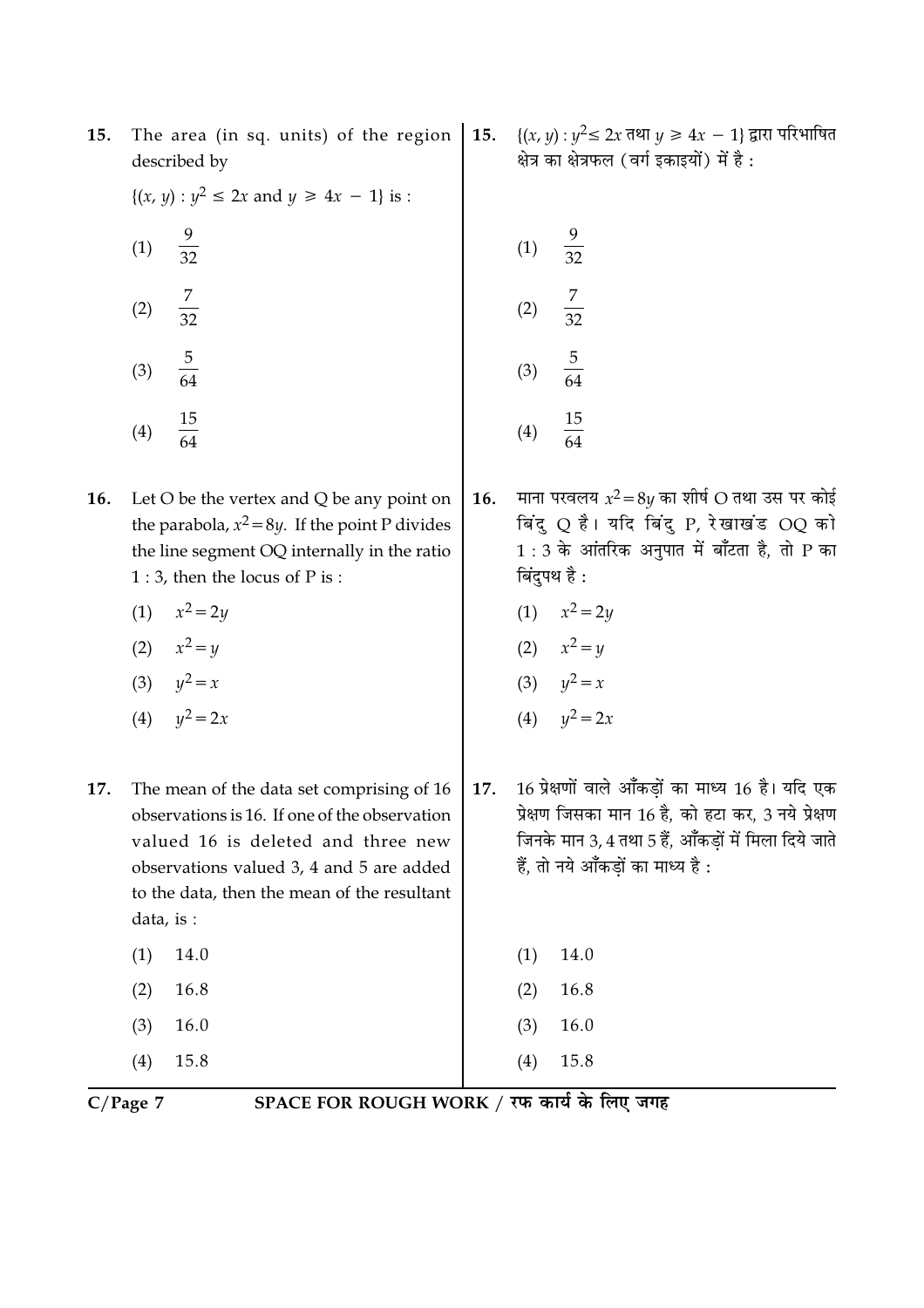| 18. | The area (in sq. units) of the quadrilateral<br>formed by the tangents at the end points<br>of the latera recta to the ellipse<br>$rac{x^2}{9} + \frac{y^2}{5} = 1$ , is : |     | दीर्घवृत्त $\frac{x^2}{9} + \frac{y^2}{5} = 1$ के नाभिलम्बों के सिरों पर<br>खींची गई स्पर्श रेखाओं द्वारा निर्मित चतुर्भुज का क्षेत्रफल<br>(वर्ग इकाइयों में) है: |
|-----|----------------------------------------------------------------------------------------------------------------------------------------------------------------------------|-----|-------------------------------------------------------------------------------------------------------------------------------------------------------------------|
|     | (1)<br>27                                                                                                                                                                  |     | (1)<br>27                                                                                                                                                         |
|     | $\frac{27}{4}$<br>(2)                                                                                                                                                      |     | $\frac{27}{4}$<br>(2)                                                                                                                                             |
|     | (3)<br>18                                                                                                                                                                  |     | (3)<br>18                                                                                                                                                         |
|     | $\frac{27}{2}$<br>(4)                                                                                                                                                      |     | $\frac{27}{2}$<br>(4)                                                                                                                                             |
| 19. | The equation of the plane containing the<br>line $2x - 5y + z = 3$ ; $x + y + 4z = 5$ , and<br>parallel to the plane, $x + 3y + 6z = 1$ , is :                             | 19. | रेखा 2x – 5y + z = 3, x + y + 4z = 5 को अंतर्विष्ट<br>करने वाले समतल, जो समतल $x+3y+6z=1$ के<br>समांतर है, का समीकरण है:                                          |
|     | $2x+6y+12z=-13$<br>(1)                                                                                                                                                     |     | $2x+6y+12z=-13$<br>(1)                                                                                                                                            |
|     | (2)<br>$2x + 6y + 12z = 13$                                                                                                                                                |     | $2x+6y+12z=13$<br>(2)                                                                                                                                             |
|     | (3)<br>$x + 3y + 6z = -7$                                                                                                                                                  |     | (3) $x + 3y + 6z = -7$                                                                                                                                            |
|     | $x + 3y + 6z = 7$<br>(4)                                                                                                                                                   |     | $x + 3y + 6z = 7$<br>(4)                                                                                                                                          |
| 20. | The number of common tangents to the<br>circles $x^2 + y^2 - 4x - 6y - 12 = 0$<br>and<br>$x^2 + y^2 + 6x + 18y + 26 = 0$ , is :                                            | 20. | वृत्तों $x^2 + y^2 - 4x - 6y - 12 = 0$ तथा<br>$x^2 + y^2 + 6x + 18y + 26 = 0$ की उभयनिष्ठ स्पर्श<br>रेखाओं की संख्या है :                                         |
|     | (1)<br>$\overline{4}$                                                                                                                                                      |     | (1)<br>$\overline{4}$                                                                                                                                             |
|     | (2)<br>$\mathbf{1}$                                                                                                                                                        |     | (2)<br>$\mathbf{1}$                                                                                                                                               |
|     | (3)<br>$\overline{2}$                                                                                                                                                      |     | (3)<br>$\overline{2}$                                                                                                                                             |
|     | $\mathfrak{Z}$<br>(4)                                                                                                                                                      |     | $\mathfrak{Z}$<br>(4)                                                                                                                                             |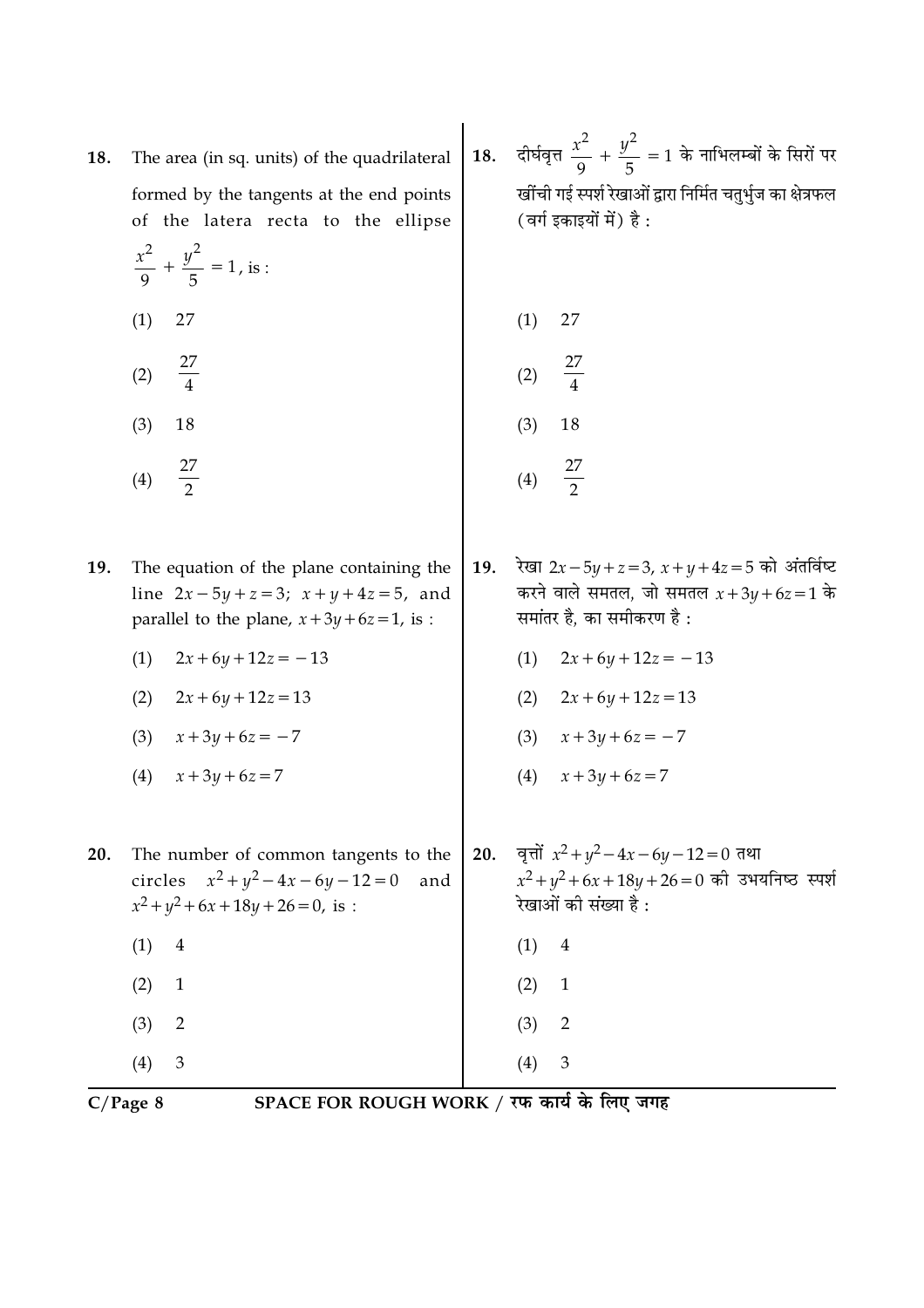- The set of all values of  $\lambda$  for which the 21. system of linear equations :
	- $2x_1 2x_2 + x_3 = \lambda x_1$  $2x_1 - 3x_2 + 2x_3 = \lambda x_2$  $-x_1+2x_2$  $=\lambda x_3$ has a non-trivial solution,
	- contains more than two elements.  $(1)$
	- $(2)$ is an empty set.
	- $(3)$ is a singleton.
	- $(4)$ contains two elements.
- If 12 identical balls are to be placed in 3  $22.$ identical boxes, then the probability that one of the boxes contains exactly 3 balls is :

(1) 
$$
22\left(\frac{1}{3}\right)^{11}
$$
  
\n(2)  $\frac{55}{3}\left(\frac{2}{3}\right)^{11}$   
\n(3)  $55\left(\frac{2}{3}\right)^{10}$   
\n(4)  $220\left(\frac{1}{3}\right)^{12}$ 

The sum of coefficients of integral powers 23. of  $x$  in the binomial expansion of  $(1 - 2\sqrt{x})^{50}$  is : (1)  $\frac{1}{2} (2^{50} + 1)$ (2)  $\frac{1}{2}$   $\left(3^{50} + 1\right)$ (3)  $\frac{1}{2}$  (3<sup>50</sup>)

 $\lambda$  के सभी मानों का समुच्चय, जिनके लिए रैखिक  $21.$ समीकरण निकाय

> $2x_1 - 2x_2 + x_3 = \lambda x_1$  $2x_1 - 3x_2 + 2x_3 = \lambda x_2$  $-x_1+2x_2 = \lambda x_3$ का एक अतच्छ हल है, (1) में दो से अधिक अवयव हैं। (2) एक रिक्त समुच्चय है। (3) एक एकल समुच्चय है।

- $(4)$  में दो अवयव हैं।
- यदि 12 एक जैसी गेंदें. 3 एक जैसे बक्सों में रखी जाती  $22.$ हैं, तो इनमें से एक बक्से में ठीक 3 गेंदें होने की प्रायिकता है :

(1) 
$$
22\left(\frac{1}{3}\right)^{11}
$$
  
\n(2)  $\frac{55}{3}\left(\frac{2}{3}\right)^{11}$   
\n(3)  $55\left(\frac{2}{3}\right)^{10}$   
\n(4)  $220\left(\frac{1}{3}\right)^{12}$ 

23.  $(1 - 2\sqrt{x})^{50}$  के द्विपद प्रसार में  $x$  की पूर्णांकीय घातों के गणांकों का योग है :

| (1)               | $\frac{1}{2}(2^{50} + 1)$                 |
|-------------------|-------------------------------------------|
| (2)               | $\frac{1}{2}$ $(3^{50} + 1)$              |
| (3)               | $\frac{1}{2}$ (3 <sup>50</sup> )          |
| $\left( 4\right)$ | $\frac{1}{2}$ (3 <sup>50</sup> )<br>$-1)$ |

 $C/Page$  9

(4)  $\frac{1}{2}$  (3<sup>50</sup> -1)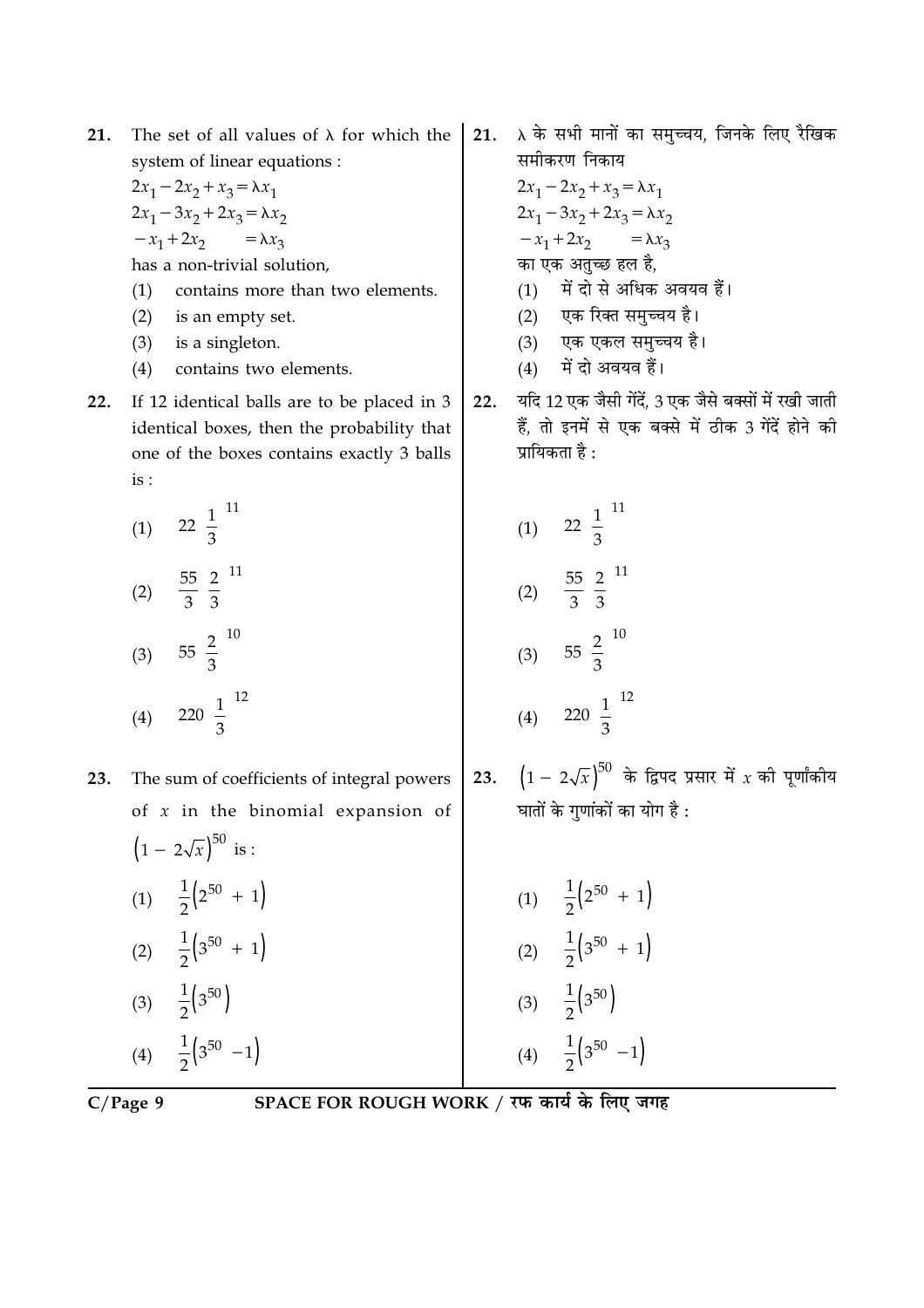| 24. |  | The integral |
|-----|--|--------------|
|-----|--|--------------|

| 24. | The integral                                                                                                                                                                                                                                                                                   | 24. | समाकल                                                                                                                                                                                                                                                       |
|-----|------------------------------------------------------------------------------------------------------------------------------------------------------------------------------------------------------------------------------------------------------------------------------------------------|-----|-------------------------------------------------------------------------------------------------------------------------------------------------------------------------------------------------------------------------------------------------------------|
|     | $\int_{2}^{4} \frac{\log x^{2}}{\log x^{2} + \log (36 - 12x + x^{2})} dx$<br>is equal to :<br>(1)<br>6<br>(2)<br>$\overline{2}$<br>(3)<br>$\overline{4}$<br>(4)<br>$\mathbf{1}$                                                                                                                |     | $\int_{2}^{4} \frac{\log x^{2}}{\log x^{2} + \log (36 - 12x + x^{2})} dx$<br>बराबर है :<br>(1)<br>6<br>(2)<br>2<br>(3) 4<br>(4)<br>$\mathbf{1}$                                                                                                             |
| 25. | If the function.                                                                                                                                                                                                                                                                               | 25. | यदि फलन                                                                                                                                                                                                                                                     |
|     | $g(x) = \begin{cases} k\sqrt{x} + 1, & 0 \le x \le 3 \\ mx + 2, & 3 < x \le 5 \end{cases}$<br>is differentiable, then the value of $k+m$ is :<br>(1)<br>$\overline{4}$<br>$\overline{2}$<br>(2)<br>$\frac{16}{5}$<br>(3)<br>$\frac{10}{3}$<br>(4)                                              |     | $g(x) = \begin{cases} k\sqrt{x} + 1, & 0 \le x \le 3 \\ mx + 2, & 3 < x \le 5 \end{cases}$<br>अवकलनीय है, तो $k + m$ का मान है:<br>(1)<br>$\overline{4}$<br>(2)<br>$\overline{2}$<br>(3) $\frac{16}{5}$<br>$\frac{10}{3}$<br>(4)                            |
| 26. | Locus of the image of the point $(2, 3)$ in<br>the line $(2x-3y+4)+k(x-2y+3)=0$ ,<br>$k \in \mathbf{R}$ , is a :<br>circle of radius $\sqrt{3}$ .<br>(1)<br>(2)<br>straight line parallel to $x$ -axis.<br>straight line parallel to $y$ -axis.<br>(3)<br>circle of radius $\sqrt{2}$ .<br>(4) | 26. | बिंदु (2, 3) के रेखा<br>$(2x-3y+4)+k(x-2y+3)=0, k \in \mathbb{R}$<br>प्रतिबिंब का बिंदुपथ एक :<br>$(1)$ $\sqrt{3}$ त्रिज्या का वृत्त है।<br>(2) $x$ -अक्ष के समांतर रेखा है।<br>y-अक्ष के समांतर रेखा है।<br>(3)<br>$\sqrt{2}$ त्रिज्या का वृत्त है।<br>(4) |
| 27. | $\frac{(1 - \cos 2x)(3 + \cos x)}{\sin x}$ is equal to :<br>lim<br>$\overline{x \tan 4x}$<br>$x\rightarrow 0$<br>$\frac{1}{2}$<br>(1)<br>$\overline{4}$<br>(2)<br>(3)<br>3                                                                                                                     | 27. | lim $\frac{(1 - \cos 2x)(3 + \cos x)}{3 + \cos x}$ बराबर है:<br>$x\rightarrow 0$<br>$x \tan 4x$<br>$\frac{1}{2}$<br>(1)<br>(2)<br>$\overline{4}$<br>(3)<br>3                                                                                                |
|     | (1)                                                                                                                                                                                                                                                                                            |     | (4)<br>っ                                                                                                                                                                                                                                                    |

 $\frac{(4) 2}{C/Page 10}$  SPACE FOR ROUGH WORK / रफ कार्य के लिए जगह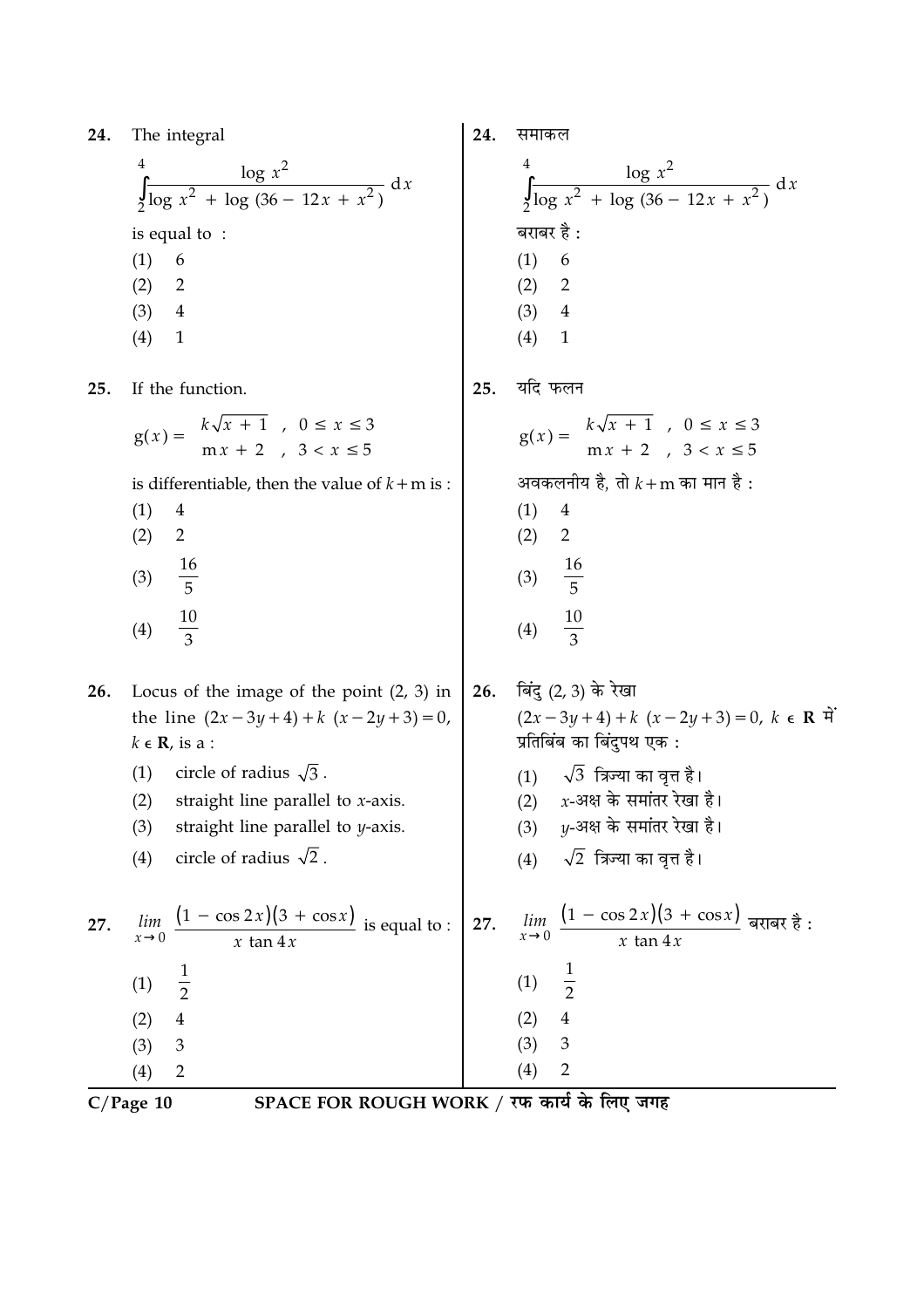- If the angles of elevation of the top of a 28. tower from three collinear points A, B and C, on a line leading to the foot of the tower, are  $30^{\circ}$ ,  $45^{\circ}$  and  $60^{\circ}$  respectively, then the ratio, AB : BC, is :
	- $2:3$  $(1)$
	- $\sqrt{3}:1$  $(2)$
	- $\sqrt{3}$ :  $\sqrt{2}$  $(3)$
	- $(4)$  $1:\sqrt{3}$

Let A and B be two sets containing four 29. and two elements respectively. Then the number of subsets of the set  $A \times B$ , each having at least three elements is :

- $(1)$ 510
- $(2)$ 219
- $(3)$ 256
- 275  $(4)$

Let  $\vec{a}$ ,  $\vec{b}$  and  $\vec{c}$  be three non-zero vectors 30. such that no two of them are collinear and

$$
(\vec{a} \times \vec{b}) \times \vec{c} = \frac{1}{3} |\vec{b}| |\vec{c}| \rightarrow \text{a}.
$$
 If  $\theta$  is the

angle between vectors  $\overrightarrow{b}$  and  $\overrightarrow{c}$ , then a value of  $\sin \theta$  is :

| (1) | $-2\sqrt{3}$<br>З             |
|-----|-------------------------------|
| (2) | $2\sqrt{2}$<br>$\overline{3}$ |
| (3) | $-\sqrt{2}$<br>$\overline{3}$ |
| (4) | $\frac{2}{3}$                 |

 $\overline{3}$ 

तीन सरेख बिंदुओं A, B तथा C, एक ऐसी रेखा पर 28. स्थित हैं जो एक मीनार के पाद की दिशा में ले जाती है, से एक मीनार के शिखर के उन्नयन कोण क्रमश:  $30^{\circ}$ ,  $45^{\circ}$  तथा  $60^{\circ}$  हैं, तो AB : BC का अनुपात है :

- $2:3$  $(1)$
- (2)  $\sqrt{3}:1$
- $\sqrt{3}:\sqrt{2}$  $(3)$
- $(4)$  $1:\sqrt{3}$

माना A तथा B दो समुच्चय हैं जिनमें क्रमश: चार तथा 29. दो अवयव हैं, तो समुच्चय  $A \times B$  के उन उपसमुच्चयों की संख्या. जिनमें प्रत्येक में कम से कम तीन अवयव हैं. है :

- $(1)$ 510
- 219  $(2)$
- $(3)$ 256
- 275  $(4)$

माना  $\overrightarrow{a}$  ,  $\overrightarrow{b}$  तथा  $\overrightarrow{c}$  तीन शून्येतर ऐसे सदिश हैं कि  $30.$ उनमें से कोई दो संरेख नहीं हैं तथा

 $\overrightarrow{a}$   $\overrightarrow{b}$   $\overrightarrow{c}$  =  $\frac{1}{3}$   $\overrightarrow{b}$   $\overrightarrow{c}$  =  $\frac{1}{3}$   $\overrightarrow{b}$   $\overrightarrow{c}$  =  $\frac{1}{3}$   $\overrightarrow{d}$  =  $\overrightarrow{d}$  =  $\overrightarrow{b}$  =  $\overrightarrow{a}$  =  $\overrightarrow{b}$  =  $\overrightarrow{a}$  =  $\overrightarrow{b}$  =  $\overrightarrow{c}$  =  $\overrightarrow{a}$  =  $\overrightarrow{b}$  =  $\overrightarrow{c}$  =

 $\stackrel{\rightarrow}{\rm b}$  तथा  $\stackrel{\rightarrow}{\rm c}$  के बीच का कोण  $\theta$  है, तो  $\sin\theta$  का एक मान है:

(1) 
$$
\frac{-2\sqrt{3}}{3}
$$
  
\n(2)  $\frac{2\sqrt{2}}{3}$   
\n(3)  $\frac{-\sqrt{2}}{3}$   
\n(4)  $\frac{2}{3}$ 

 $\overline{3}$ 

 $C/Page$  11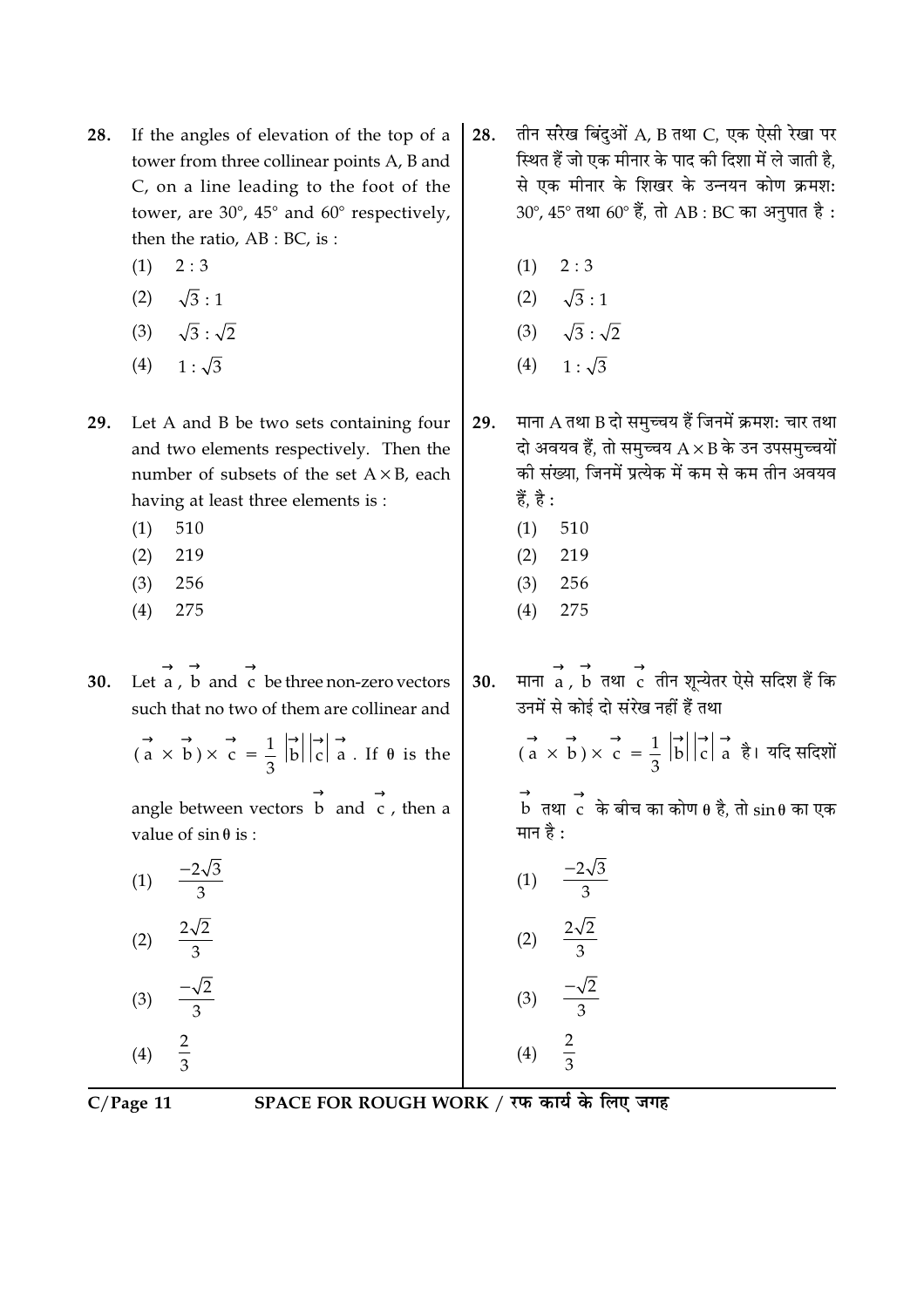

In the circuit shown, the current in the  $1\Omega$ resistor is:

- $0.13$  A, from P to Q  $(1)$
- $(2)$ 1.3 A, from P to Q
- $(3)$  $0A$
- $0.13$  A, from Q to P  $(4)$

32. Distance of the centre of mass of a solid uniform cone from its vertex is  $z_0$ . If the radius of its base is R and its height is h then  $z_0$  is equal to :

$$
(1) \quad \frac{3h^2}{8R}
$$

 $(2)$  $\overline{4R}$ 

3h  $(3)$  $\overline{4}$ 

5h  $(4)$  $\mathbf{Q}$ 

 $C/Page$  12

SPACE FOR ROUGH WORK / रफ कार्य के लिए जगह

### भाग  $B -$  भौतिक विज्ञान



दर्शाये गये परिपथ में  $1\Omega$  प्रतिरोधक से प्रवाहित धारा होगी :

- $0.13$  A, P से Q को  $(1)$
- (2) 1.3 A, P से Q की ओर
- $0$  (शून्य)  $A$  $(3)$
- $(4)$  $0.13$  A, Q से P को
- किसी एकसमान ठोस शंकु के द्रव्यमान केन्द्र की 32. उसके शीर्ष से दूरी  $z_0$  है।  $\overline{z}$ यदि शंकु के आधार को<br>त्रिज्या R तथा शंकु की ऊँचाई h हो तो  $z_0$  का मान निम्नांकित में से किसके बराबर होगा ?

$$
(1) \qquad \frac{3h^2}{8R}
$$

$$
(2) \quad \frac{h^2}{4R}
$$

$$
(3) \quad \frac{3h}{4}
$$

 $(4)$ 

$$
3) \frac{3h}{4}
$$

5h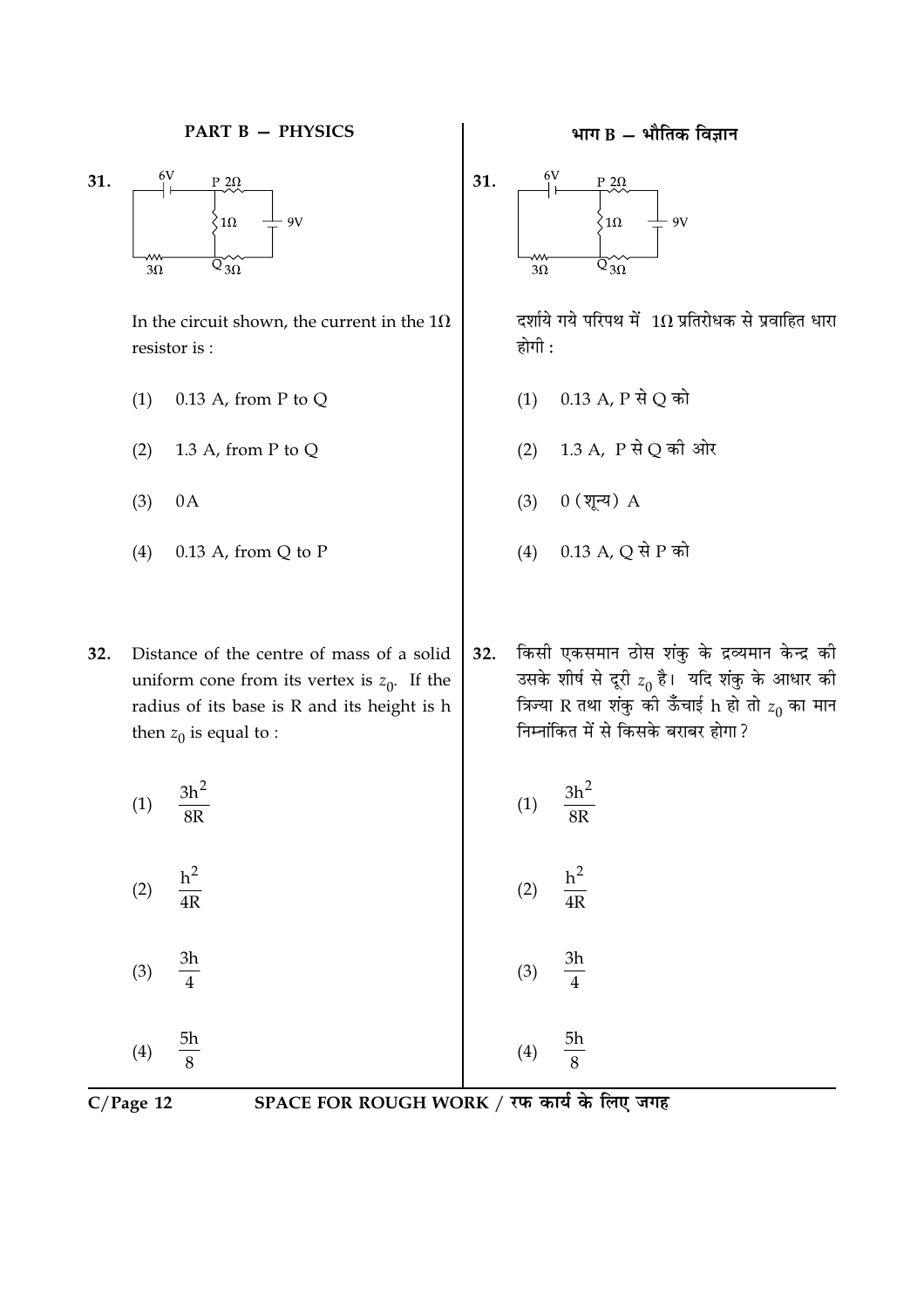Match List - I (Fundamental Experiment) 33. with List - II (its conclusion) and select the correct option from the choices given below the list:

| List - I                             |     | List - II                                                                                          |
|--------------------------------------|-----|----------------------------------------------------------------------------------------------------|
| Franck-Hertz<br>Experiment.          | (i) | Particle nature<br>of light                                                                        |
| Photo-electric<br>experiment.        |     | (ii) $\left  \begin{array}{c} \text{Discrete energy} \\ \text{levels of atom} \end{array} \right $ |
| Davison - Germer<br>Experiment.      |     | $(iii)$ <sup>Wave nature of</sup><br>electron                                                      |
|                                      |     | $\vert$ (iv) $\vert$ Structure of atom                                                             |
| (1) (A) -(iv) (B) - (iii) (C) - (ii) |     |                                                                                                    |

- $(2)$   $(A) (i)$  $(B) - (iv)$  $(C) - (iii)$  $(3)$  $(A) - (ii)$  $(B) - (iv)$  $(C) - (iii)$
- $(4)$  $(A) - (ii)$  $(B) - (i)$  $(C) - (iii)$

| 34. The period of oscillation of a simple                  |
|------------------------------------------------------------|
| pendulum is $T = 2\pi \sqrt{\frac{L}{g}}$ . Measured value |

of L is 20.0 cm known to 1 mm accuracy and time for 100 oscillations of the pendulum is found to be 90 s using a wrist watch of 1s resolution. The accuracy in the determination of g is:

- $(1)$  $5\,\%$
- $(2)$  $2%$
- $(3)$  $3%$
- $(4)$  $1\%$

सूची - I (मूल प्रयोग) का सूची - II (उसके परिणाम) 33. के साथ सुमेलन (मैच) कोजिये और निम्नांकित विकल्पों में से सही विकल्प का चयन कीजिये :

|     |     | सूची - I                                                                                                                            |       | सूची - II                     |
|-----|-----|-------------------------------------------------------------------------------------------------------------------------------------|-------|-------------------------------|
|     |     | (A) फ्रेंक हर्ट्स प्रयोग                                                                                                            | (i)   | प्रकाश की कणिका<br>प्रकृति    |
|     |     | (B) प्रकाश विद्युत प्रयोग                                                                                                           | (ii)  | अणु के विविक्त<br>ऊर्जा स्तर  |
|     | (C) | डेवीसन जर्मर प्रयोग                                                                                                                 | (iii) | इलेक्ट्रॉन की तरंग<br>प्रकृति |
|     |     |                                                                                                                                     |       | (iv) परमाणु की संरचना         |
|     |     | (1) (A) -(iv) (B) - (iii) (C)- (ii)                                                                                                 |       |                               |
|     |     | (2) $(A) - (i)$ $(B) - (iv)$ $(C) - (iii)$                                                                                          |       |                               |
|     |     | (3) $(A) - (ii)$ $(B) - (iv)$ $(C) - (iii)$                                                                                         |       |                               |
|     | (4) | $(A) - (ii)$ $(B) - (i)$ $(C) - (iii)$                                                                                              |       |                               |
| 34. |     | किसी सरल लोलक का आवर्त, $T = 2\pi \sqrt{\frac{L}{g}}$ है                                                                            |       |                               |
|     |     | L का मापित मान 20.0 cm है, जिसकी यथार्थता                                                                                           |       |                               |
|     |     | 1 mm है।  इस लोलक के 100 दोलनों का समय<br>90 s है, जिसे 1s विभेदन को घड़ी से नापा गया है। तो,<br>g  के निर्धारण में यथार्थता होगी : |       |                               |

| (1) | 5%    |
|-----|-------|
| (2) | $2\%$ |
| (3) | 3%    |

 $(4)$ 

 $1\%$ 

 $C/Page$  13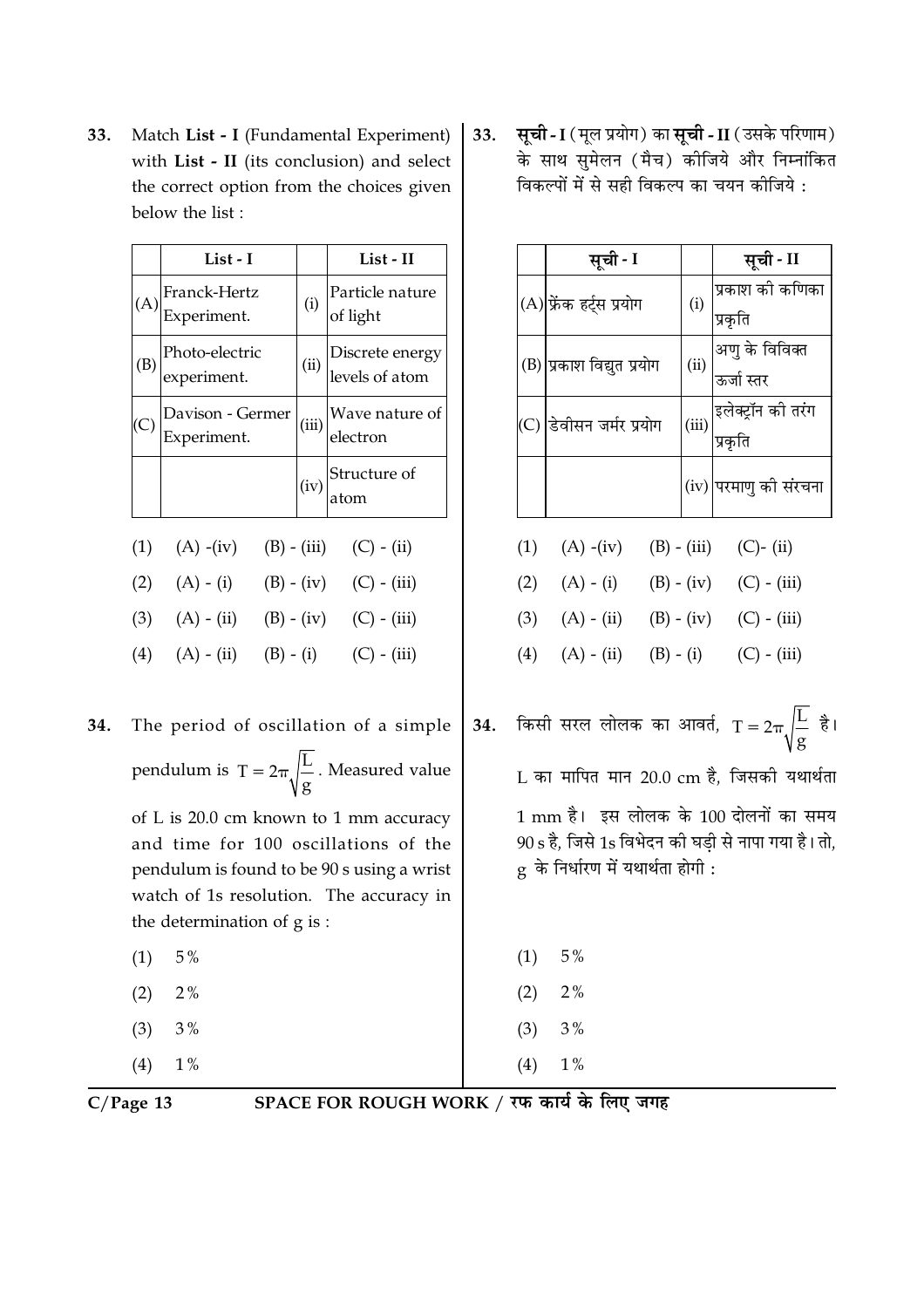- A red LED emits light at 0.1 watt uniformly 35. around it. The amplitude of the electric field of the light at a distance of 1 m from the diode is:
	- $(1)$ 7.75  $V/m$
	- $(2)$  $1.73 V/m$
	- $(3)$  $2.45 V/m$
	- 5.48  $V/m$  $(4)$
- In the given circuit, charge  $Q_2$  on the  $2\mu F$ 36. capacitor changes as C is varied from  $1\mu F$ to  $3\mu$ F.  $Q_2$  as a function of 'C' is given properly by: (figures are drawn schematically and are not to scale)
	- 비능 ↑ Charge  $(1)$  $1\mu F$ **ACharge** Q,  $(2)$



 $1<sub>µ</sub>F$ 

 $3<sub>u</sub>F$ 

 $\geq C$ 



- एक लाल रंग का एल.ई.डी. (प्रकाश उत्सर्जक डायोड) 35. 0.1 वाट पर, एकसमान प्रकाश उत्सर्जित करता है। डायोड से 1 m दूरी पर, इस प्रकाश के विद्युत क्षेत्र का आयाम होगा :
	- 7.75  $V/m$  $(1)$
	- $1.73 V/m$  $(2)$
	- $(3)$  $2.45 V/m$
	- 5.48  $V/m$  $(4)$
- दिये गये परिपथ में, C के मान के  $1\mu$ F से  $3\mu$ F 36. परिवर्तित होने से, 2µF संधारित्र पर आवेश  $Q_2$  में परिवर्तन होता है। 'C' के फलन के रूप में  $Q_2$  को कौन सा आलेख सही दर्शाता है? (आलेख केवल व्यवस्था आरेख हैं और स्केल के अनुसार नहीं हैं।)





SPACE FOR ROUGH WORK / रफ कार्य के लिए जगह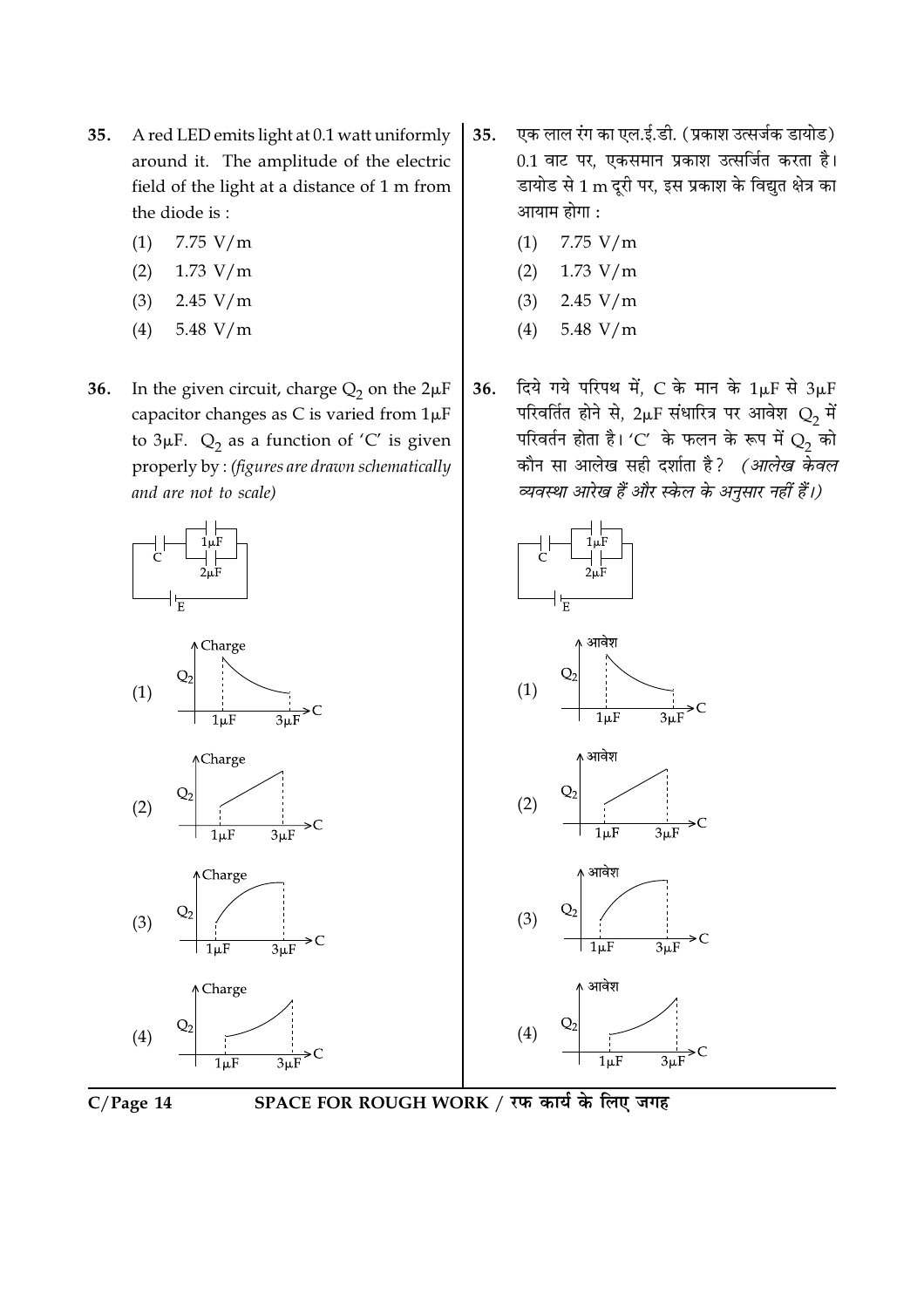

Two long current carrying thin wires, both with current I, are held by insulating threads of length L and are in equilibrium as shown in the figure, with threads making an angle ' $\theta$ ' with the vertical. If wires have mass  $\lambda$  per unit length then the value of I is:

 $(g = gravitational acceleration)$ 

(1) 
$$
\sqrt{\frac{\pi \lambda g L}{\mu_0} \tan \theta}
$$
  
\n(2)  $\sin \theta \sqrt{\frac{\pi \lambda g L}{\mu_0 \cos \theta}}$   
\n(3)  $2\sin \theta \sqrt{\frac{\pi \lambda g L}{\mu_0 \cos \theta}}$   
\n(4)  $2\sqrt{\frac{\pi g L}{\mu_0} \tan \theta}$ 

- 38. A particle of mass m moving in the  $x$  direction with speed  $2v$  is hit by another particle of mass 2m moving in the  $y$  direction with speed  $v$ . If the collision is perfectly inelastic, the percentage loss in the energy during the collision is close to:
	- 62%  $(1)$ 44%  $(2)$  $(3)$ 50%
	- $(4)$ 56%

दो पतले लम्बे तारों में प्रत्येक से I धारा प्रवाहित हो रही है। इन्हें L लम्बाई के विद्युतरोधी धागों से लटकाया गया है। इन धागों में प्रत्येक के द्वारा ऊर्ध्वाधर दिशा से  $40'$  कोण बनाने की स्थिति में. ये दोनों तार साम्यावस्था में रहते हैं। यदि इन तारों की प्रति इकाई लम्बाई द्रव्यमान ) है तथा g गुरुत्वीय त्वरण है तो, I का मान होगा :

(1) 
$$
\sqrt{\frac{\pi \lambda g L}{\mu_0}} \tan \theta
$$
  
\n(2)  $\sin \theta \sqrt{\frac{\pi \lambda g L}{\mu_0 \cos \theta}}$   
\n(3)  $2\sin \theta \sqrt{\frac{\pi \lambda g L}{\mu_0 \cos \theta}}$ 

$$
(4) \qquad 2\sqrt{\frac{\pi gL}{\mu_0}\tan\theta}
$$

 $x$ -दिशा में 2v चाल से चलते हुए m द्रव्यमान के एक 38. कण से,  $y$ -दिशा में  $v$  वेग से चलता हुआ 2 ${\rm m}$  द्रव्यमान का एक कण, टकराता है। यदि यह संघट्ट (टक्कर) पूर्णत: अप्रत्यास्थ है तो, टक्कर के दौरान ऊर्जा का क्षय  $( \overline{\mathsf{g}} \mathsf{l} \overline{\mathsf{h}} ) \overline{\mathsf{g}} \mathsf{l} \overline{\mathsf{f}} \mathsf{l}$ :

| (1) | 62% |
|-----|-----|
|     |     |

- $(2)$ 44%
- $(3)$ 50%
- 56%  $(4)$

 $C/Page$  15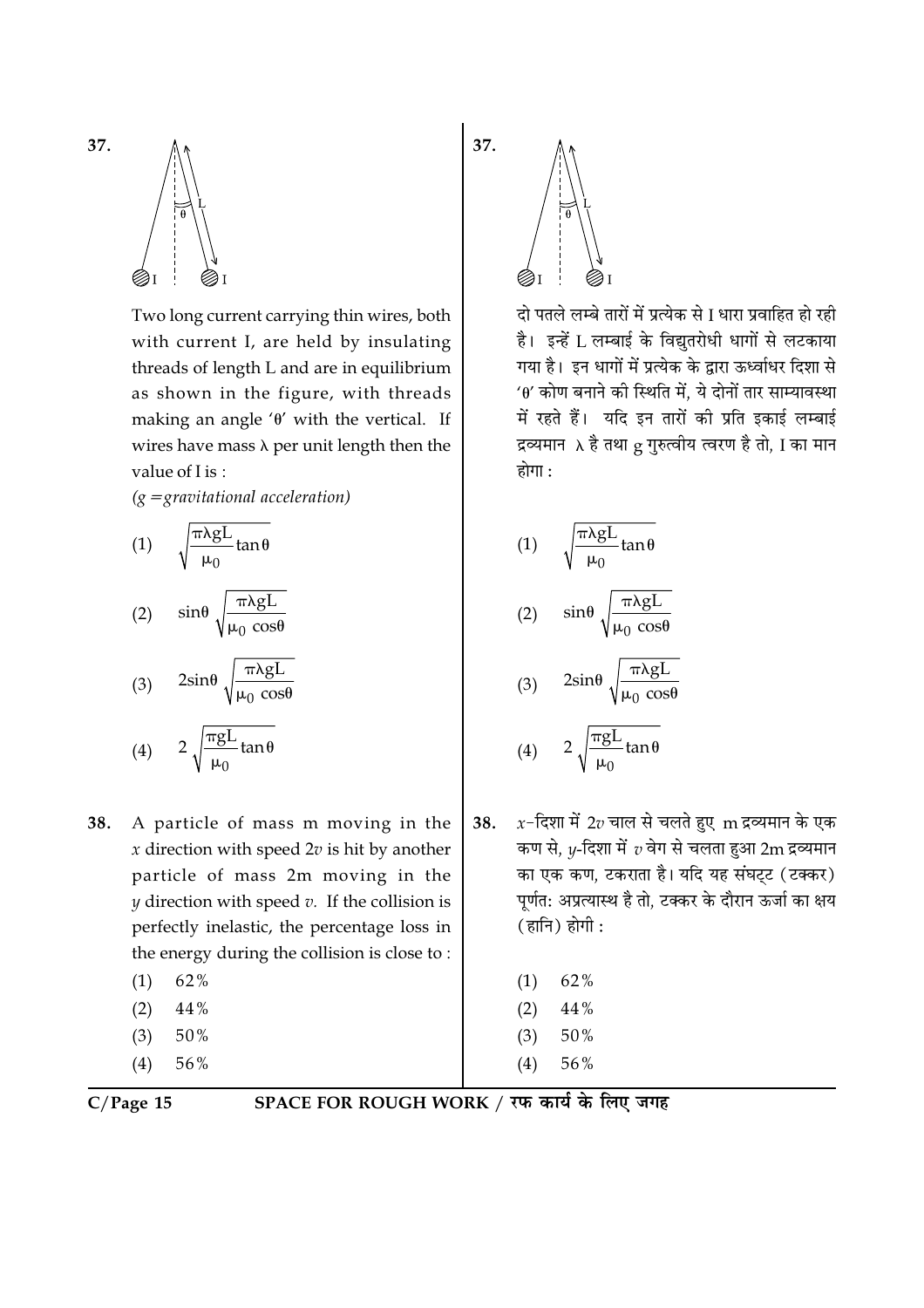

Given in the figure are two blocks A and B of weight 20 N and 100 N, respectively. These are being pressed against a wall by a force F as shown. If the coefficient of friction between the blocks is 0.1 and between block B and the wall is 0.15, the frictional force applied by the wall on block  $B$  is :

- $(1)$ 150 N
- $(2)$ 100 N
- $(3)$ 80 N
- $(4)$ 120 N

40. Consider an ideal gas confined in an isolated closed chamber. As the gas undergoes an adiabatic expansion, the average time of collision between molecules increases as  $V^q$ , where V is the volume of the gas. The value of  $q$  is:

$$
\left(\gamma = \frac{C_p}{C_v}\right)
$$

 $(1)$ 

- $(2)$
- $(3)$

 $(4)$ 

 $C/Page 16$ 

# SPACE FOR ROUGH WORK / रफ कार्य के लिए जगह



यहाँ आरेख में दो ब्लॉक (गुटके) A और B दर्शाये गये हैं जिनके भार क्रमश: 20 N तथा 100 N हैं। इन्हें. एक बल F द्वारा किसी दीवार पर दबाया जा रहा है। यदि घर्षण गुणांक का मान,  $A$  तथा  $B$  के बीच 0.1 तथा B और दीवार के बीच 0.15 है तो, दीवार द्वारा ब्लॉक B पर लगा बल होगा :

- $(1)$ 150 N
- $(2)$ 100 N
- $(3)$ 80 N
- $(4)$ 120 N
- एक आदर्श गैस किसी बन्द (संवृत), वियुक्त 40. (विलगित) कक्ष में सीमित (रखी) है। इस गैस में रुद्धोष्म प्रसार होने पर, इसके अणुओं के बीच टक्कर का औसत काल (समय)  $\rm V^q$ के अनुसार बढ जाता है, जहाँ  $V$  गैस का आयतन है। तो  $q$  का मान होगा:

$$
\left(\gamma = \frac{C_p}{C_v}\right)
$$

$$
(1) \quad \frac{\gamma - 1}{2}
$$

$$
(2) \quad \frac{3\gamma + 5}{6}
$$

$$
(3) \quad \frac{3\gamma-5}{6}
$$

$$
(3) \quad \frac{3\gamma-}{6}
$$

 $(4)$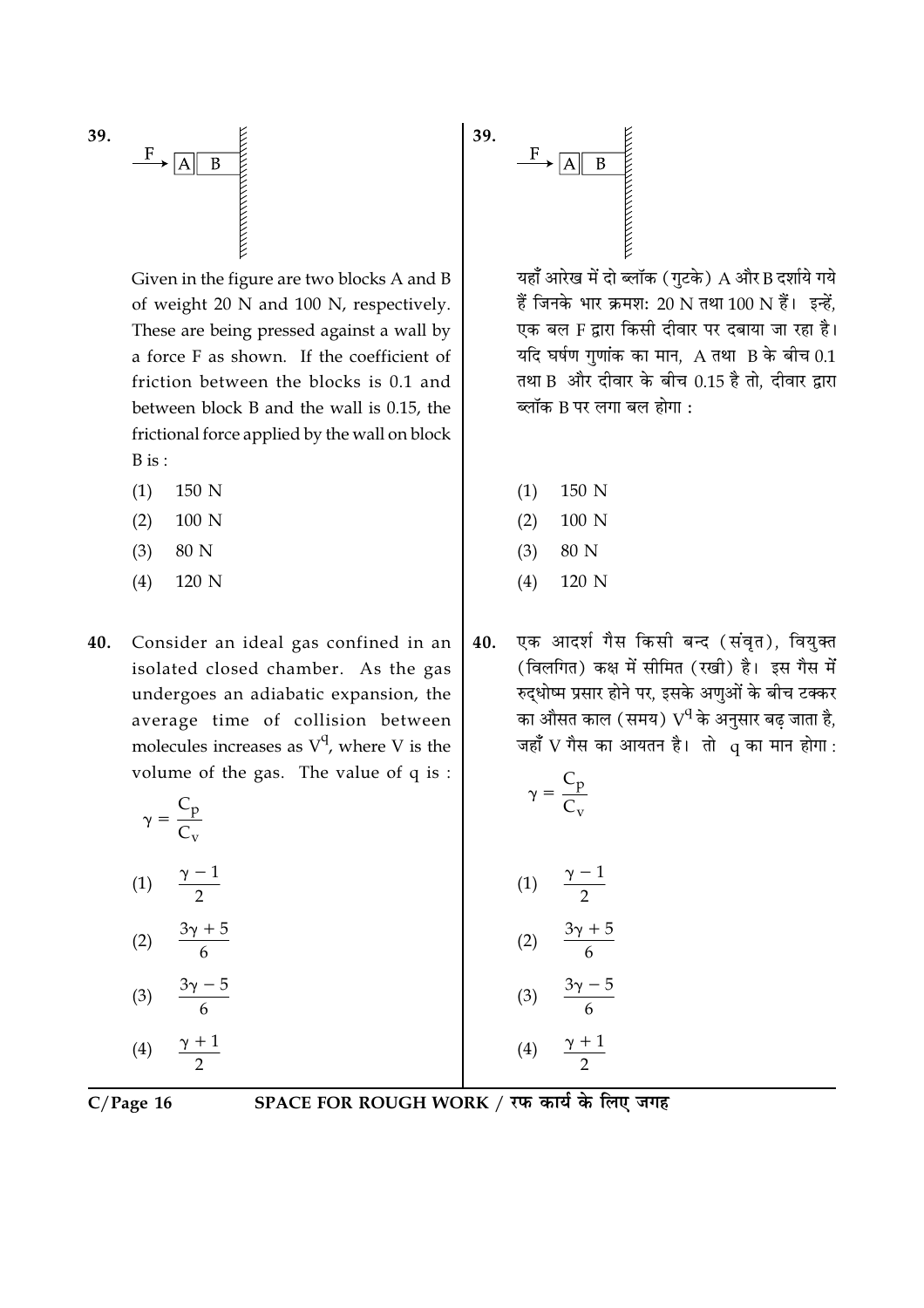A rectangular loop of sides 10 cm and 41. 5 cm carrying a current I of 12 A is placed in different orientations as shown in the figures below:



If there is a uniform magnetic field of  $0.3$  T in the positive  $z$  direction, in which orientations the loop would be in (i) stable equilibrium and (ii) unstable equilibrium?

- (b) and (c), respectively  $(1)$
- (a) and (b), respectively  $(2)$
- (a) and (c), respectively  $(3)$
- $(4)$ (b) and (d), respectively

10 cm तथा 5 cm भुजाओं के एक आयताकार लूप 41. (पाश) से एक विद्युत धारा, I = 12 A, प्रवाहित हो रही है। इस पाश को आरेख में दर्शाये गये अनुसार विभिन्न अभिविन्यासों (स्थितियों) में रखा गया है।



यदि वहाँ 0.3 T तीव्रता का कोई एकसमान चुम्बकीय क्षेत्र, धनात्मक z दिशा में विद्यमान है तो, दर्शाये गये किस अभिविन्यास में, यह पाश (लूप) (i) स्थायी संतुलन तथा (ii) अस्थायी संतुलन में, होगा ?

- क्रमश: (b) तथा (c) में  $(1)$
- क्रमश: (a) तथा (b) में  $(2)$
- क्रमश: (a) तथा (c) में  $(3)$
- $(4)$ क्रमश: (b) तथा (d) में

 $C/Page 17$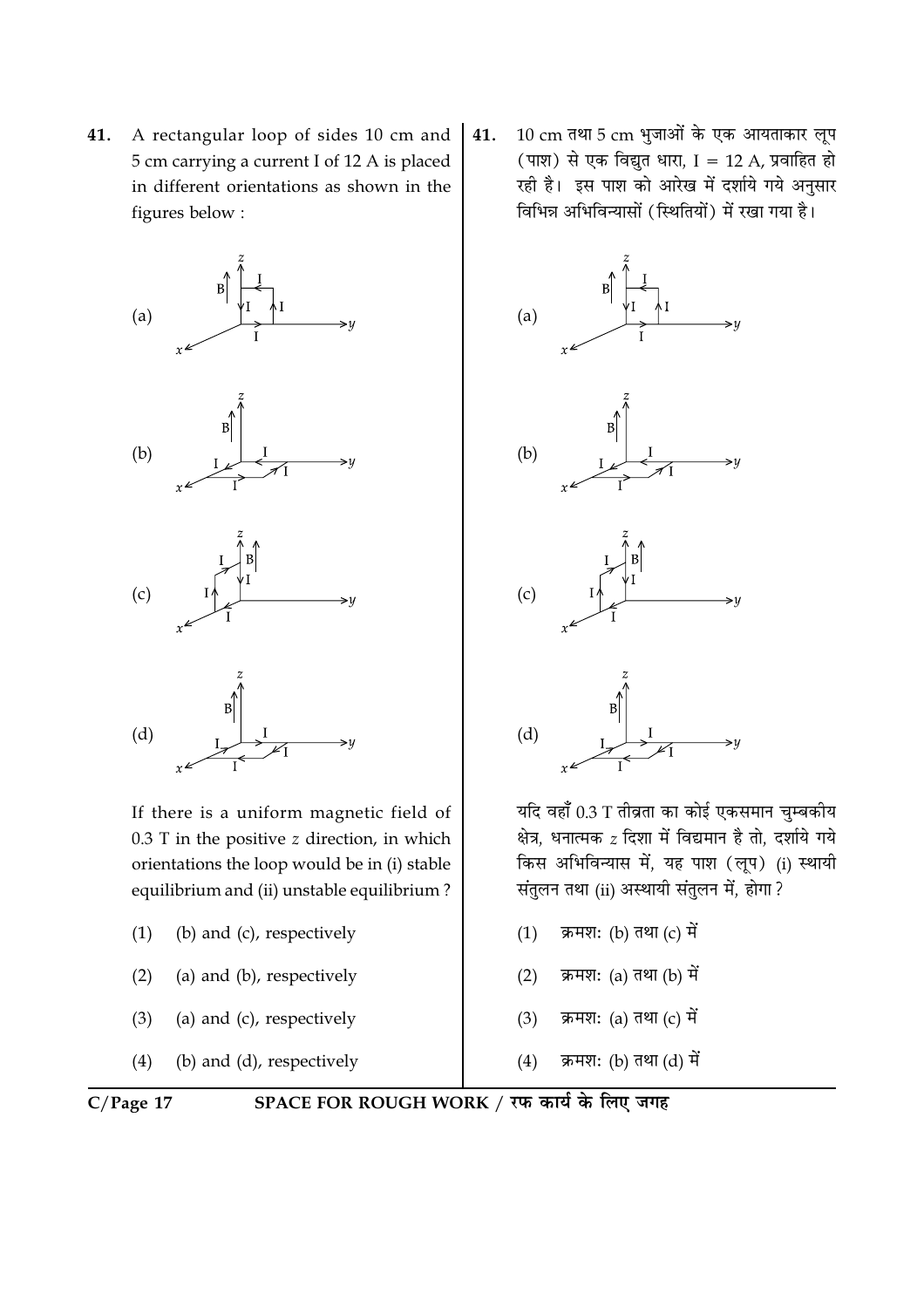- 42. Consider a spherical shell of radius R at temperature T. The black body radiation inside it can be considered as an ideal gas of photons with internal energy per unit volume  $u = \frac{U}{V} \propto T^4$  and pressure  $p = \frac{1}{3} \left( \frac{U}{V} \right)$ . If the shell now undergoes an adiabatic expansion the relation between T and R is:
	- (1)  $T \propto \frac{1}{R^3}$ (2)  $T \propto e^{-R}$
	- (3) T  $\propto e^{-3R}$
	- (4)  $T \propto \frac{1}{R}$
- As an electron makes a transition from an 43. excited state to the ground state of a hydrogen - like atom/ion :
	- kinetic energy and total energy  $(1)$ decrease but potential energy increases
	- $(2)$ its kinetic energy increases but potential energy and total energy decrease
	- kinetic energy, potential energy and  $(3)$ total energy decrease
	- kinetic energy decreases, potential  $(4)$ energy increases but total energy remains same

किसी गोलीय कोश (शैल) की त्रिज्या R है और इसका 42. ताप T है। इसके भीतर कृष्णिका विकिरणों को फोटॉनों की एक ऐसी आदर्श गैस माना जा सकता है जिसकी प्रति इकाई आयतन आन्तरिक ऊर्जा,  $u = \frac{U}{V} \propto T^4$ 

> तथा दाब,  $p = \frac{1}{3} \left( \frac{U}{V} \right)$ है। यदि इस कोश में रुद्धोष्म प्रसार हो तो. T तथा R के बीच संबंध होगा :

- (1)  $T \propto \frac{1}{R^3}$ (2)  $T \propto e^{-R}$ (3) T  $\propto e^{-3R}$ (4)  $T \propto \frac{1}{R}$
- जब कोई इलेक्ट्रॉन, हाइड़ोजन जैसे परमाणु /आयन 43. की उत्तेजित अवस्था से न्यूनतम ऊर्जा अवस्था में संक्रमण करता है तो उसकी $\cdot$ 
	- गतिज ऊर्जा व कुल ऊर्जा कम हो जाती हैं  $(1)$ किन्तु, स्थितिज ऊर्जा बढ जाती है।
	- गतिज ऊर्जा में वृद्धि तथा स्थितिज ऊर्जा तथा  $(2)$ कुल ऊर्जा में कमी होती है।
	- गतिज ऊर्जा, स्थितिज ऊर्जा तथा कुल ऊर्जा में  $(3)$ कमी हो जाती है।
	- गतिज ऊर्जा कम होती है, स्थितिज ऊर्जा बढती  $(4)$ है और कल ऊर्जा वही रहती है।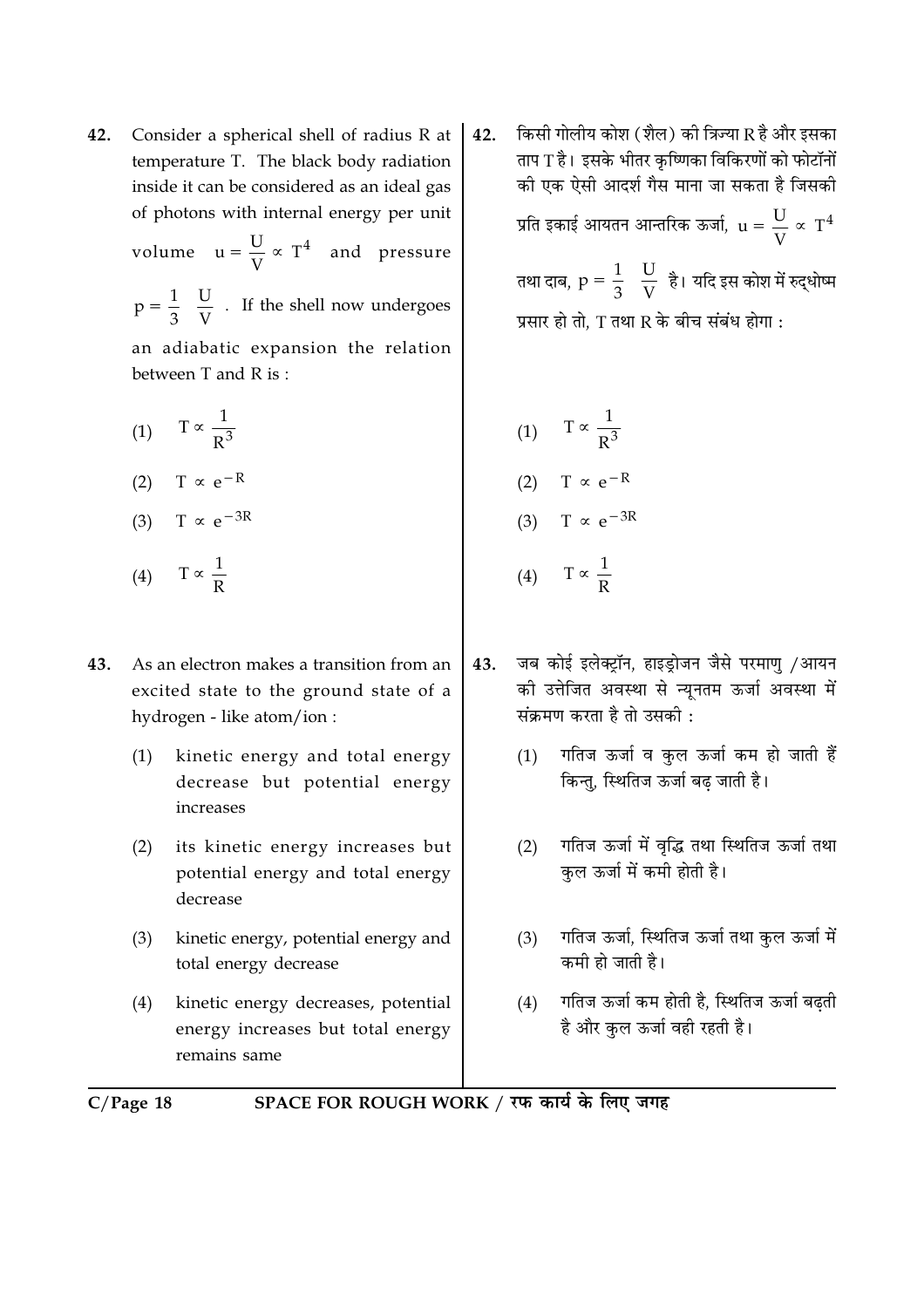- 44. On a hot summer night, the refractive index of air is smallest near the ground and increases with height from the ground. When a light beam is directed horizontally, the Huygens' principle leads us to conclude that as it travels, the light beam:
	- bends upwards  $(1)$
	- $(2)$ becomes narrower
	- goes horizontally without any  $(3)$ deflection
	- bends downwards  $(4)$
- 45. From a solid sphere of mass M and radius R, a spherical portion of radius  $\frac{R}{2}$  is removed, as shown in the figure. Taking gravitational potential  $V=0$  at  $r=\infty$ , the potential at the centre of the cavity thus formed is:

 $(G =$  gravitational constant)



- ऊपर की ओर झक जायेगा।  $(1)$
- संकचित (संकीर्ण) हो जायेगा।  $(2)$
- बिना विक्षेपित हुए, क्षैतिज दिशा में चलता  $(3)$ रहेगा।
- नीचे की ओर झुक जायेगा।  $(4)$
- एक ठोस गोले का द्रव्यमान M तथा त्रिज्या R है। 45. इससे  $\frac{R}{2}$  त्रिज्या का एक गोलीय भाग, आरेख में दर्शाये गये अनुसार काट लिया जाता है।  $\mathbf{r} = \infty$  (अनन्त) पर गुरुत्वीय विभव के मान V को शून्य  $(V=0)$  मानते हुए, इस प्रकार बने कोटर (कैविटी) के केन्द्र पर, गुरुत्वीय विभव का मान होगा :  $(G = \eta \bar{\kappa}$ त्वीय स्थिराँक है)

$$
(1) \frac{-2GM}{R}
$$
\n
$$
(2) \frac{-GM}{2R}
$$
\n
$$
(3) \frac{-GM}{R}
$$
\n
$$
(4) \frac{-2GM}{3R}
$$
\n
$$
(4) \frac{-2GM}{3R}
$$
\n
$$
(4) \frac{-2GM}{3R}
$$
\n
$$
(4) \frac{-2GM}{3R}
$$

$$
C/Page\ 19
$$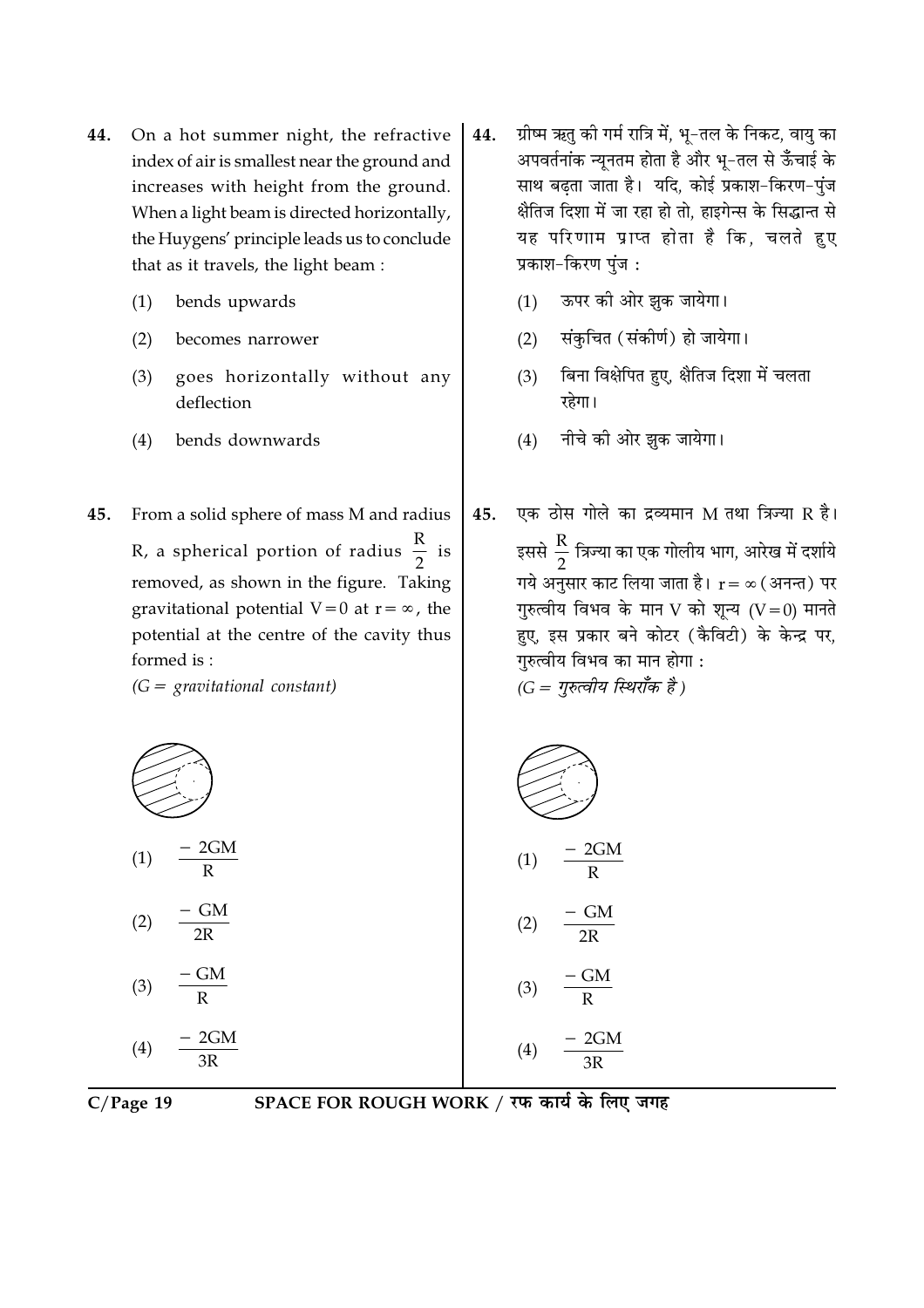- 46. Monochromatic light is incident on a glass prism of angle A. If the refractive index of the material of the prism is  $\mu$ , a ray, incident at an angle  $\theta$ , on the face AB would get transmitted through the face AC of the prism provided :
- काँच के किसी प्रिज्म का कोण 'A' है। इस पर 46. एकवर्णी प्रकाश आपतित होता है। यदि, प्रिज्म के पदार्थ का अपवर्तनांक  $\mu$  है तो, प्रिज्म के AB फलक पर,  $\theta$  कोण आपतित प्रकाश की किरण, प्रिज्म के फलक  $AC$  से पारगत होगी यदि:

$$
(1) \quad \theta < \cos^{-1} \left[ \mu \sin \left( A + \sin^{-1} \left( \frac{1}{\mu} \right) \right] \right]
$$
\n
$$
(2) \quad \theta > \sin^{-1} \left[ \mu \sin \left( A - \sin^{-1} \left( \frac{1}{\mu} \right) \right] \right]
$$
\n
$$
(3) \quad \theta < \sin^{-1} \left[ \mu \sin \left( A - \sin^{-1} \left( \frac{1}{\mu} \right) \right] \right]
$$
\n
$$
(4) \quad \theta > \cos^{-1} \left[ \mu \sin \left( A - \sin^{-1} \left( \frac{1}{\mu} \right) \right] \right]
$$
\n
$$
(5) \quad \theta < \sin^{-1} \left[ \mu \sin \left( A - \sin^{-1} \left( \frac{1}{\mu} \right) \right] \right]
$$
\n
$$
(6) \quad \theta < \sin^{-1} \left[ \mu \sin \left( A - \sin^{-1} \left( \frac{1}{\mu} \right) \right] \right]
$$
\n
$$
(7) \quad \theta < \sin^{-1} \left[ \mu \sin \left( A - \sin^{-1} \left( \frac{1}{\mu} \right) \right] \right]
$$
\n
$$
(8) \quad \theta < \sin^{-1} \left[ \mu \sin \left( A - \sin^{-1} \left( \frac{1}{\mu} \right) \right] \right]
$$
\n
$$
(9) \quad \theta < \sin^{-1} \left[ \mu \sin \left( A - \sin^{-1} \left( \frac{1}{\mu} \right) \right] \right]
$$
\n
$$
(1) \quad \theta < \cos^{-1} \left[ \mu \sin \left( A - \sin^{-1} \left( \frac{1}{\mu} \right) \right] \right]
$$
\n
$$
(2) \quad \theta > \sin^{-1} \left[ \mu \sin \left( A - \sin^{-1} \left( \frac{1}{\mu} \right) \right] \right]
$$
\n
$$
(3) \quad \theta < \sin^{-1} \left[ \mu \sin \left( A + \sin^{-1} \left( \frac{1}{\mu} \right) \right] \right]
$$
\n
$$
(4) \quad \theta > \cos^{-1} \left[ \mu \sin \left( A + \sin^{-1} \left( \frac{1}{\mu} \right) \right] \right]
$$
\n
$$
(5) \quad \
$$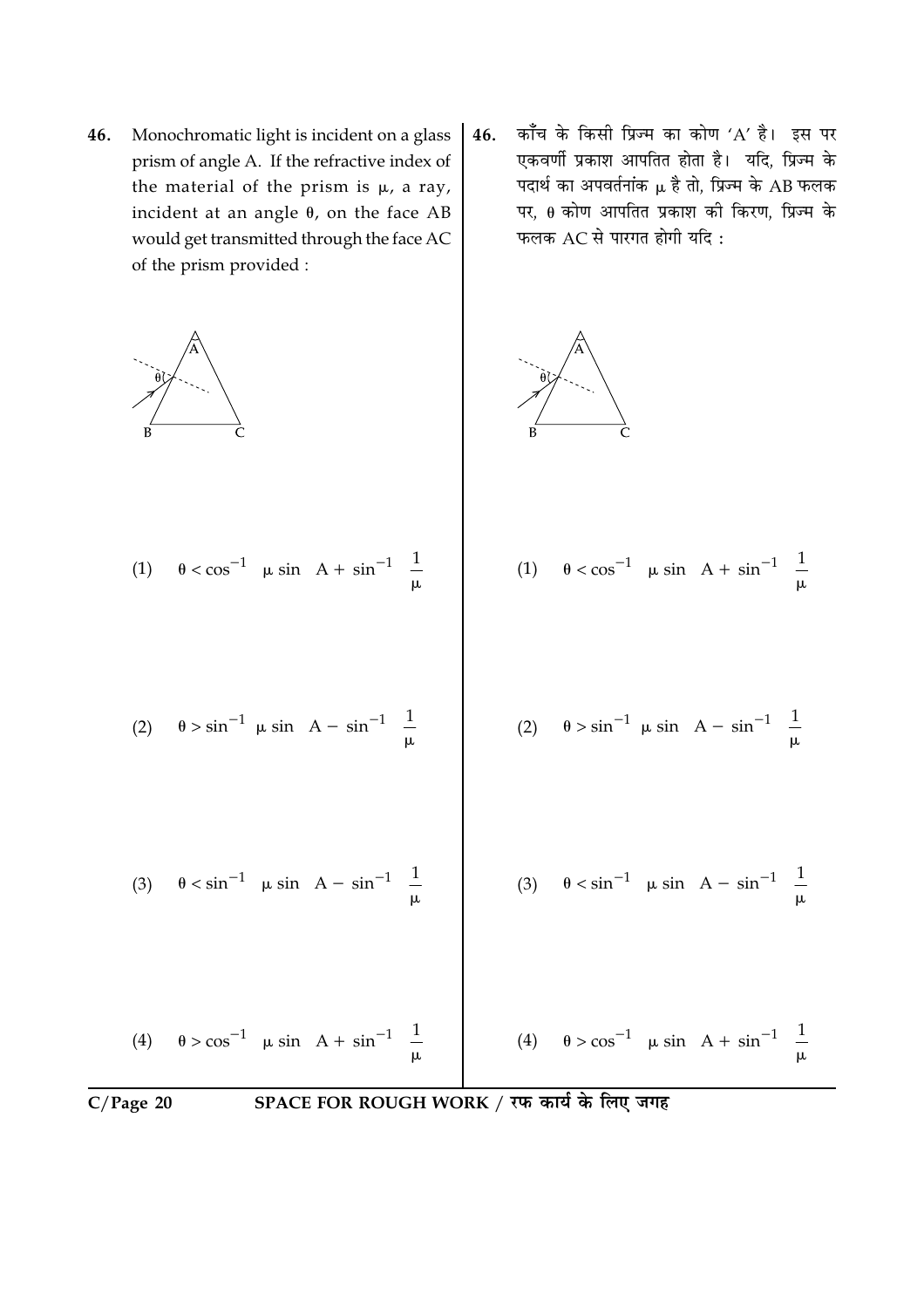47. Two stones are thrown up simultaneously from the edge of a cliff 240 m high with initial speed of 10 m/s and 40 m/s respectively. Which of the following graph best represents the time variation of relative position of the second stone with respect to the first?

> (Assume stones do not rebound after hitting the ground and neglect air resistance, take  $g = 10 \text{ m/s}^2$

> (The figures are schematic and not drawn to scale)

किसी 240 m ऊँची चोटी के एक किनारे से, दो 47. पत्थरों को एकसाथ ऊपर की ओर फेंका गया है, इनकी प्रारंभिक चाल क्रमश: 10 m/s तथा 40 m/s है. तो. निम्नांकित में से कौनसा ग्राफ (आलेख) पहले पत्थर के सापेक्ष दुसरे पत्थर की स्थिति के समय विचरण (परिवर्तन) को सर्वाधिक सही दर्शाता है?

> (मान लीजिए कि. पत्थर जमीन से टकराने के पश्चात ऊपर की ओर नहीं उछलते हैं तथा वायु का प्रतिरोध नगण्य है, दिया है  $g = 10 \text{ m/s}^2$ )

> (यहाँ ग्राफ केवल व्यवस्था आरेख हैं और स्केल के अनसार नहीं हैं)



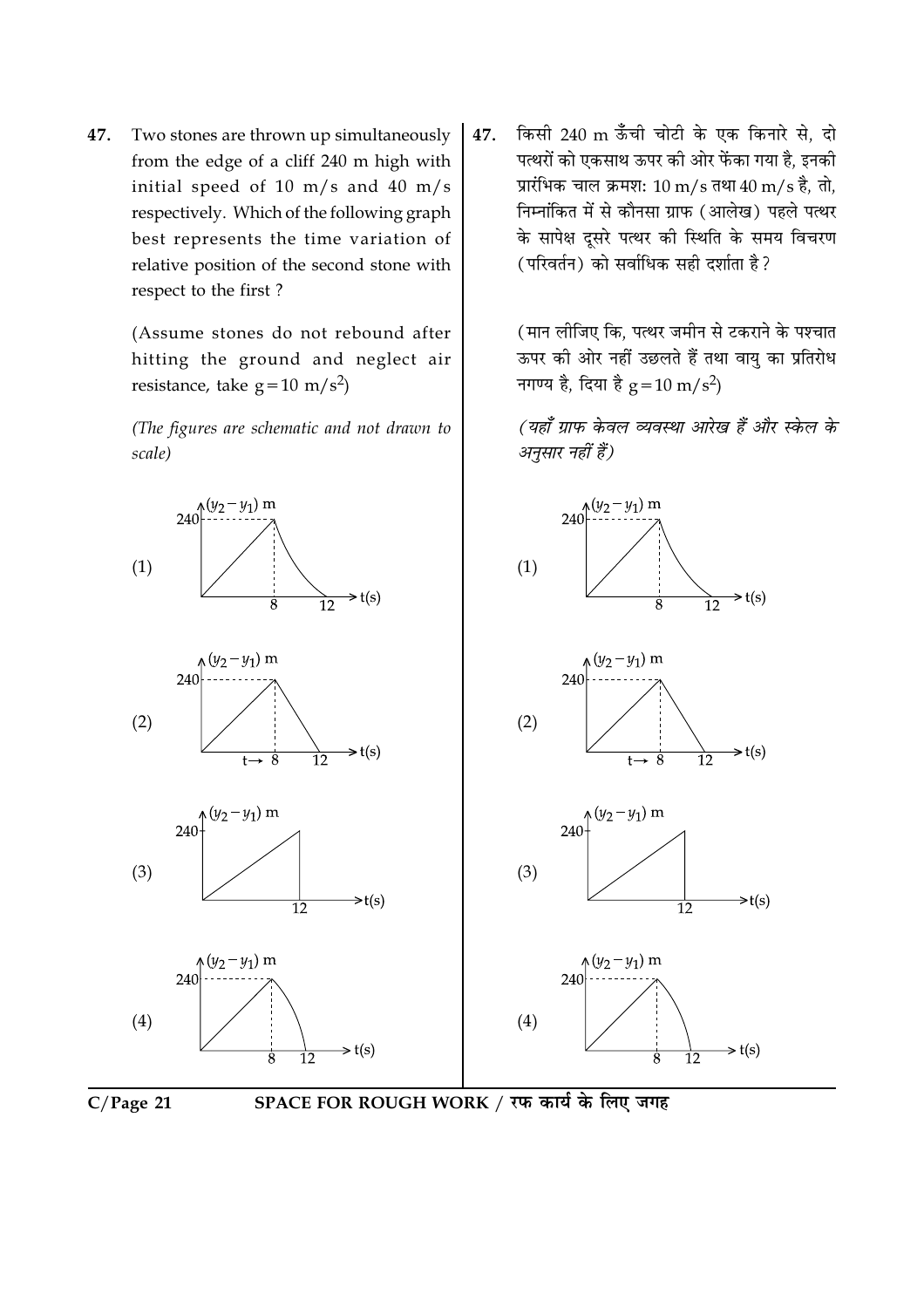For a simple pendulum, a graph is plotted 48. between its kinetic energy (KE) and potential energy (PE) against its displacement d. Which one of the following represents these correctly? (graphs are schematic and not drawn to scale)



- 49. A train is moving on a straight track with speed 20 ms<sup> $-1$ </sup>. It is blowing its whistle at the frequency of 1000 Hz. The percentage change in the frequency heard by a person standing near the track as the train passes him is (speed of sound =  $320 \text{ ms}^{-1}$ ) close to:  $(1)$ 24%
	- 6%  $(2)$
	- $(3)$ 12%
	- $(4)$ 18%
	-

किसी सरल लोलक के लिये. उसके विस्थापन d तथा 48. उसकी गतिज ऊर्जा के बीच और विस्थापन d तथा उसकी स्थितिज ऊर्जा के बीच ग्राफ खींचे गये हैं। निम्नांकित में से कौन सा ग्राफ (आलेख) सही है? (यहाँ ग्राफ केवल व्यवस्था आरेख हैं और स्केल के अनुसार नहीं हैं)



- एक टेन (रेलगाडी) सीधी पटरियों पर 20 ms $^{-1}$  की 49. चाल से गति कर रही है। इसकी सीटी की ध्वनि की आवृत्ति 1000 Hz है। यदि ध्वनि की वायु में चाल  $320 \text{ ms}^{-1}$  हो तो, पटरियों के निकट खडे व्यक्ति के पास से ट्रेन के गुजरने पर, उस व्यक्ति द्वारा सुनी गई सीटी की ध्वनि की आवृत्ति में प्रतिशत परिवर्तन होगा लगभग:
	- 24%  $(1)$
	- 6%  $(2)$
	- $(3)$ 12%
	- $(4)$  $18\,\%$
	-

 $C/Page$  22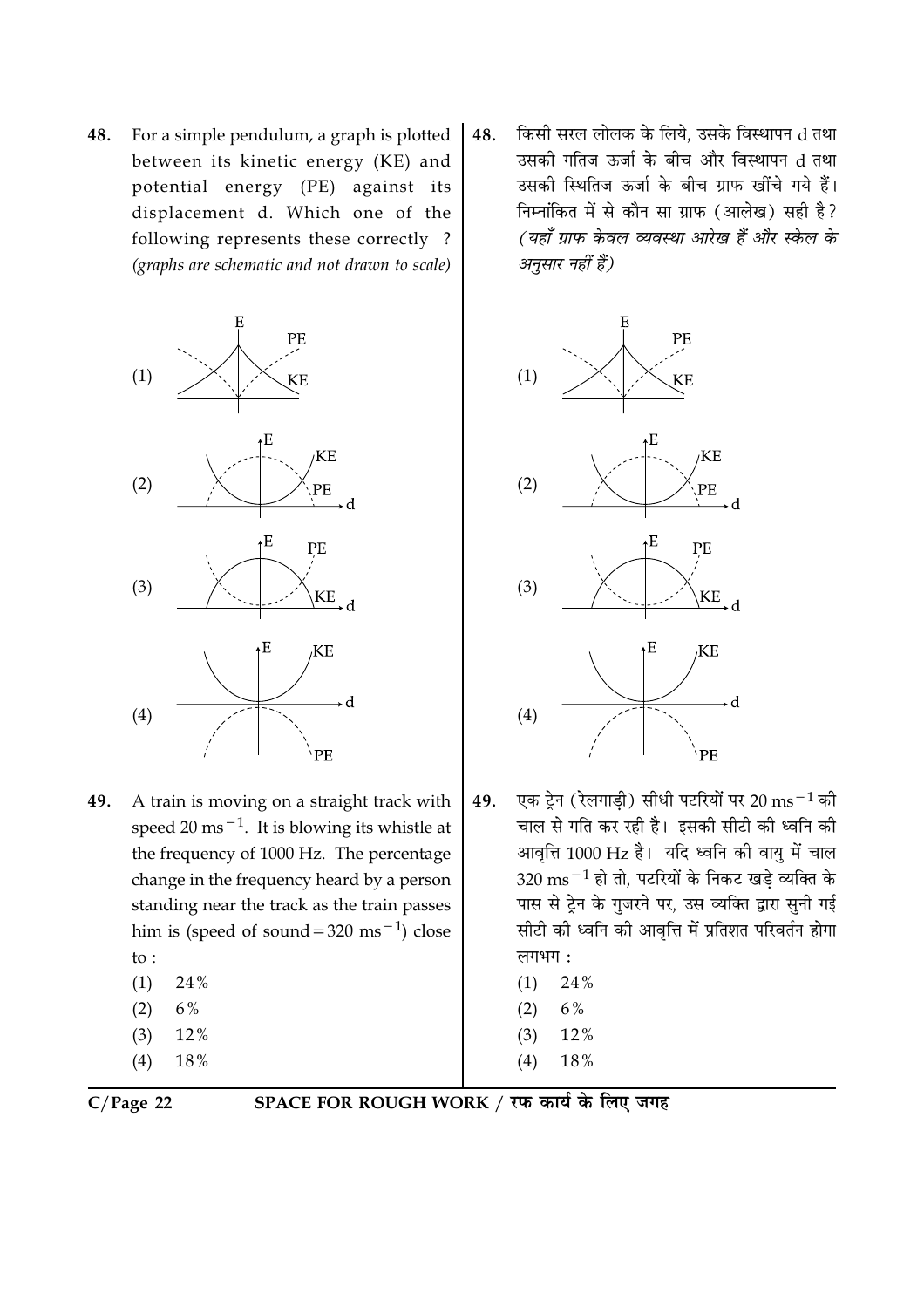An LCR circuit is equivalent to a damped 50. pendulum. In an LCR circuit the capacitor is charged to  $Q_0$  and then connected to the L and R as shown below:



If a student plots graphs of the square of maximum charge  $(Q_{\text{Max}}^2)$  on the capacitor with time(t) for two different values  $L_1$  and  $L_2$  ( $L_1$ > $L_2$ ) of L then which of the following represents this graph correctly ? (plots are schematic and not drawn to scale)

- $Q^2$ <sub>Max</sub>  $Q_o$  (For both L<sub>1</sub> and L<sub>2</sub>)  $\sum_{\text{Max}}^2 \frac{1}{Q_o} \frac{1}{(L_1 \text{ and } L_2 \text{ and } L_3)}$  $(1)$  $(1)$  $(2)$  $(2)$  $(3)$  $(3)$  $(4)$  $(4)$
- $C/Page$  23



LCR (एल.सी.आर) परिपथ किसी अवमंदित लोलक 50. के तुल्य होता है। किसी LCR परिपथ में संधारित्र को  $Q_0$  तक आवेशित किया गया है, और फिर इसे आरेख में दर्शाये गये अनुसार L व R से जोड़ा गया है।



यदि एक विद्यार्थी L के, दो विभिन्न मानों,  $L_1$  तथा  $L_2$  $(L_1 > L_2)$  के लिये, समय t तथा संधारित्र पर अधिकतम आवेश के वर्ग  $Q_{\rm Max}^2$  के बीच दो ग्राफ बनाता है तो निम्नांकित में से कौन सा ग्राफ सही है? (प्लॉट केवल व्यवस्था प्लॉट हैं तथा स्केल के अनुसार नहीं हैं)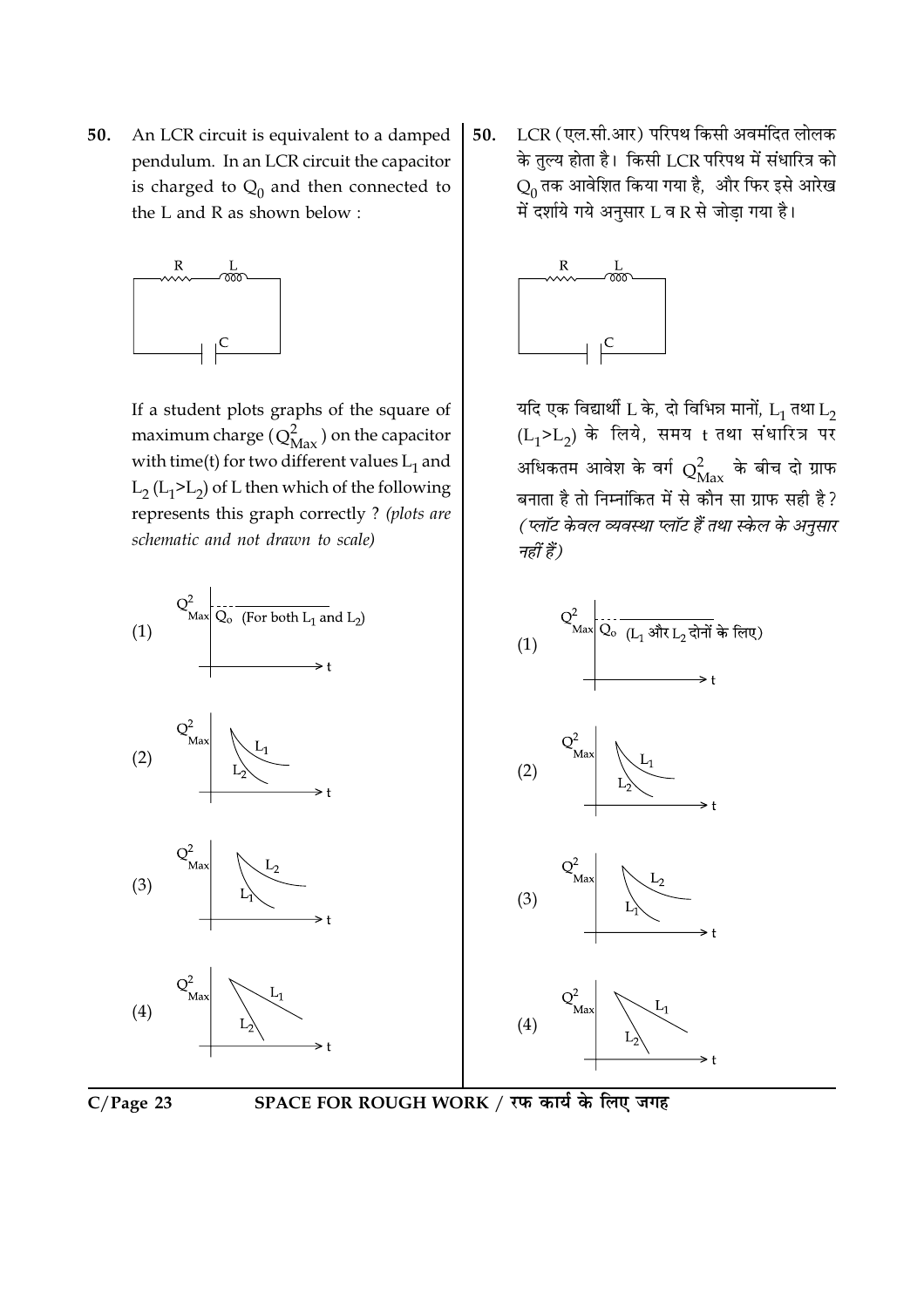- A solid body of constant heat capacity 51.  $1$  J/ $\degree$ C is being heated by keeping it in contact with reservoirs in two ways :
	- Sequentially keeping in contact with  $(i)$ 2 reservoirs such that each reservoir supplies same amount of heat.
	- Sequentially keeping in contact with  $(ii)$ 8 reservoirs such that each reservoir supplies same amount of heat.

In both the cases body is brought from initial temperature 100°C to final temperature 200°C. Entropy change of the body in the two cases respectively is :

- $2ln2, 8ln2$  $(1)$
- $ln2, 4ln2$  $(2)$
- $ln2, ln2$  $(3)$
- $(4)$  $ln2$ ,  $2ln2$
- 52. An inductor  $(L = 0.03H)$  and a resistor  $(R = 0.15 \text{ k}\Omega)$  are connected in series to a battery of 15V EMF in a circuit shown below. The key  $K_1$  has been kept closed for a long time. Then at  $t = 0$ ,  $K_1$  is opened and key  $K_2$  is closed simultaneously. At  $t = 1$ ms, the current in the circuit will be :  $(e^5 \cong 150)$





# SPACE FOR ROUGH WORK / रफ कार्य के लिए जगह

- एक ठोस पिंड (वस्तु) की स्थिर ऊष्मा धारिता 51. 1⊺/°C है। इसको ऊष्मकों (ऊष्मा भंडारों) के सम्पर्क में रखकर निम्न दो प्रकार से गर्म किया जाता है.
	- अनक्रमिक रूप से 2 ऊष्मकों के सम्पर्क में  $(i)$ इस प्रकार रखकर कि प्रत्येक ऊष्मक समान मात्रा में ऊष्मा देता है.
	- अनुक्रमिक रूप से 8 ऊष्मकों के सम्पर्क में  $(ii)$ इस प्रकार रखकर कि प्रत्येक ऊष्मक समान मात्रा में ऊष्मा देता है.

दोनों स्थितियों में पिंड का प्रारंभिक ताप 100°C तथा अन्तिम ताप 200℃ है। तो. इन दो स्थितियों में पिंड की एन्ट्रॉपी में परिवर्तन होगा, क्रमश:

- $2ln2, 8ln2$  $(1)$
- $ln2.$  4 $ln2$  $(2)$
- $(3)$  $ln2$ ,  $ln2$
- $(4)$  $ln2$ ,  $2ln2$
- दर्शाये गये परिपथ में, एक प्रेरक (L=0.03H) तथा 52. एक प्रतिरोधक (R = 0.15 k $\Omega$ ) किसी 15V विद्युत वाहक बल (ई.एम.एफ) की बैटरी से जुड़े हैं। कुंजी  $K_1$  को बहुत समय तक बन्द रखा गया है। इसके पश्चात् समय  $t = 0$  पर,  $K_1$  को खोल कर साथ ही साथ,  $K_2$  को बन्द किया जाता है। समय  $t = 1$ ms पर, परिपथ में विद्युत धारा होगी : ( $e^5 \approx 150$ )

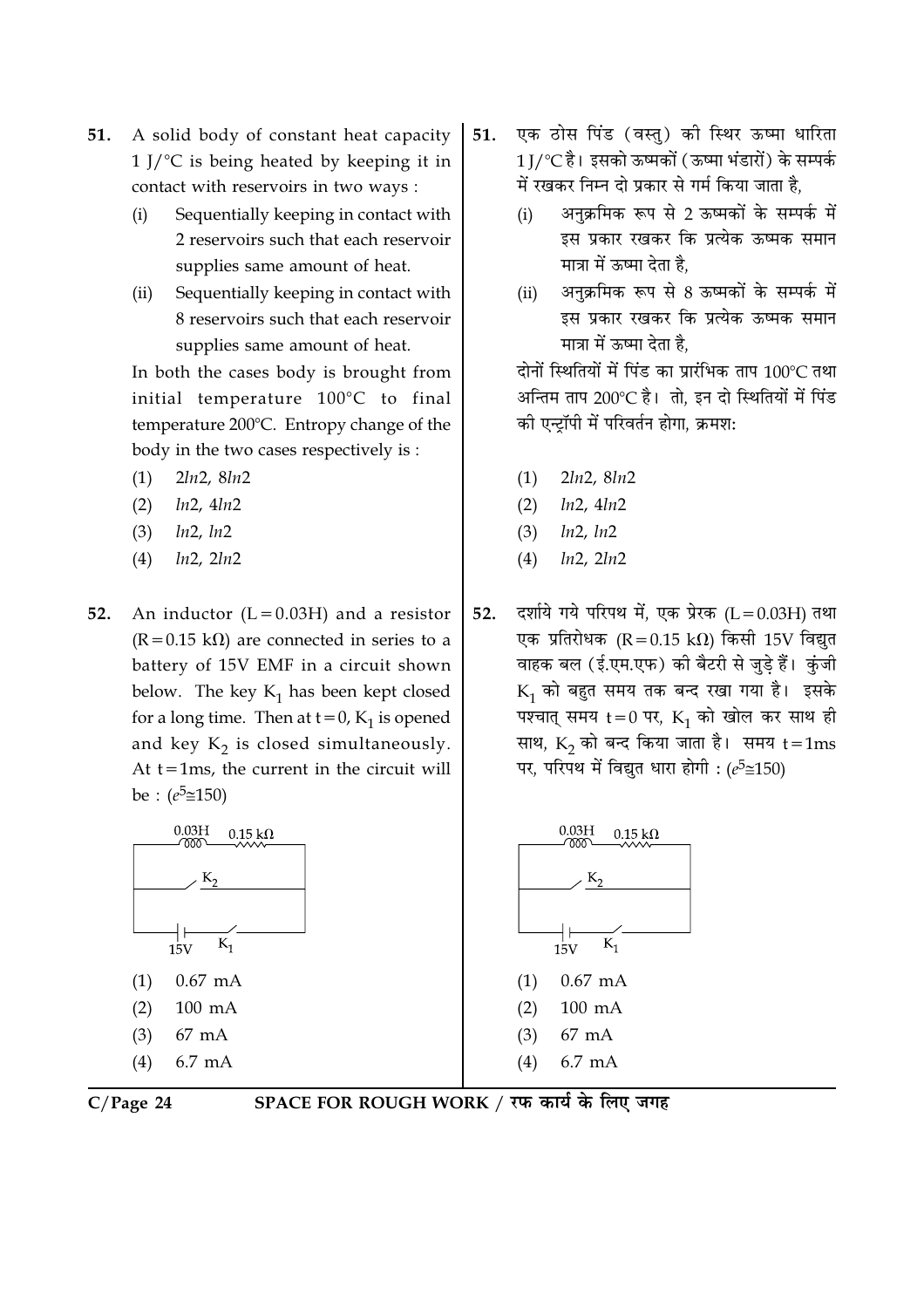A uniformly charged solid sphere of radius 53. R has potential  $V_0$  (measured with respect to  $\infty$ ) on its surface. For this sphere the equipotential surfaces with potentials

 $\frac{3V_0}{2}$ ,  $\frac{5V_0}{4}$ ,  $\frac{3V_0}{4}$  and  $\frac{V_0}{4}$  have radius R<sub>1</sub>,

 $R_2$ ,  $R_3$  and  $R_4$  respectively. Then

- (1)  $2R < R_4$
- (2)  $R_1 = 0$  and  $R_2 > (R_4 R_3)$
- (3)  $R_1 \neq 0$  and  $(R_2 R_1) > (R_4 R_3)$
- (4)  $R_1 = 0$  and  $R_2 < (R_4 R_3)$
- A long cylindrical shell carries positive 54. surface charge  $\sigma$  in the upper half and negative surface charge  $-\sigma$  in the lower half. The electric field lines around the cylinder will look like figure given in : (figures are schematic and not drawn to scale)
- R त्रिज्या के किसी एकसमान आवेशित ठोस गोले के 53. पृष्ठ का विभव  $V_0$  है (∞ के सापेक्ष मापा गया)। इस गोले के लिये,  $\frac{3V_0}{2}$ ,  $\frac{5V_0}{4}$ ,  $\frac{3V_0}{4}$ तथा  $\frac{V_0}{4}$ विभवों वाले समविभवी पृष्ठों की त्रिज्यायें, क्रमश:  $R_1, R_2, R_3$  तथा  $R_4$  हैं। तो,
	-
	- (1)  $2R < R_4$ <br>
	(2)  $R_1 = 0$  तथा  $R_2 > (R_4 R_3)$
	- (3)  $R_1 \neq 0$  तथा  $(R_2 R_1)$  >  $(R_4 R_3)$
	- (4)  $R_1 = 0$  तथा  $R_2 < (R_4 R_3)$
- किसी लम्बे बेलनाकार कोश के ऊपरी भाग में धनात्मक 54. पष्ठ आवेश  $\sigma$  तथा निचले भाग में ऋणात्मक पष्ठ आवेश  $-\sigma$  हैं। इस बेलन (सिलिन्डर) के चारों ओर विद्युत क्षेत्र-रेखायें, यहाँ दर्शाये गये आरेखों में से किस आरेख के समान होंगी ?

(यह आरेख केवल व्यवस्था आरेख है और स्केल के अनुसार नहीं है)





 $(1)$ 

 $(2)$ 

 $(3)$ 

 $(4)$ 

SPACE FOR ROUGH WORK / रफ कार्य के लिए जगह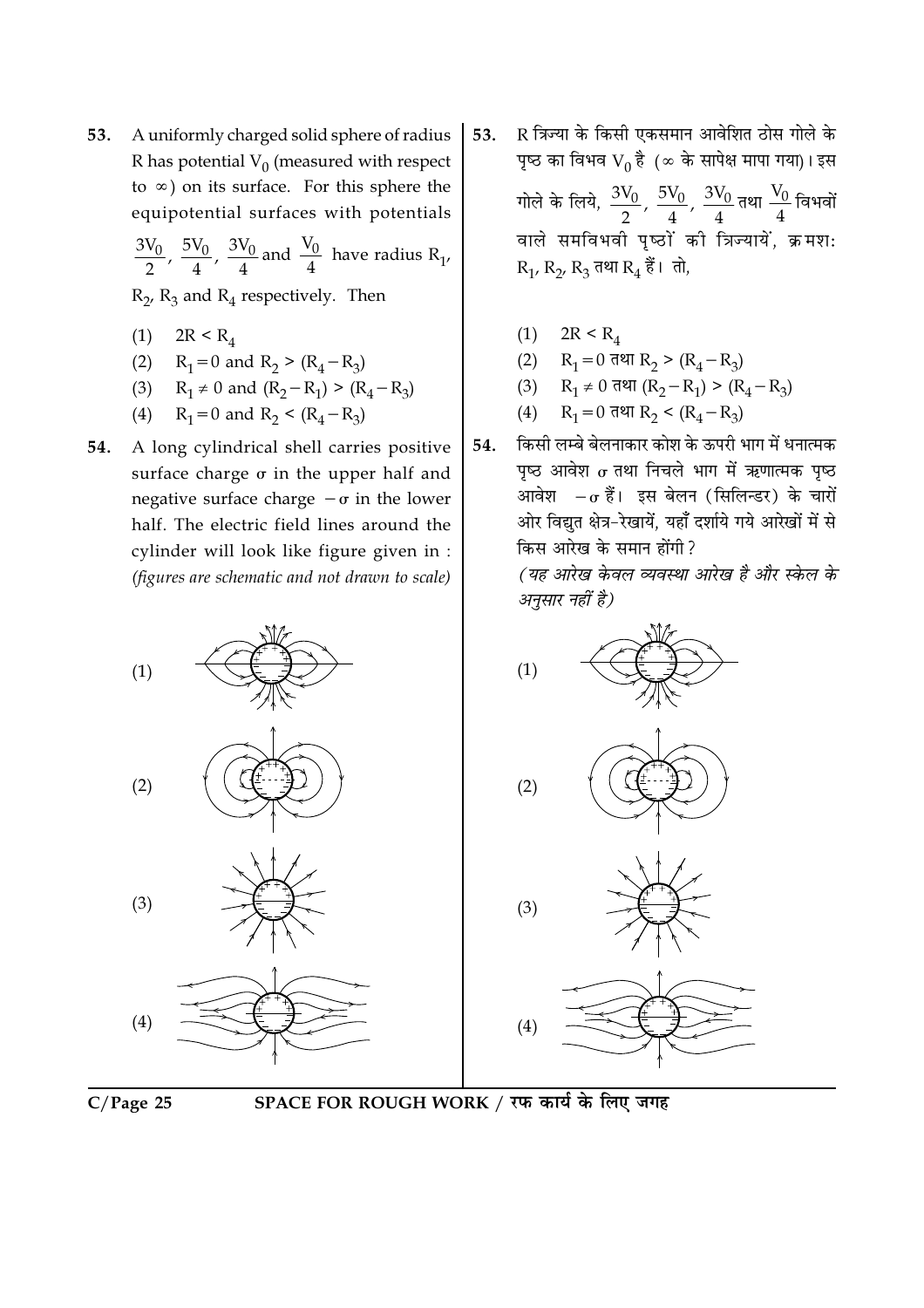| 55. |                                                                                                                                                    | Assuming human pupil to have a radius<br>of 0.25 cm and a comfortable viewing<br>distance of 25 cm, the minimum separation<br>between two objects that human eye can<br>resolve at 500 nm wavelength is : | यदि मानव नेत्र को पुतली को त्रिज्या 0.25 cm, और<br>55.<br>स्पष्ट सुविधा जनक देखने की दूरी 25 cm हो तो,<br>500 nm तरंगदैर्घ्य के प्रकाश में, दो वस्तुओं के बीच<br>कितनी न्यूनतम दूरी तक मानव नेत्र उन दोनों के बीच<br>विभेदन कर सकेगा? |     |                                                                                                                                                       |  |  |
|-----|----------------------------------------------------------------------------------------------------------------------------------------------------|-----------------------------------------------------------------------------------------------------------------------------------------------------------------------------------------------------------|---------------------------------------------------------------------------------------------------------------------------------------------------------------------------------------------------------------------------------------|-----|-------------------------------------------------------------------------------------------------------------------------------------------------------|--|--|
|     | (1)                                                                                                                                                | $300 \mu m$                                                                                                                                                                                               |                                                                                                                                                                                                                                       | (1) | $300 \mu m$                                                                                                                                           |  |  |
|     | (2)                                                                                                                                                | $1 \mu m$                                                                                                                                                                                                 |                                                                                                                                                                                                                                       | (2) | $1 \mu m$                                                                                                                                             |  |  |
|     | (3)                                                                                                                                                | $30 \mu m$                                                                                                                                                                                                |                                                                                                                                                                                                                                       | (3) | $30 \mu m$                                                                                                                                            |  |  |
|     | (4)                                                                                                                                                | $100 \mu m$                                                                                                                                                                                               |                                                                                                                                                                                                                                       | (4) | $100 \mu m$                                                                                                                                           |  |  |
|     |                                                                                                                                                    |                                                                                                                                                                                                           |                                                                                                                                                                                                                                       |     |                                                                                                                                                       |  |  |
| 56. | A signal of 5 kHz frequency is amplitude<br>modulated on a carrier wave of frequency<br>2 MHz. The frequencies of the resultant<br>signal is/are : |                                                                                                                                                                                                           | 56.                                                                                                                                                                                                                                   |     | 5 kHz आवृत्ति के किसी संकेत (सिग्नल) का<br>2 MHz आवृत्ति की वाहक तरंग पर आयाम मॉडुलन<br>किया गया है।  तो, परिणामी सिग्नल (संकेत) की<br>आवृत्ति होगी : |  |  |
|     | (1)                                                                                                                                                | 2000 kHz and 1995 kHz                                                                                                                                                                                     |                                                                                                                                                                                                                                       | (1) | 2000 kHz तथा 1995 kHz                                                                                                                                 |  |  |
|     | (2)                                                                                                                                                | 2 MHz only                                                                                                                                                                                                |                                                                                                                                                                                                                                       | (2) | 2 MHz केवल                                                                                                                                            |  |  |
|     | (3)                                                                                                                                                | 2005 kHz, and 1995 kHz                                                                                                                                                                                    |                                                                                                                                                                                                                                       | (3) | 2005 kHz, तथा 1995 kHz                                                                                                                                |  |  |
|     | (4)                                                                                                                                                | 2005 kHz, 2000 kHz and 1995 kHz                                                                                                                                                                           |                                                                                                                                                                                                                                       | (4) | 2005 kHz, 2000 kHz तथा 1995 kHz                                                                                                                       |  |  |
|     | SPACE FOR ROUGH WORK / रफ कार्य के लिए जगह<br>$C/Page$ 26                                                                                          |                                                                                                                                                                                                           |                                                                                                                                                                                                                                       |     |                                                                                                                                                       |  |  |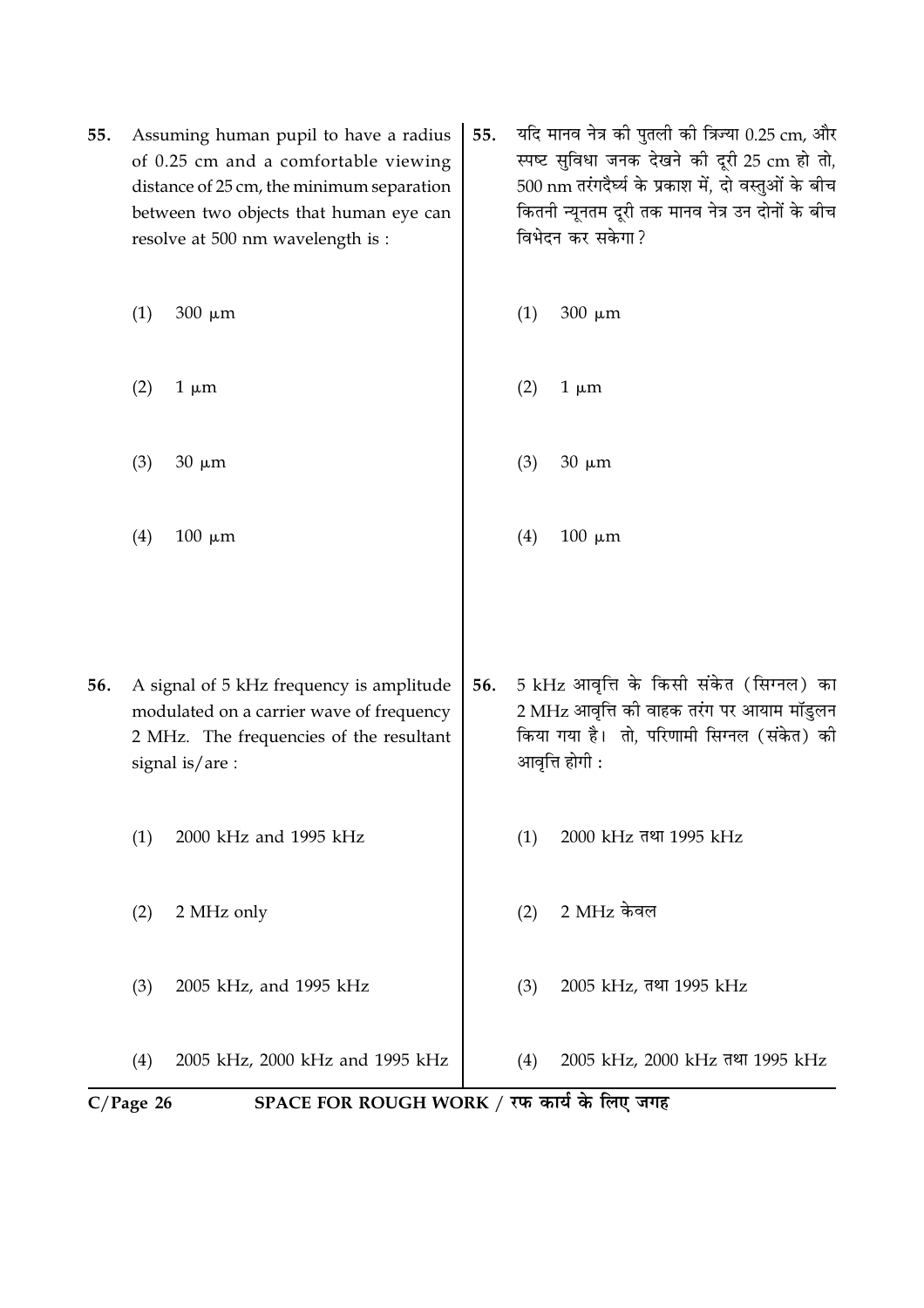- Two coaxial solenoids of different radii 57. carry current I in the same direction. Let be the magnetic force on the inner  $F_1$ solenoid due to the outer one and  $\overrightarrow{F_2}$  be the magnetic force on the outer solenoid due to the inner one. Then:
	- $\overrightarrow{F_1}$  is radially outwards and  $\overrightarrow{F_2} = 0$  $(1)$
	- (2)  $\overrightarrow{F_1} = \overrightarrow{F_2} = 0$
	- (3)  $\overrightarrow{F_1}$  is radially inwards and  $\overrightarrow{F_2}$  is radially outwards
	- $\overrightarrow{F_1}$  is radially inwards and  $\overrightarrow{F_2} = 0$  $(4)$
- 58. A pendulum made of a uniform wire of cross sectional area A has time period T. When an additional mass M is added to its bob, the time period changes to  $T_M$ . If the Young's modulus of the material of the
	- wire is Y then  $\frac{1}{y}$  is equal to :  $(g = gravitational acceleration)$
	- (1)  $1 \left(\frac{T}{T_M}\right)^2 \frac{A}{Mg}$
	- (2)  $\left| \left( \frac{T_M}{T} \right)^2 1 \right| \frac{A}{Mg}$
	- $\left[\left(\frac{T_M}{T}\right)^2 1\right] \frac{Mg}{A}$  $(3)$

(4)  $\left|1-\left(\frac{T_M}{T}\right)^2\right| \frac{A}{Mg}$ 

- दो समाक्षी परिनालिकाओं में. प्रत्येक से । धारा एक ही 57. दिशा में प्रवाहित हो रही है। यदि, बाहरी परिनालिका के कारण. भीतरी परिनालिका पर चम्बकीय बल  $\stackrel{\rightarrow}{\mathrm{F}}$  तथा भीतरी परिनालिका के कारण, बाहरी परिनालिका पर चुम्बकीय बल  $\overrightarrow{F}$  हो तो :
	- (1)  $\overrightarrow{F_1}$  बाहर की ओर व अरीय है तथा  $\overrightarrow{F_2} = 0$

$$
\overrightarrow{F_1} = \overrightarrow{F_2} = 0
$$

- $\overrightarrow{F_1}$  भीतर की ओर व अरीय (त्रिज्य) है और  $\overrightarrow{F_2}$  बाहर को ओर व अरीय है।
- (4)  $\overrightarrow{F_1}$  भीतर की ओर व अरीय है तथा  $\overrightarrow{F_2} = 0$
- किसी एकसमान तार की अनुप्रस्थकाट का क्षेत्रफल 58.  $'A'$  है। इससे बनाये गये एक लोलक का आवर्तकाल  $T$  है। इस लोलक के गोलक से एक अतिरिक्त  $M$ द्रव्यमान जोड देने से लोलक का आवर्तकाल परिवर्तित होकर  $\text{T}_{\text{M}}$  हो जाता है। यदि इस तार के पदार्थ का यंग

Using the equation 
$$
q = \frac{1}{2}\pi r
$$
 and  $\frac{1}{2}\pi r$ .

\n(a)  $\left[1 - \left(\frac{T}{T_M}\right)^2\right] \frac{A}{Mg}$ 

\n(b)  $\left[\left(\frac{T_M}{T}\right)^2 - 1\right] \frac{A}{Mg}$ 

\n(c)  $\left[\left(\frac{T_M}{T}\right)^2 - 1\right] \frac{A}{Mg}$ 

\n(d)  $\left[1 - \left(\frac{T_M}{T}\right)^2\right] \frac{Mg}{A}$ 

\n(e)  $\left[1 - \left(\frac{T_M}{T}\right)^2\right] \frac{A}{Mg}$ 

 $C/Page 27$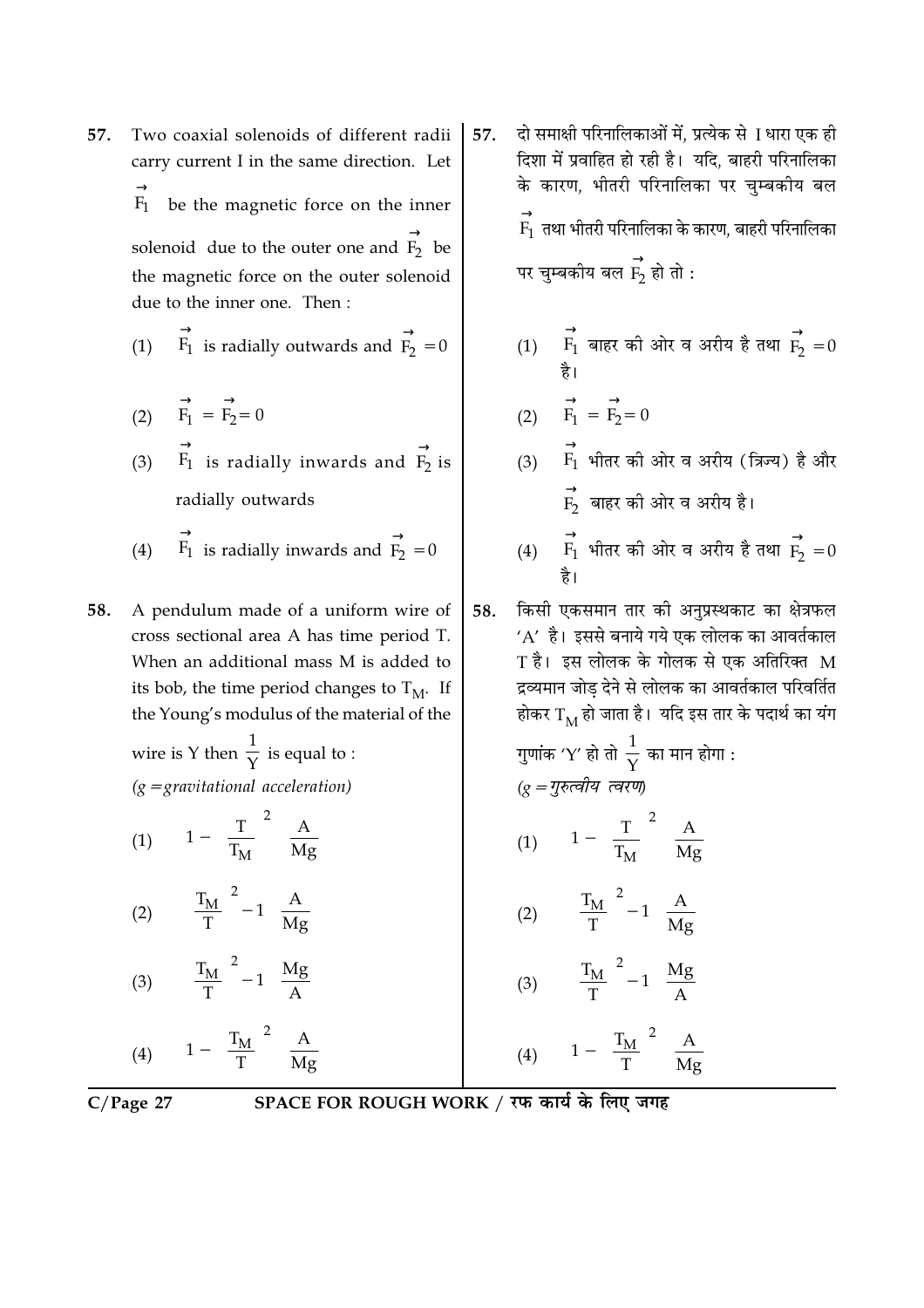From a solid sphere of mass M and radius 59. R a cube of maximum possible volume is cut. Moment of inertia of cube about an axis passing through its center and perpendicular to one of its faces is:

$$
(1) \quad \frac{4MR^2}{3\sqrt{3}\pi}
$$

$$
(2) \quad \frac{\text{MR}^2}{32\sqrt{2}\pi}
$$

$$
(3) \qquad \frac{\text{MR}^2}{16\sqrt{2}\pi}
$$

$$
(4) \quad \frac{4MR^2}{9\sqrt{3}\pi}
$$

- 60. When 5V potential difference is applied across a wire of length  $0.1$  m, the drift speed of electrons is  $2.5 \times 10^{-4}$  ms<sup>-1</sup>. If the electron density in the wire is  $8 \times 10^{28}$  m<sup>-3</sup>, the resistivity of the material is close to:
	- (1)  $1.6 \times 10^{-5}$  Ωm
	- (2)  $1.6 \times 10^{-8}$  Ωm
	- $1.6 \times 10^{-7}$  Ωm  $(3)$

 $1.6 \times 10^{-6}$  Ωm  $(4)$ 

किसी ठोस गोले का द्रव्यमान M तथा इसकी त्रिज्या 59. R है। इसमें से अधिकतम संभव आयतन का एक क्यूब (घन) काट लिया जाता है। इस क्यूब का जडत्व आघूर्ण कितना होगा, यदि, इसकी घूर्णन-अक्ष, इसके केन्द्र से होकर गुज़रती है तथा इसके किसी एक फलक के लम्बवत है?

$$
(1) \quad \frac{4MR^2}{3\sqrt{3}\pi}
$$

$$
(2) \qquad \frac{\text{MR}^2}{32\sqrt{2}\pi}
$$

$$
(3) \quad \frac{\text{MR}^2}{16\sqrt{2}\pi}
$$

$$
(4) \quad \frac{4MR^2}{9\sqrt{3}\pi}
$$

- $0.1 \text{ m}$  लंबे किसी तार के सिरों के बीच 5V विभवांतर 60. आरोपित करने से इलेक्ट्रॉनों की अपवाह चाल  $2.5 \times 10^{-4}$  ms $^{-1}$  होती है। यदि इस तार में इलेक्ट्रॉन घनत्व  $8 \times 10^{28}$  m<sup>-3</sup> हो तो, इस के पदार्थ की प्रतिरोधकता होगी, लगभग:
	- (1)  $1.6 \times 10^{-5}$  Ωm
	- (2)  $1.6 \times 10^{-8}$  Ωm
	- $1.6 \times 10^{-7}$   $\Omega$ m  $(3)$

$$
(4) \qquad 1.6 \times 10^{-6} \text{ }\Omega\text{m}
$$

 $C/Page$  28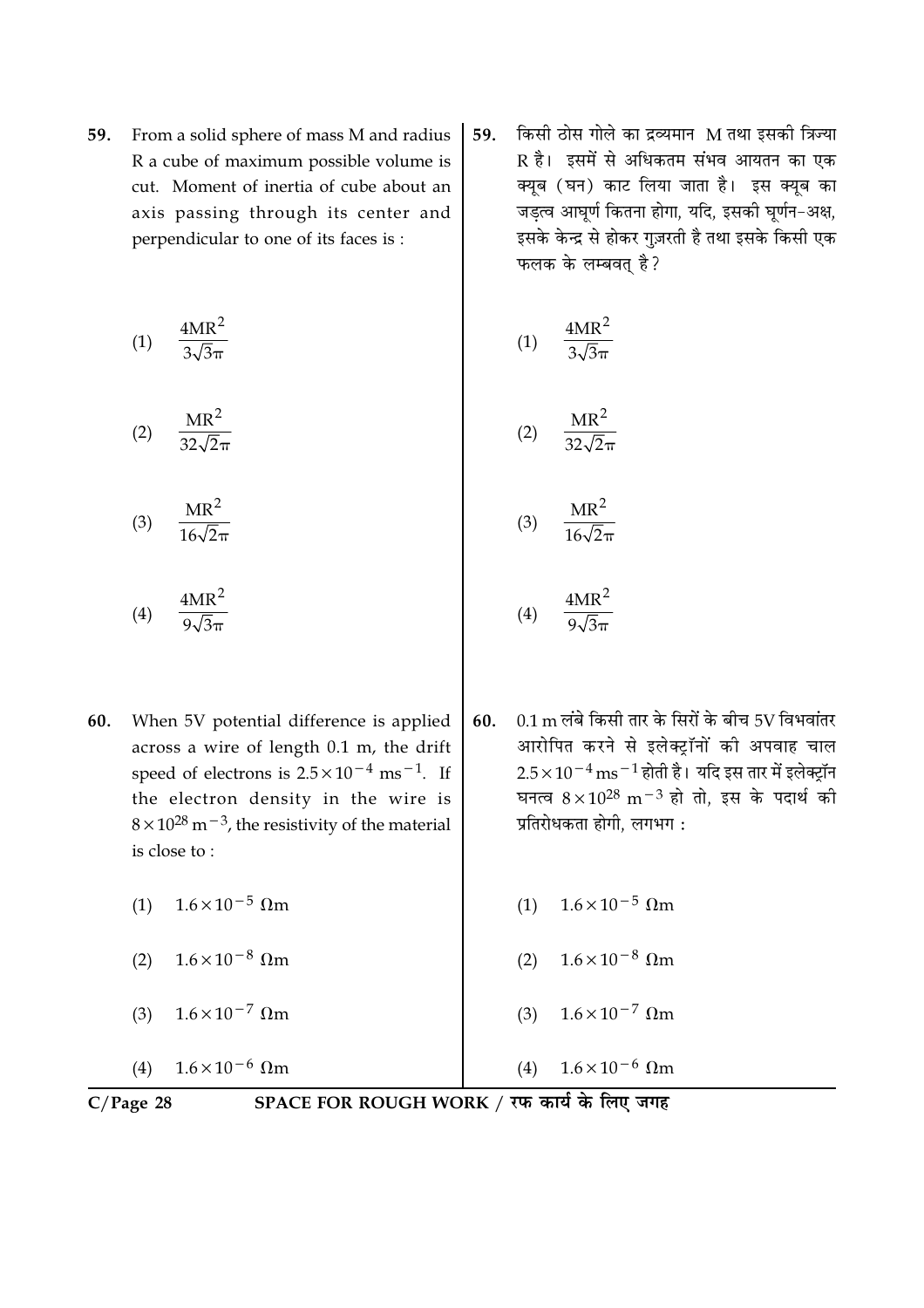#### **PART C - CHEMISTRY**

- The vapour pressure of acetone at 20°C is 61. 185 torr. When 1.2 g of a non-volatile substance was dissolved in 100 g of acetone at  $20^{\circ}$ C, its vapour pressure was 183 torr. The molar mass (g mol<sup> $-1$ </sup>) of the substance  $is:$ 
	- $(1)$ 488
	- $(2)$ 32
	- $(3)$ 64
	- $(4)$ 128
- 3 g of activated charcoal was added to 62. 50 mL of acetic acid solution (0.06N) in a flask. After an hour it was filtered and the strength of the filtrate was found to be  $0.042$  N. The amount of acetic acid adsorbed (per gram of charcoal) is :
	- 54 mg  $(1)$
	- $18 \text{ mg}$  $(2)$
	- $(3)$ 36 mg
	- $(4)$  $42$  mg
- Which of the following is the energy of a 63. possible excited state of hydrogen?
	- $+6.8$  eV  $(1)$  $(2)$  $+13.6$  eV
	- $-6.8$  eV  $(3)$
	- $-3.4$  eV  $(4)$
- 64. Which among the following is the most reactive?
	- $(1)$ ICl  $(2)$  $Cl<sub>2</sub>$  $(3)$  $Br<sub>2</sub>$
	- $(4)$  $I<sub>2</sub>$

भाग $C - \bar{x}$ सायन विज्ञान

20°C पर ऐसिटोन की वाष्प दाब 185 torr है। जब 61.  $20^{\circ}$ C पर, 1.2 g अवाष्पशील पदार्थ को 100 g ऐसिटोन में घोला गया, तब वाष्प दाब 183 torr हो गया। इस पदार्थ का मोलर द्रव्यमान ( $g \text{ mol}^{-1}$ में) है :

- 488  $(1)$
- 32  $(2)$
- $(3)$ 64
- $(4)$ 128
- एक फ्लास्क में 0.06N एसिटिक अम्ल के 50 mL  $62.$ विलयन में 3 g सक्रियित काष्ठ कोयला मिलाया गया। एक घंटे के पश्चात उसे छाना गया और निस्यंद की प्रबलता 0.042 N पाई गई। अधिशोषित एसिटिक अम्ल की मात्रा (काष्ठ-कोयला के प्रति ग्राम पर) है :
	- 54 mg  $(1)$
	- $18 \text{ mg}$  $(2)$
	- 36 mg  $(3)$
	- $42$  mg  $(4)$
- निम्नलिखित में से हाईड़ोजन की संभव उत्तेजित अवस्था 63. की ऊर्जा कौन सी है ?
	- $+6.8$  eV  $(1)$
	- $(2)$  $+13.6$  eV
	- $-6.8$  eV  $(3)$ 
		- $(4)$  $-3.4$  eV

निम्नलिखित में से कौन सर्वाधिक अभिक्रियाशील है? 64.

- ICl  $(1)$
- $(2)$  $Cl<sub>2</sub>$
- $(3)$  $Br<sub>2</sub>$
- $(4)$  $I<sub>2</sub>$

 $C/Page$  29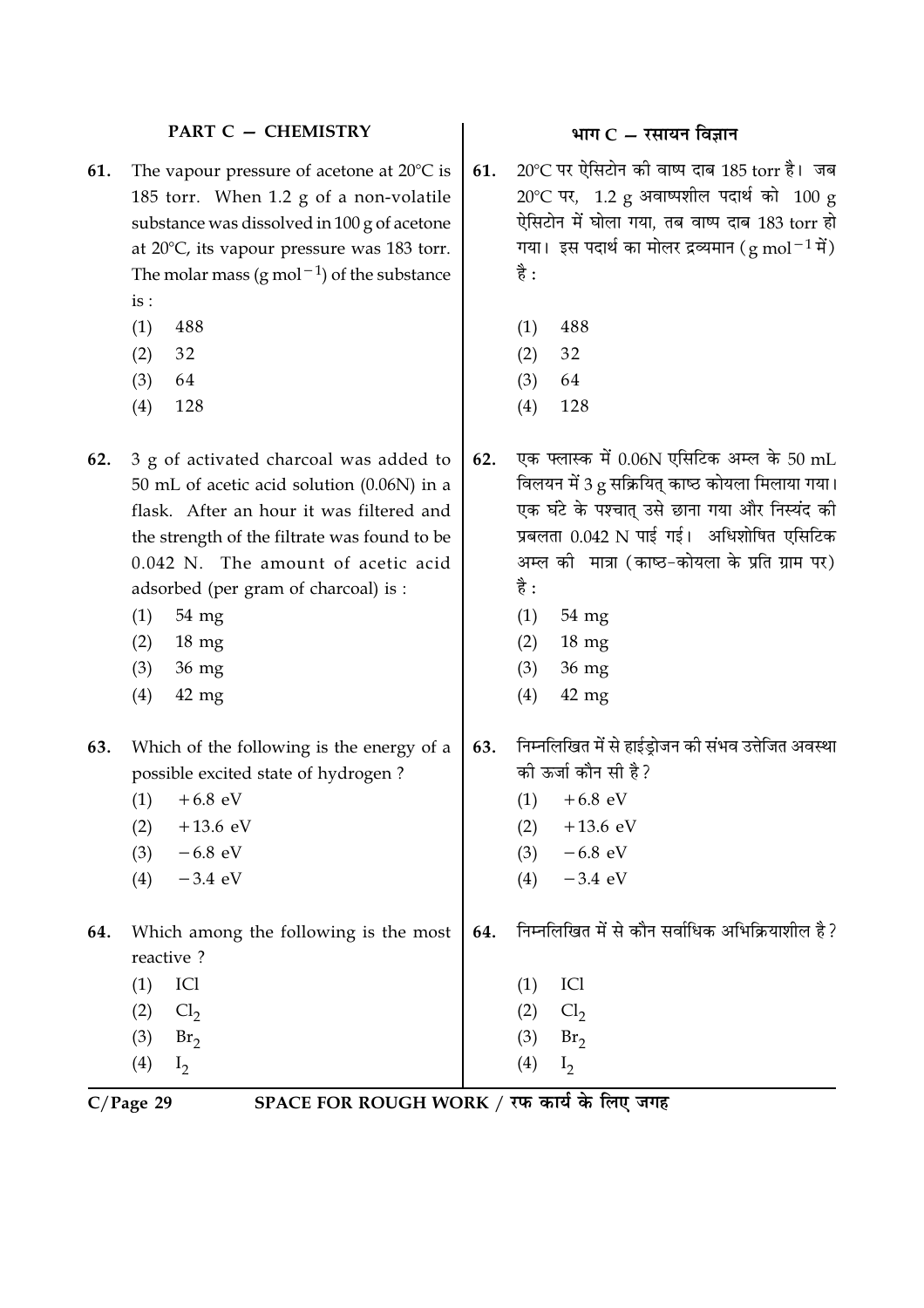- Which polymer is used in the manufacture 65. of paints and lacquers?
	- Poly vinyl chloride  $(1)$
	- $(2)$ Bakelite
	- $(3)$ Glyptal
	- $(4)$ Polypropene
- 66. The molecular formula of a commercial resin used for exchanging ions in water softening is  $C_8H_7SO_3Na$  (Mol. wt. 206). What would be the maximum uptake of  $Ca<sup>2+</sup>$  ions by the resin when expressed in mole per gram resin ?

 $\frac{1}{412}$  $(1)$ 

- $\frac{1}{103}$  $(2)$
- $\frac{1}{206}$  $(3)$
- $\overline{2}$  $(4)$
- 67. In Carius method of estimation of halogens, 250 mg of an organic compound gave 141 mg of AgBr. The percentage of bromine in the compound is: (at. mass  $Ag = 108$ ;  $Br = 80$ )
	- $(1)$ 60
	- $(2)$ 24
	- $(3)$ 36

 $(4)$ 48

 $C/Page$  30

SPACE FOR ROUGH WORK / रफ कार्य के लिए जगह

- किस बहुलक का उपयोग प्रलेप और प्रलाक्ष बनाने में 65. होता है ?
	- पॉलि वाइनिल क्लोराइड  $(1)$
	- बेकेलाइट  $(2)$
	- ग्लिप्टाल  $(3)$
	- पॉलिप्रोपीन  $(4)$

एक वाणिज्य रेज़िन का आण्विक सूत्र  $C_8H_7SO_3Na$ 66. है (आण्विक भार = 206) इस रेज़िन की  $Ca^{2+}$ आयन की अधिकतम अंतर्ग्रहण क्षमता (मोल प्रति ग्राम रेज़िन) क्या है?

> $\frac{1}{412}$  $(1)$  $(2)$  $\frac{1}{206}$  $(3)$  $\overline{2}$  $(4)$

हैलोजन के आकलन की कैरिअस विधि में 250 mg 67. कार्बनिक यौगिक 141 mg AgBr देता है। यौगिक में ब्रोमीन की प्रतिशतता है: (परमाण्विक द्रव्यमान Ag = 108; Br = 80)

> $(1)$ 60 24

 $(2)$ 

 $(3)$ 36

 $(4)$ 

48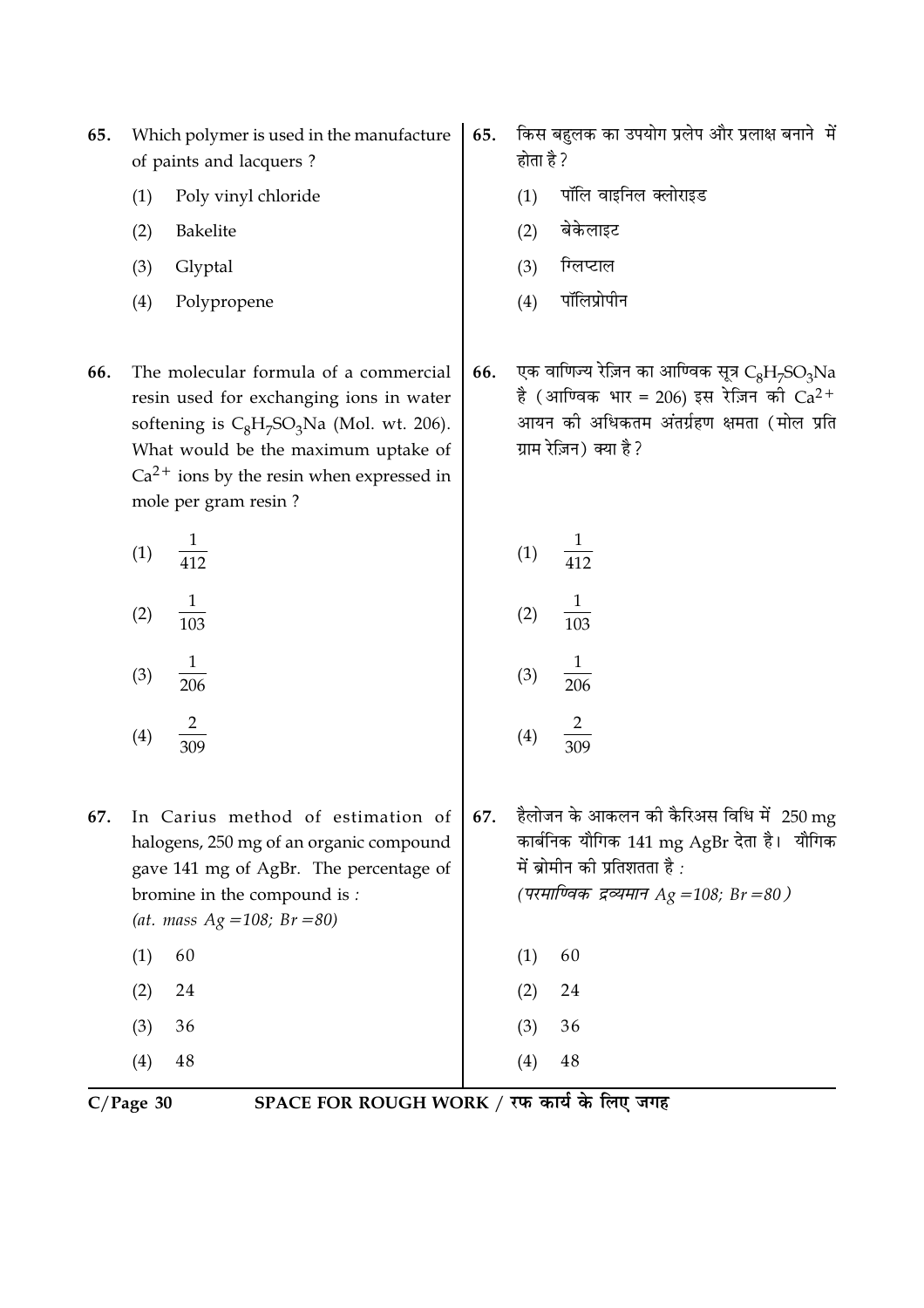- **Assertion :** Nitrogen and Oxygen are the 68. main components in the atmosphere but these do not react to form oxides of nitrogen.
	- Reason: The reaction between nitrogen and oxygen requires high temperature.
	- $(1)$ Both the assertion and reason are incorrect
	- Both assertion and reason are  $(2)$ correct, and the reason is the correct explanation for the assertion
	- Both assertion and reason are  $(3)$ correct, but the reason is not the correct explanation for the assertion
	- $(4)$ The assertion is incorrect, but the reason is correct
- 69. The following reaction is performed at 298 K.

$$
2NO(g) + O_2(g) \implies 2NO_2(g)
$$

The standard free energy of formation of  $NO(g)$  is 86.6 kJ/mol at 298 K. What is the standard free energy of formation of NO<sub>2</sub>(g) at 298 K? ( $K_n$ =1.6 × 10<sup>12</sup>)

- $0.5[2 \times 86,600 R(298) \ln(1.6 \times 10^{12})]$  $(1)$
- R(298)  $ln(1.6 \times 10^{12}) 86600$  $(2)$
- $86600 + R(298) ln(1.6 \times 10^{12})$  $(3)$

(4) 86600 - 
$$
\frac{\ln(1.6 \times 10^{12})}{R(298)}
$$

$$
C/Page\ 31
$$

SPACE FOR ROUGH WORK / रफ कार्य के लिए जगह

- अभिकथन : नाइटोजन और ऑक्सीजन वातावरण के 68. मुख्य घटक हैं परन्तु यह क्रिया करके नाइटोजन के ऑक्साइड नहीं बनाते।
	- नाइट्रोजन और ऑक्सीजन के बीच तर्क $\cdot$ अभिक्रिया के लिए उच्च ताप की आवश्यकता है।
	- अभिकथन व तर्क दोनों गलत हैं।  $(1)$
	- अभिकथन और तर्क दोनों सही हैं और तर्क  $(2)$ अभिकथन का सही स्पष्टीकरण है।
	- अभिकथन और तर्क दोनों सही हैं परन्तु तर्क  $(3)$ अभिकथन का सही स्पष्टीकरण नहीं है।
	- अभिकथन गलत है परन्तु तर्क सही है।  $(4)$
- निम्नलिखित अभिक्रिया को 298 K पर किया गया। 69.

 $2NO(g) + O_2(g) \rightleftharpoons 2NO_2(g)$ 

298 K पर NO(g) के संभवन की मानक मुक्त ऊर्जा 86.6 kJ/mol है। 298 K पर NO<sub>2</sub>(g) की मानक मुक्त ऊर्जा क्या है? ( $K_p = 1.6 \times 10^{12}$ )

- $0.5[2 \times 86,600 R(298) \ln(1.6 \times 10^{12})]$  $(1)$
- R(298)  $ln(1.6 \times 10^{12}) 86600$  $(2)$
- $86600 + R(298) ln(1.6 \times 10^{12})$  $(3)$

(4) 86600 - 
$$
\frac{\ln(1.6 \times 10^{12})}{R (298)}
$$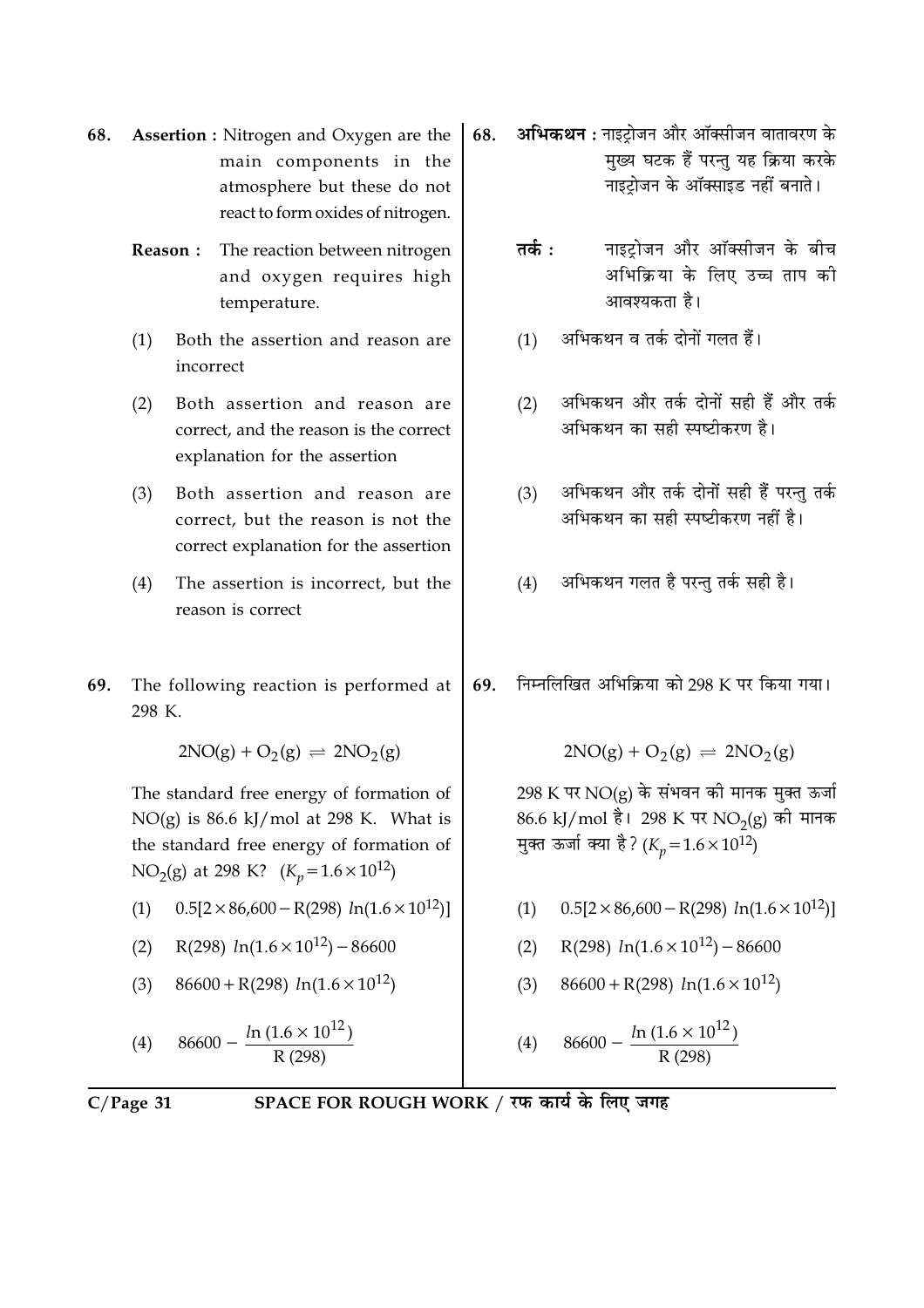| 70. | Which one of the following alkaline earth<br>metal sulphates has its hydration enthalpy<br>greater than its lattice enthalpy?    | 70. | निम्नलिखित में से कौन से क्षारीय मृदा धातु सल्फेट<br>की जलयोजन ऐन्थाल्पी उसके जालक ऐन्थाल्पी से<br>अधिक है?                                    |
|-----|----------------------------------------------------------------------------------------------------------------------------------|-----|------------------------------------------------------------------------------------------------------------------------------------------------|
|     | (1)<br>SrSO <sub>4</sub>                                                                                                         |     | (1)<br>SrSO <sub>4</sub>                                                                                                                       |
|     | (2)<br>CaSO <sub>4</sub>                                                                                                         |     | CaSO <sub>4</sub><br>(2)                                                                                                                       |
|     | BeSO <sub>4</sub><br>(3)                                                                                                         |     | BeSO <sub>4</sub><br>(3)                                                                                                                       |
|     | (4)<br>BaSO <sub>4</sub>                                                                                                         |     | (4)<br>BaSO <sub>4</sub>                                                                                                                       |
| 71. | The number of geometric isomers that can<br>exist for square planar [Pt (Cl) (py) $(NH_3)$<br>$(NH_2OH)]^+$ is (py = pyridine) : | 71. | वर्ग समतलीय [Pt (Cl) (py) (NH <sub>3</sub> ) (NH <sub>2</sub> OH)] <sup>+</sup><br>$(py = pyridine)$ के ज्यामितीय समावयवियों की<br>संख्या है : |
|     | (1)<br>6                                                                                                                         |     | (1)<br>6                                                                                                                                       |
|     | (2)<br>2                                                                                                                         |     | (2)<br>$\overline{2}$                                                                                                                          |
|     | (3)<br>3                                                                                                                         |     | (3)<br>3                                                                                                                                       |
|     | (4)<br>$\boldsymbol{4}$                                                                                                          |     | (4)<br>$\overline{4}$                                                                                                                          |
| 72. | The synthesis of alkyl fluorides is best<br>accomplished by:                                                                     | 72. | अल्काइल फ्लोराइड के संश्लेषण के लिए सबसे<br>बेहतरीन विधि है :                                                                                  |
|     | (1)<br>Swarts reaction                                                                                                           |     | स्वार्टस अभिक्रिया<br>(1)                                                                                                                      |
|     | Free radical fluorination<br>(2)                                                                                                 |     | मुक्त मूलक फ्लोरिनेशन<br>(2)                                                                                                                   |
|     | (3)<br>Sandmeyer's reaction                                                                                                      |     | सैन्डमायर अभिक्रिया<br>(3)                                                                                                                     |
|     | (4)<br>Finkelstein reaction                                                                                                      |     | फिंकलस्टाइन अभिक्रिया<br>(4)                                                                                                                   |
| 73. | The intermolecular interaction that is<br>dependent on the inverse cube of distance<br>between the molecules is:                 | 73. | वह अंतरा-अणुक अन्योन्य क्रिया जो अणुओं के बीच<br>की दूरी के प्रतिलोम घन पर निर्भर है, है:                                                      |
|     | hydrogen bond<br>(1)                                                                                                             |     | हाईड्रोजन बंधक<br>(1)                                                                                                                          |
|     | ion - ion interaction<br>(2)                                                                                                     |     | आयन - आयन अन्योन्य<br>(2)                                                                                                                      |
|     | (3)<br>ion - dipole interaction                                                                                                  |     | आयन - द्विध्रुव अन्योन्य<br>(3)                                                                                                                |
|     | London force<br>(4)                                                                                                              |     | लंडन बल<br>(4)                                                                                                                                 |

C/Page 32 SPACE FOR ROUGH WORK / रफ कार्य के लिए जगह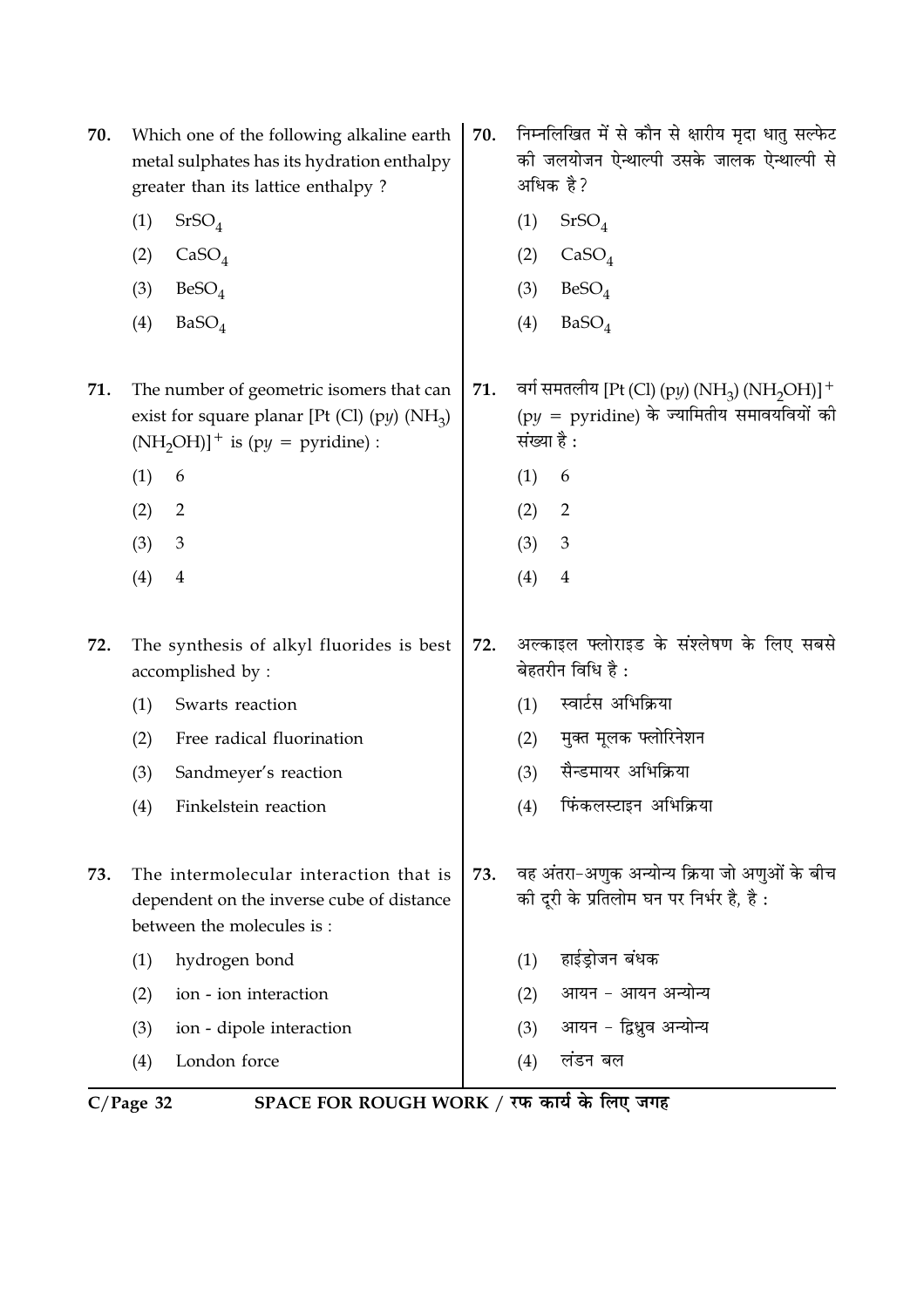| 74. | In the context of the Hall - Heroult process<br>for the extraction of Al, which of the<br>following statements is false? |                                                                                                                      |     | हॉल-हेरॉल्ट प्रक्रम से ऐलुमिनियम के निष्कर्षण के<br>संदर्भ में कौन सा कथन <b>गलत</b> है? |                                                                                            |  |
|-----|--------------------------------------------------------------------------------------------------------------------------|----------------------------------------------------------------------------------------------------------------------|-----|------------------------------------------------------------------------------------------|--------------------------------------------------------------------------------------------|--|
|     | (1)                                                                                                                      | $\text{Na}_3\text{AlF}_6$ serves as the electrolyte                                                                  |     | (1)                                                                                      | $\rm Na_{3}AlF_{6}$ विद्युत अपघट्य का काम करता<br>है।                                      |  |
|     | (2)                                                                                                                      | CO and $CO2$ are produced in this<br>process                                                                         |     | (2)                                                                                      | इस प्रक्रम में $\rm CO$ तथा $\rm CO_{2}$ का उत्पादन होता<br>है।                            |  |
|     | (3)                                                                                                                      | $Al_2O_3$ is mixed with CaF <sub>2</sub> which<br>lowers the melting point of the<br>mixture and brings conductivity |     | (3)                                                                                      | $CaF2$ को $Al2O3$ में मिलाने पर मिश्रण का<br>गलनांक कम होता है और उसमें चालकता आती<br>है।  |  |
|     | (4)                                                                                                                      | $Al^{3+}$ is reduced at the cathode to<br>form Al                                                                    |     | (4)                                                                                      | कैथोड पर $Al^{3+}$ अपचयित हो कर $Al$ बनाता<br>है।                                          |  |
| 75. |                                                                                                                          | Which of the following compounds will<br>exhibit geometrical isomerism?                                              | 75. |                                                                                          | निम्नलिखित में से कौन सा यौगिक ज्यामितीय<br>समावयवता दर्शाता है ?                          |  |
|     | (1)                                                                                                                      | 1, 1 - Diphenyl - 1 - propane                                                                                        |     | (1)                                                                                      | $1, 1$ - डाईफेनिल - $1$ - प्रोपेन                                                          |  |
|     | (2)                                                                                                                      | 1 - Phenyl - 2 - butene                                                                                              |     | (2)                                                                                      | 1 - फेनिल - 2 - ब्यूटीन                                                                    |  |
|     | (3)                                                                                                                      | 3 - Phenyl - 1 - butene                                                                                              |     | (3)                                                                                      | 3 - फेनिल - 1 - ब्यूटीन                                                                    |  |
|     | (4)                                                                                                                      | 2 - Phenyl - 1 - butene                                                                                              |     | (4)                                                                                      | 2 - फेनिल - 1 - ब्यूटीन                                                                    |  |
| 76. |                                                                                                                          | The ionic radii (in Å) of $N^{3-}$ , $O^{2-}$ and F <sup>-</sup><br>are respectively :                               | 76. |                                                                                          | $N^{3-}$ , O <sup>2-</sup> तथा F <sup>-</sup> की आयनिक त्रिज्यायें (Å में)<br>क्रमश: हैं : |  |
|     | (1)                                                                                                                      | 1.71, 1.36 and 1.40                                                                                                  |     | (1)                                                                                      | $1.71, 1.36$ तथा $1.40$                                                                    |  |
|     | (2)                                                                                                                      | 1.36, 1.40 and 1.71                                                                                                  |     | (2)                                                                                      | $1.36, 1.40$ तथा $1.71$                                                                    |  |
|     | (3)                                                                                                                      | 1.36, 1.71 and 1.40                                                                                                  |     | (3)                                                                                      | 1.36, 1.71 तथा 1.40                                                                        |  |
|     | (4)                                                                                                                      | 1.71, 1.40 and 1.36                                                                                                  |     | (4)                                                                                      | $1.71, 1.40$ तथा $1.36$                                                                    |  |
| 77. |                                                                                                                          | From the following statements regarding<br>$H_2O_2$ , choose the <b>incorrect</b> statement :                        | 77. |                                                                                          | $H_2O_2$ के संदर्भ में, निम्नलिखित कथनों में से <b>गलत</b><br>कथन चुनिए :                  |  |
|     | (1)                                                                                                                      | It has to be kept away from dust                                                                                     |     | (1)                                                                                      | इसे धूल से दूर रखना चाहिए                                                                  |  |
|     | (2)                                                                                                                      | It can act only as an oxidizing agent                                                                                |     | (2)                                                                                      | यह केवल ऑक्सीकारक है                                                                       |  |
|     | (3)                                                                                                                      | It decomposes on exposure to light                                                                                   |     | (3)                                                                                      | प्रकाश में इसका अपघटन होता है                                                              |  |
|     | (4)                                                                                                                      | It has to be stored in plastic or wax<br>lined glass bottles in dark                                                 |     | (4)                                                                                      | इसे प्लास्टिक या मोमअटे कांच बोतलों में अंधेरे<br>में संग्रहित किया जाता है                |  |
|     |                                                                                                                          |                                                                                                                      |     |                                                                                          |                                                                                            |  |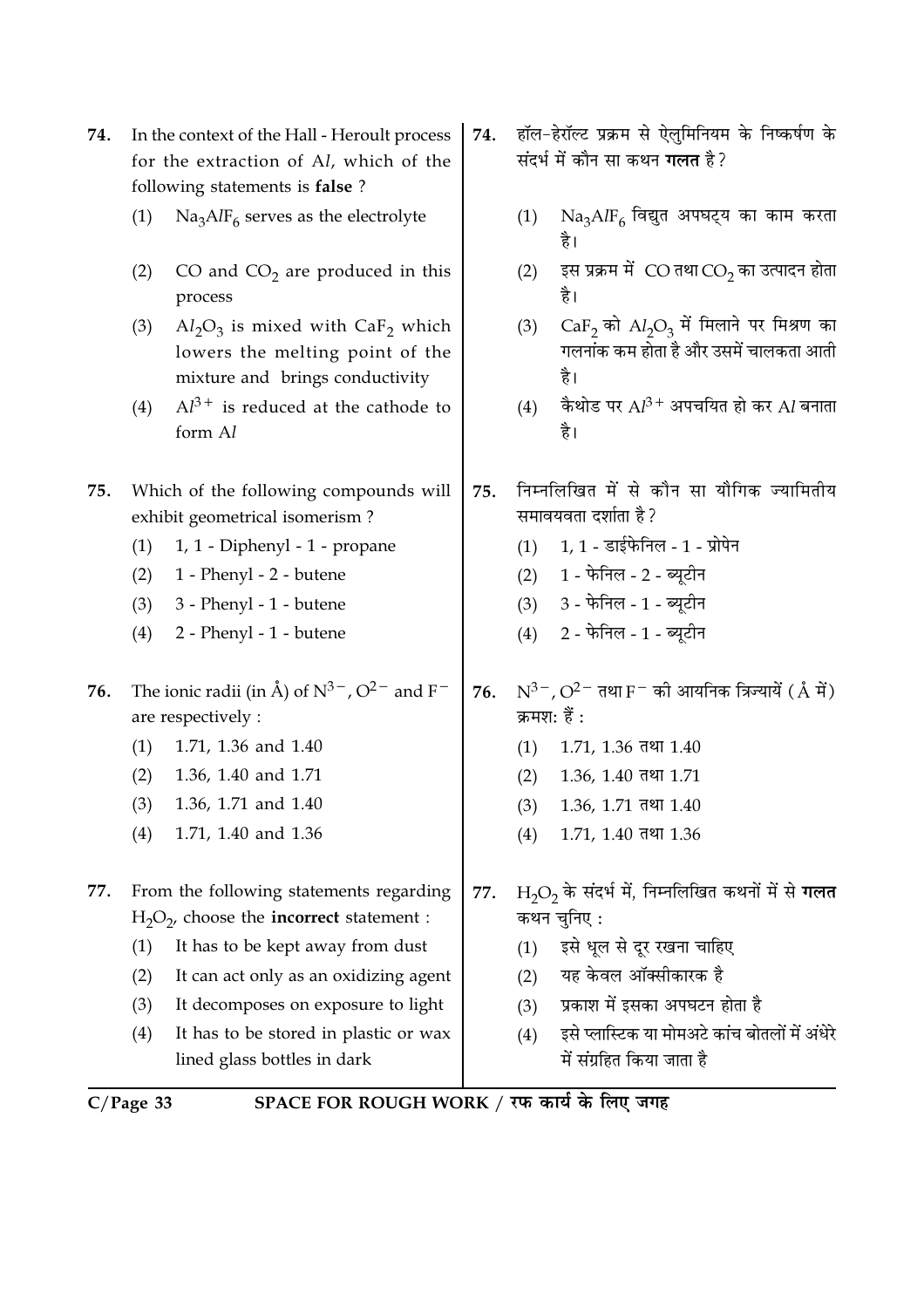|     |                                          | energy as more morecures are<br>involved                  |       |                                                                        |  |     | $\frac{1}{2}$ $\frac{1}{2}$ $\frac{1}{2}$ $\frac{1}{2}$ $\frac{1}{2}$ $\frac{1}{2}$ $\frac{1}{2}$ $\frac{1}{2}$ $\frac{1}{2}$ $\frac{1}{2}$ $\frac{1}{2}$ $\frac{1}{2}$ $\frac{1}{2}$ $\frac{1}{2}$ $\frac{1}{2}$ $\frac{1}{2}$ $\frac{1}{2}$ $\frac{1}{2}$ $\frac{1}{2}$ $\frac{1}{2}$ $\frac{1}{2}$ $\frac{1}{2}$ |       |                                                                            |
|-----|------------------------------------------|-----------------------------------------------------------|-------|------------------------------------------------------------------------|--|-----|---------------------------------------------------------------------------------------------------------------------------------------------------------------------------------------------------------------------------------------------------------------------------------------------------------------------|-------|----------------------------------------------------------------------------|
|     | (4)                                      |                                                           |       | shifting of equilibrium towards<br>reactants due to elastic collisions |  | (4) |                                                                                                                                                                                                                                                                                                                     |       | लोचदार टकराव के कारण अभिकारकों की<br>दिशा में साम्य का स्थानांतरण होता है। |
| 79. |                                          | Match the catalysts to the correct<br>processes :         |       |                                                                        |  |     | करें :                                                                                                                                                                                                                                                                                                              |       | दिए गए उत्प्रेरकों को सही प्रक्रम के साथ सुमेलित                           |
|     |                                          | Catalyst                                                  |       | Process                                                                |  |     | उत्प्रेरक                                                                                                                                                                                                                                                                                                           |       | प्रक्रम                                                                    |
|     | (A)                                      | TiCl <sub>3</sub>                                         | (i)   | Wacker process                                                         |  | (A) | TiCl <sub>3</sub>                                                                                                                                                                                                                                                                                                   | (i)   | वॉकर प्रक्रम                                                               |
|     | (B)                                      | PdCl <sub>2</sub>                                         | (ii)  | Ziegler - Natta<br>polymerization                                      |  | (B) | PdCl <sub>2</sub>                                                                                                                                                                                                                                                                                                   | (ii)  | त्सीग्लर-नद्ना<br>बहुलकीकरण                                                |
|     | (C)                                      | CuCl <sub>2</sub>                                         | (iii) | Contact process                                                        |  | (C) | CuCl <sub>2</sub>                                                                                                                                                                                                                                                                                                   | (iii) | संस्पर्श प्रक्रम                                                           |
|     | (D)                                      | $V_2O_5$                                                  | (iv)  | Deacon's process                                                       |  | (D) | $V_2O_5$                                                                                                                                                                                                                                                                                                            | (iv)  | डीकन प्रक्रम                                                               |
|     | (1)                                      | $(A) - (iii)$ , $(B) - (i)$ , $(C) - (ii)$ , $(D) - (iv)$ |       |                                                                        |  |     |                                                                                                                                                                                                                                                                                                                     |       | (A) - (iii), (B) - (i), (C) - (ii), (D) - (iv)                             |
|     | (2)                                      | $(A) - (iii)$ , $(B) - (ii)$ , $(C) - (iv)$ , $(D) - (i)$ |       |                                                                        |  |     |                                                                                                                                                                                                                                                                                                                     |       | (A) - (iii), (B) - (ii), (C) - (iv), (D) - (i)                             |
|     | (3)                                      |                                                           |       | $(A) - (ii), (B) - (i), (C) - (iv), (D) - (iii)$                       |  | (3) |                                                                                                                                                                                                                                                                                                                     |       | $(A) - (ii), (B) - (i), (C) - (iv), (D) - (iii)$                           |
|     | (4)                                      |                                                           |       | $(A) - (ii)$ , $(B) - (iii)$ , $(C) - (iv)$ , $(D) - (i)$              |  | (4) |                                                                                                                                                                                                                                                                                                                     |       | $(A) - (ii)$ , $(B) - (iii)$ , $(C) - (iv)$ , $(D) - (i)$                  |
| 80. | Which one has the highest boiling point? |                                                           |       |                                                                        |  |     |                                                                                                                                                                                                                                                                                                                     |       | निम्नलिखित में से सर्वाधिक क्वथनांक किसका है?                              |
|     | (1)                                      | Xe                                                        |       |                                                                        |  | (1) | Xe                                                                                                                                                                                                                                                                                                                  |       |                                                                            |
|     | (2)                                      | He                                                        |       |                                                                        |  | (2) | He                                                                                                                                                                                                                                                                                                                  |       |                                                                            |
|     | (3)                                      | Ne                                                        |       |                                                                        |  | (3) | Ne                                                                                                                                                                                                                                                                                                                  |       |                                                                            |
|     | (4)                                      | Kr                                                        |       |                                                                        |  | (4) | Kr                                                                                                                                                                                                                                                                                                                  |       |                                                                            |

low probability of simultaneous  $(2)$ 

loss of active species on collision

Higher order (>3) reactions are rare due

78.

to :

 $(1)$ 

collision of all the reacting species increase in entropy and activation  $(3)$ energy as more molecules are

उच्च कोटि अभिक्रिया (>3) दुर्लभ है क्योंकि: 78.

- टकराव से सक्रिय स्पीशीज़ का क्षय होता है।  $(1)$
- प्रतिक्रिया में सभी प्रजातियों के एक साथ टक्कर  $(2)$ की संभावना कम होती है।
- (3) अधिक अणुओं के शामिल होने से एंट्रापी और <u>संक्रियण ऊर्जा में वृत्ति होती है।</u>

 $C/Page$  34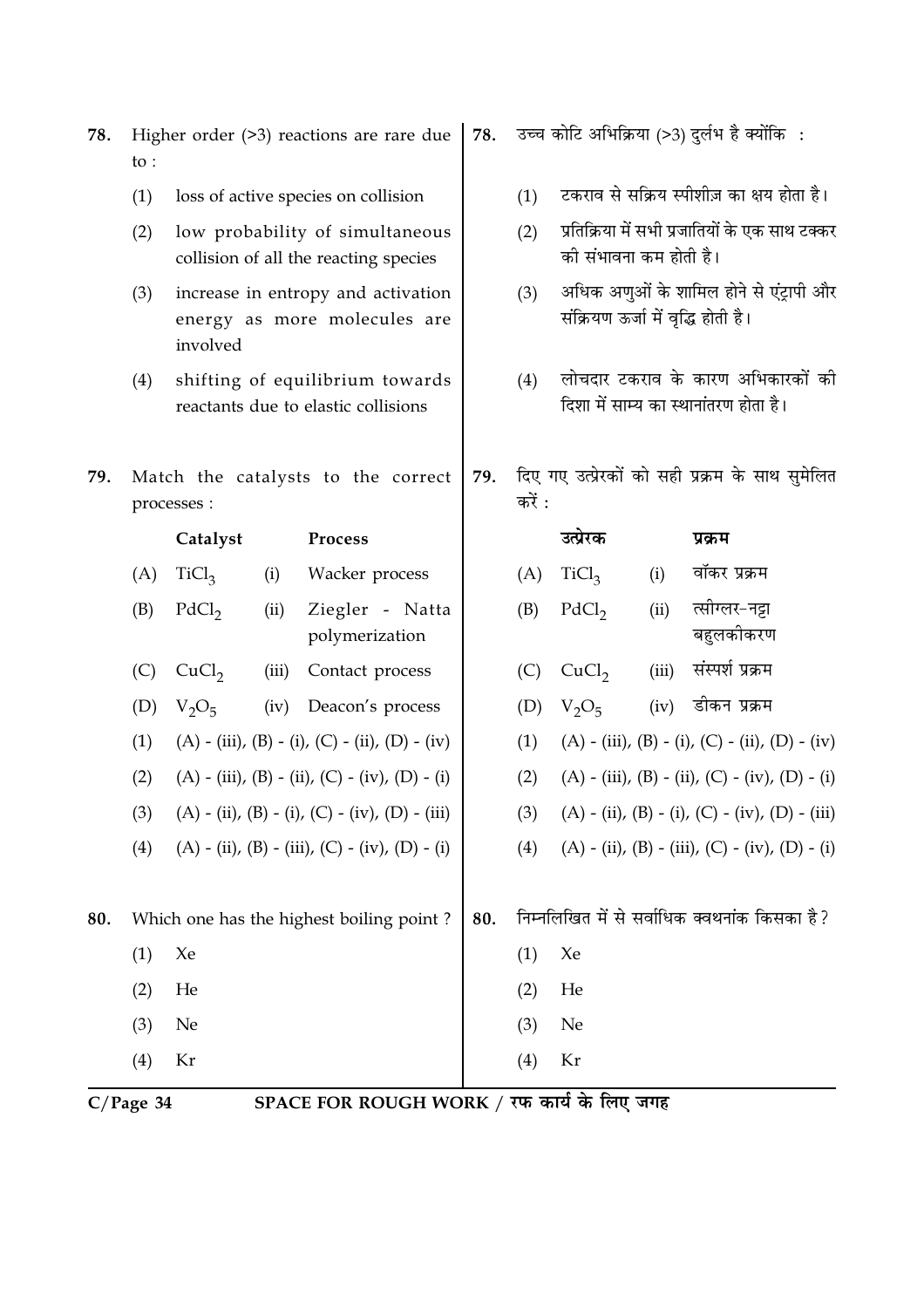

the product E is:



दिए गए अभिक्रिया में उत्पाद E है: 81.



 $(NH_4)_3$  [As  $(Mo_3 O_{10})_4$ ]

- colored yellow?
	- $BaCrO<sub>4</sub>$  $(1)$
	- $Zn_2[Fe(CN)_6]$  $(2)$
	- $K_3[Co(NO_2)_6]$  $(3)$
	- (4)  $(NH_4)_3$  [As  $(Mo_3 O_{10})_4$ ]
		-

 $(4)$ 

82.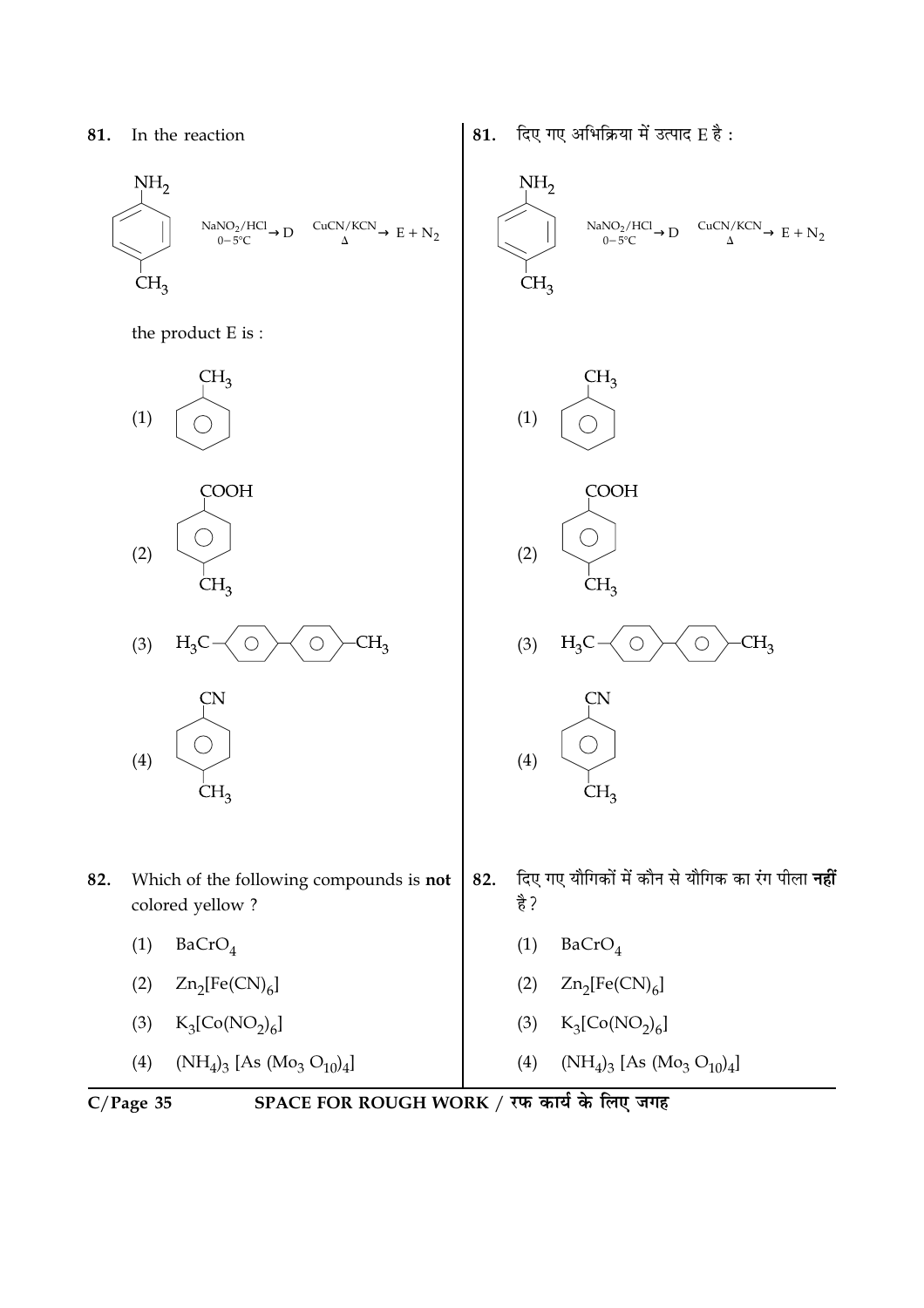|     | $C/Page$ 36 | SPACE FOR ROUGH WORK / रफ कार्य के लिए जगह                                                     |     |      |                                                                                                        |
|-----|-------------|------------------------------------------------------------------------------------------------|-----|------|--------------------------------------------------------------------------------------------------------|
|     | (4)         | forward direction because $Q \leq K_c$                                                         |     | (4)  | अग्र दिशा में क्योंकि Q < $K_c$                                                                        |
|     | (3)         | reverse direction because $Q > K_c$                                                            |     | (3)  | विपरीत दिशा में क्योंकि Q > K.                                                                         |
|     | (2)         | forward direction because $Q > K_c$                                                            |     | (2)  | अग्र दिशा में क्योंकि Q > K                                                                            |
|     | (1)         | reverse direction because $Q < K_c$                                                            |     | (1)  | विपरीत दिशा में क्योंकि $Q < K_c$                                                                      |
|     |             | the : $[R = 8.314 \text{ J/K/mol}, e = 2.718]$                                                 |     |      |                                                                                                        |
|     |             | and $[C] = \frac{1}{2}$ . The reaction proceeds in                                             |     | है : | $[R = 8.314$ J/K/mol, $e = 2.718$ ]                                                                    |
|     |             | of the reaction mixture is $[A] = \frac{1}{2}$ , $[B] = 2$                                     |     |      | [B] = 2 और [C] = $\frac{1}{2}$ है। अभिक्रिया अग्रसित होती                                              |
|     |             | 2494.2 J. At a given time, the composition                                                     |     |      | अभिक्रिया मिश्रण का संघटन $[A] = \frac{1}{2}$ ,                                                        |
| 84. |             | The standard Gibbs energy change at<br>300 K for the reaction $2A \rightleftharpoons B + C$ is | 84. |      | $300$ K पर अभिक्रिया 2A $\rightleftharpoons$ B + C को मानक<br>गिब्ज़ ऊर्जा 2494.2 ] है। दिए गए समय में |
|     |             |                                                                                                |     |      |                                                                                                        |
|     | (4)         | $5.72\text{\AA}$                                                                               |     | (4)  | $5.72\text{\AA}$                                                                                       |
|     | (3)         | $3.22\text{\AA}$                                                                               |     | (3)  | $3.22\text{\AA}$                                                                                       |
|     | (2)         | $1.86\text{\AA}$                                                                               |     | (2)  | $1.86\text{\AA}$                                                                                       |
|     | (1)         | $0.93\text{\AA}$                                                                               |     | (1)  | $0.93\text{\AA}$                                                                                       |

सोडियम धातु एक अंत:केन्द्रित घनीय जालक में

क्रिस्टलित होता है जिसके कोर की लंबाई 4.29Å है।

सोडियम परमाणु की त्रिज्या लगभग है :

Sodium metal crystallizes in a body centred  $\vert$  83. 83. cubic lattice with a unit cell edge of 4.29Å. The radius of sodium atom is approximately: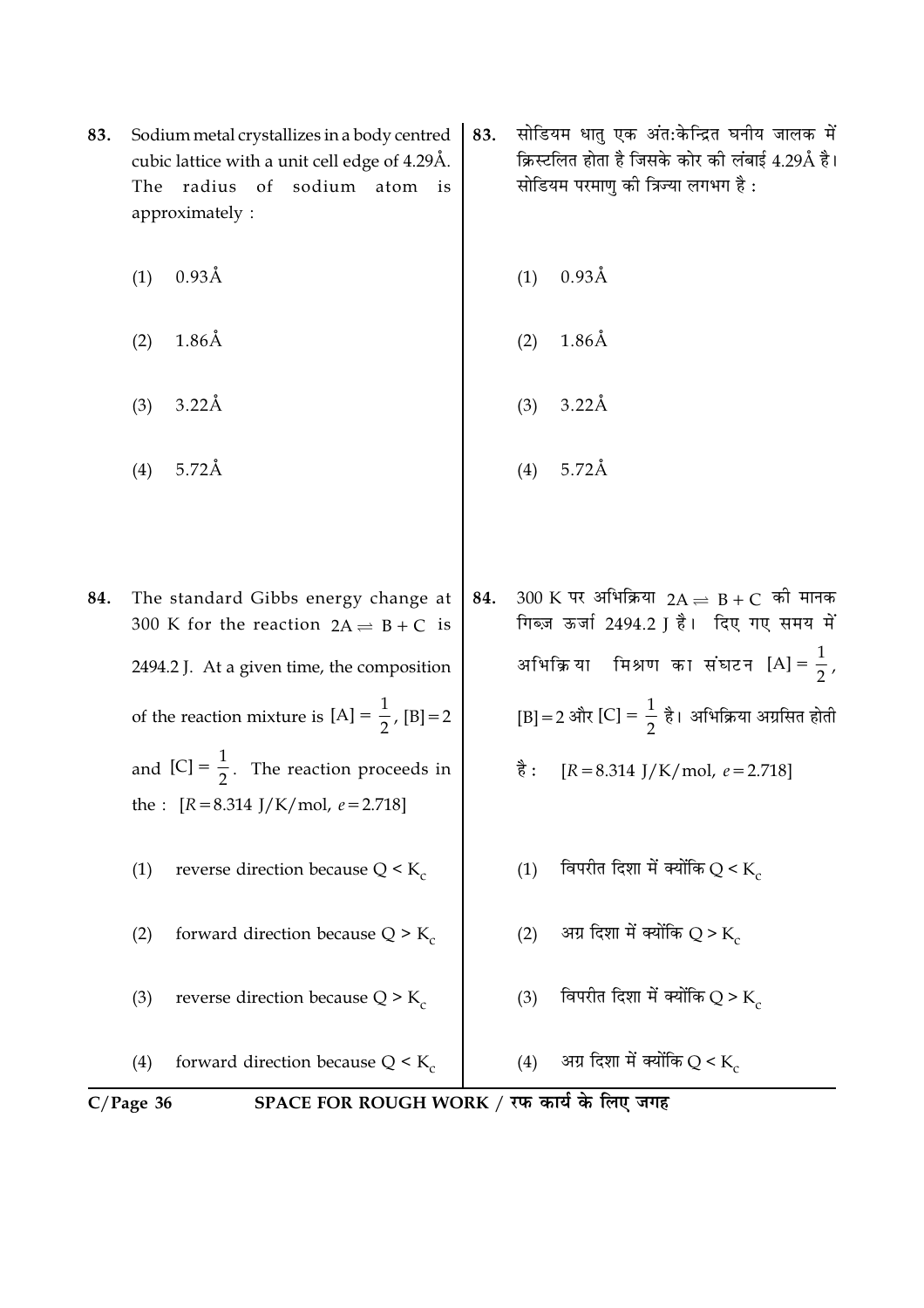

85.

ओज़ोनोलिसिस करने पर कौन सा यौगिक

5 - कीटो - 2 - मेथिल हेक्सानैल देता है ?

85. Which compound would give 5 - keto - 2 - methyl hexanal upon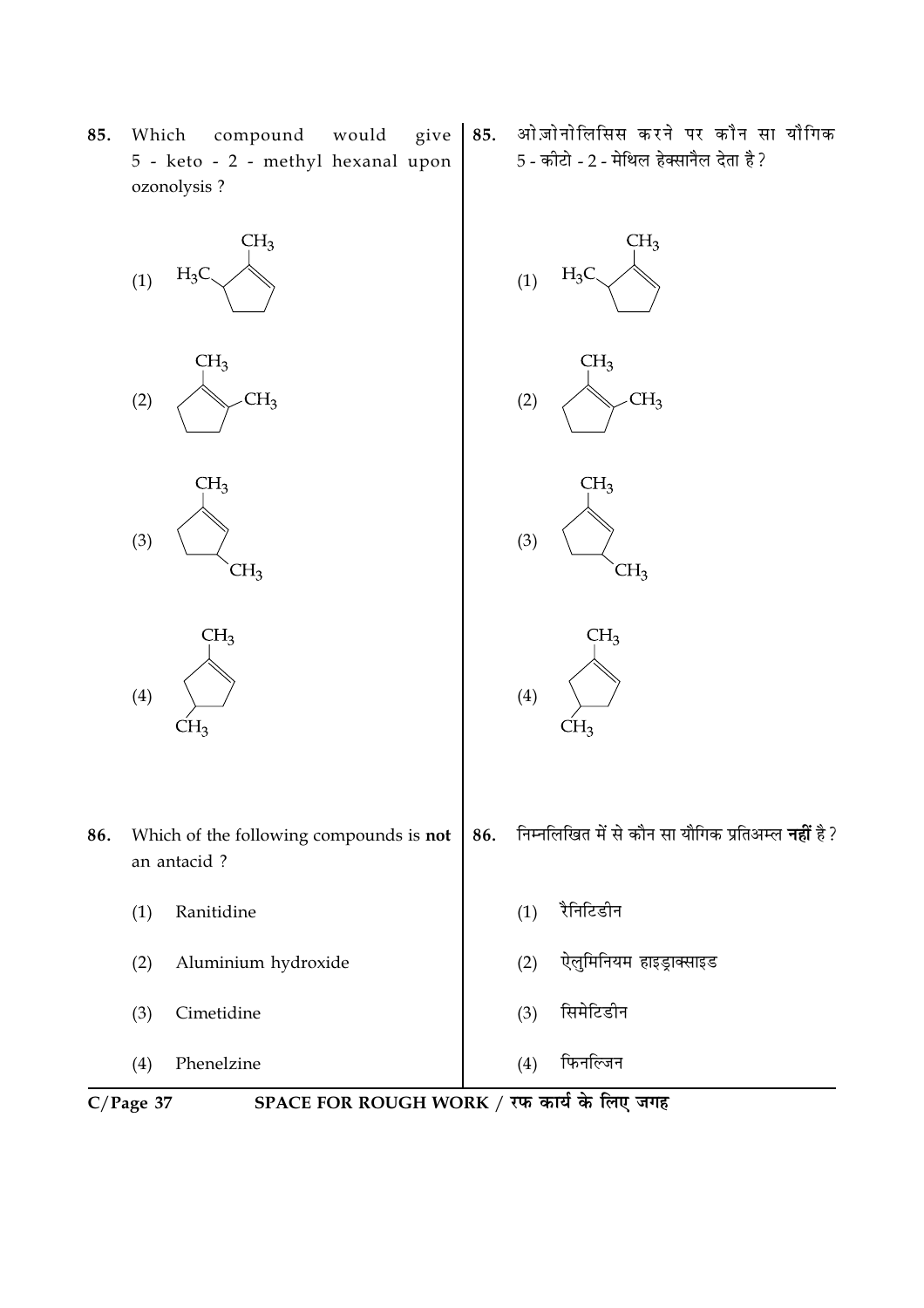|  | 87. In the following sequence of reactions : |
|--|----------------------------------------------|
|--|----------------------------------------------|

Toluene  $\xrightarrow{\text{KMnO}_4} A \xrightarrow{\text{SOC}_2} B \xrightarrow{\text{H}_2/\text{Pd}} C$ the product  $C$  is :

- $(1)$  C<sub>6</sub>H<sub>5</sub>CHO
- (2)  $C_6H_5COOH$
- (3)  $C_6H_5CH_3$
- (4)  $C_6H_5CH_2OH$
- 88. Which of the vitamins given below is water soluble?
	- $(1)$ Vitamin K
	- Vitamin C  $(2)$
	- $(3)$ Vitamin D
	- $(4)$ Vitamin E
- 89. The color of  $KMnO<sub>4</sub>$  is due to :
	- (1)  $\sigma \sigma^*$  transition
	- (2)  $M \rightarrow L$  charge transfer transition
	- $(3)$  d d transition
	- (4)  $L \rightarrow M$  charge transfer transition
- 90. Two Faraday of electricity is passed through a solution of  $CuSO<sub>4</sub>$ . The mass of copper deposited at the cathode is : (at. mass of  $Cu = 63.5$  amu)

 $-000-$ 

- $(1)$  $127$  g
- $(2)$  0 g
- $63.5 g$  $(3)$
- $(4)$  2 g

 $C/Page$  38

- 89.
	-
	- (4)  $L \rightarrow M$  आवेश स्थानांतरण संक्रमण
	- $CuSO<sub>4</sub>$  के एक विलयन में, दो फैराडे विद्युत प्रवाहित 90. की गई। कैथोड पर निक्षेपित तांबे का द्रव्यमान है: (Cu का परमाण्विक द्रव्यमान =63.5 amu)

 $-000-$ 

- $(1)$  127 g
- $(2)$  $0 g$
- $(3)$  63.5 g
- $(4)$  $2g$

SPACE FOR ROUGH WORK / रफ कार्य के लिए जगह

दिए गए अभिक्रिया अनुक्रम में उत्पाद C है: 87.

Toluene  $\xrightarrow{\text{KMnO}_4} A \xrightarrow{\text{SOCl}_2} B \xrightarrow{\text{H}_2/\text{Pd}} C$ 

- $(1)$  C<sub>6</sub>H<sub>5</sub>CHO
- (2)  $C_6H_5COOH$
- $C_6H_5CH_3$  $(3)$
- $C_6H_5CH_2OH$  $(4)$
- निम्नलिखित विटामिनों में जल में विलेय होने वाला 88. है :
	- $(1)$  विटामिन  $K$
	- विटामिन C  $(2)$
	- विटामिन D  $(3)$
	- विटामिन E  $(4)$
- $\text{KMnO}_4$  के रंग का कारण है:
	- (1)  $\sigma \sigma^*$  संक्रमण
	- (2)  $M \rightarrow L$  आवेश स्थानांतरण संक्रमण
	- $(3)$  d d संक्रमण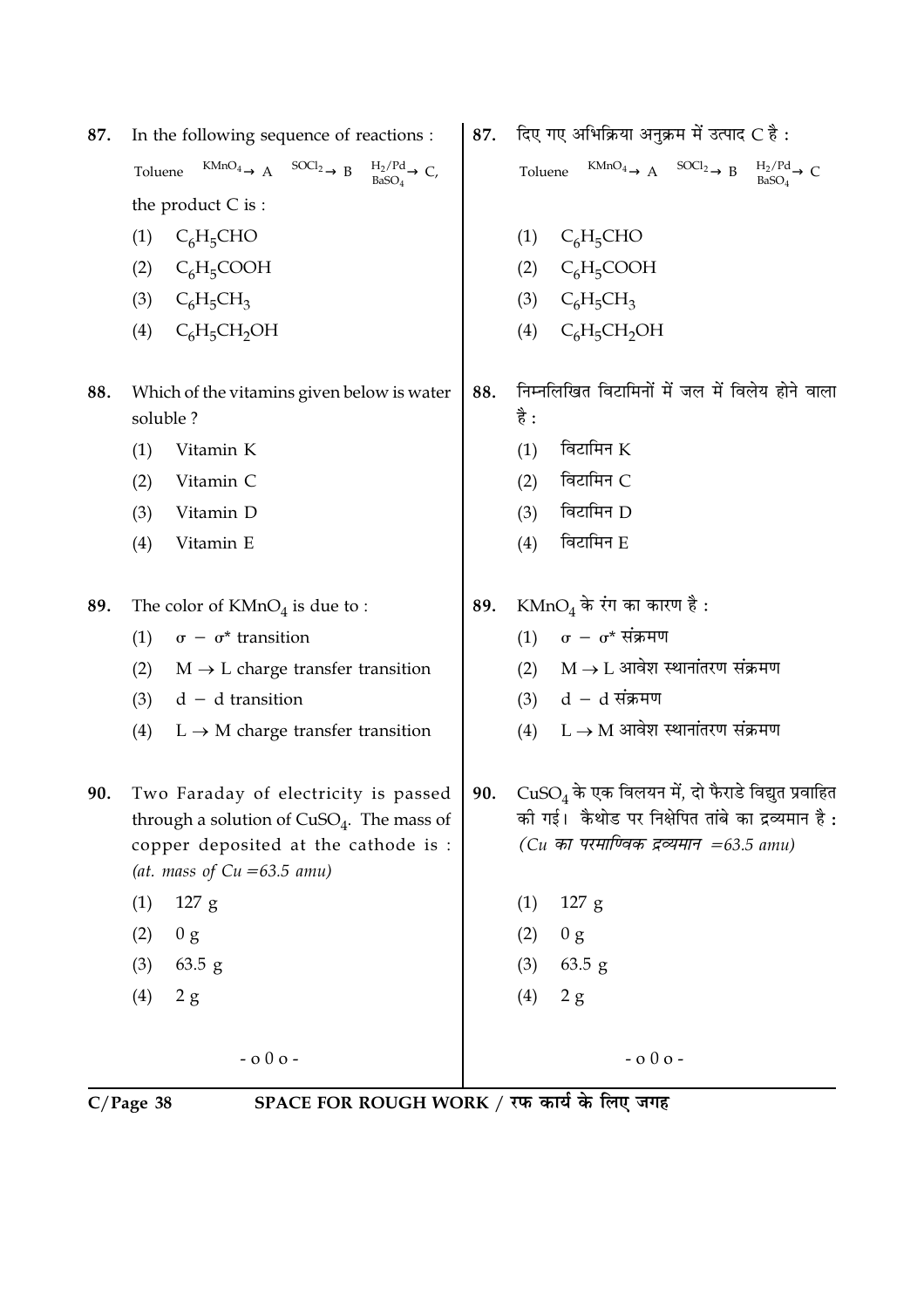SPACE FOR ROUGH WORK / रफ कार्य के लिए जगह

 $C/Page$  39